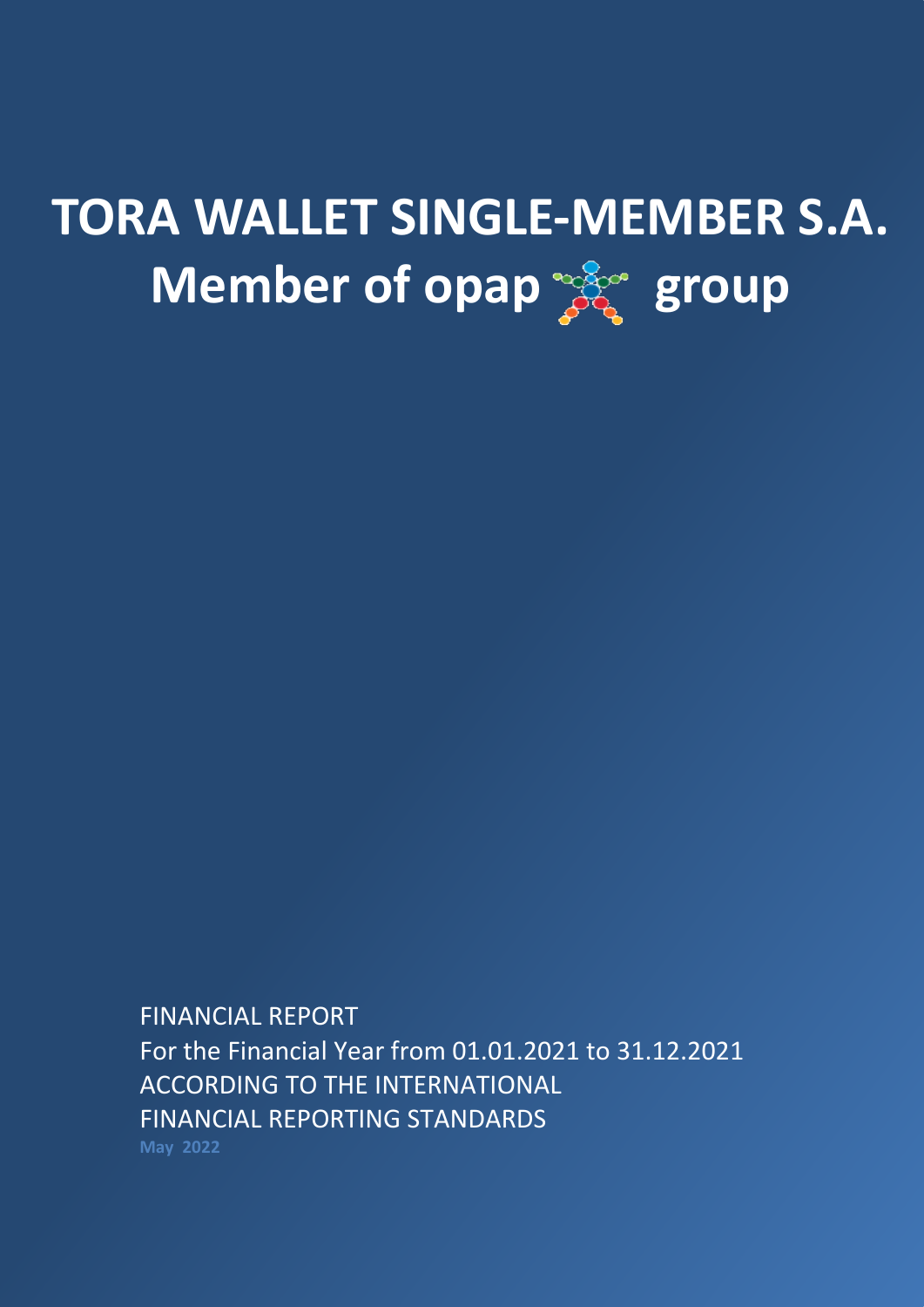# **TABLE OF CONTENTS**

| Α.        |                                                                                               |  |
|-----------|-----------------------------------------------------------------------------------------------|--|
| <b>B.</b> |                                                                                               |  |
| 1.        |                                                                                               |  |
| 2.        |                                                                                               |  |
| 3.        | SIGNIFICANT EVENTS DURING FINANCIAL YEAR 2021 AND THEIR EFFECT ON THE FINANCIAL STATEMENTS  5 |  |
| 4.        |                                                                                               |  |
| 5.        |                                                                                               |  |
| 6.        |                                                                                               |  |
| 7.        |                                                                                               |  |
| 8.        |                                                                                               |  |
| 9.        |                                                                                               |  |
| 10.       |                                                                                               |  |
| 11.       |                                                                                               |  |
|           |                                                                                               |  |
| C.        |                                                                                               |  |
|           |                                                                                               |  |
| 1.        |                                                                                               |  |
| 2.        |                                                                                               |  |
| 3.        |                                                                                               |  |
| 4.        |                                                                                               |  |
|           |                                                                                               |  |
|           |                                                                                               |  |
| 1.        |                                                                                               |  |
| 2.        |                                                                                               |  |
| 3.        |                                                                                               |  |
| 3.1.      |                                                                                               |  |
| 3.2.      |                                                                                               |  |
| 4.        |                                                                                               |  |
| 4.1.      |                                                                                               |  |
| 4.2.      |                                                                                               |  |
| 4.3.      |                                                                                               |  |
| 4.4.      |                                                                                               |  |
| 4.5.      |                                                                                               |  |
| 4.6.      |                                                                                               |  |
|           | 4.7.                                                                                          |  |
| 4.8.      |                                                                                               |  |
|           | 4.9.                                                                                          |  |
|           |                                                                                               |  |
|           |                                                                                               |  |
|           |                                                                                               |  |
|           |                                                                                               |  |
|           |                                                                                               |  |
| 5.        |                                                                                               |  |
| 6.        |                                                                                               |  |
| 7.        |                                                                                               |  |
| 8.        |                                                                                               |  |
| 9.        |                                                                                               |  |
| 10.       |                                                                                               |  |
| 11.       |                                                                                               |  |
| 12.       |                                                                                               |  |
| 13.       |                                                                                               |  |
| 14.       |                                                                                               |  |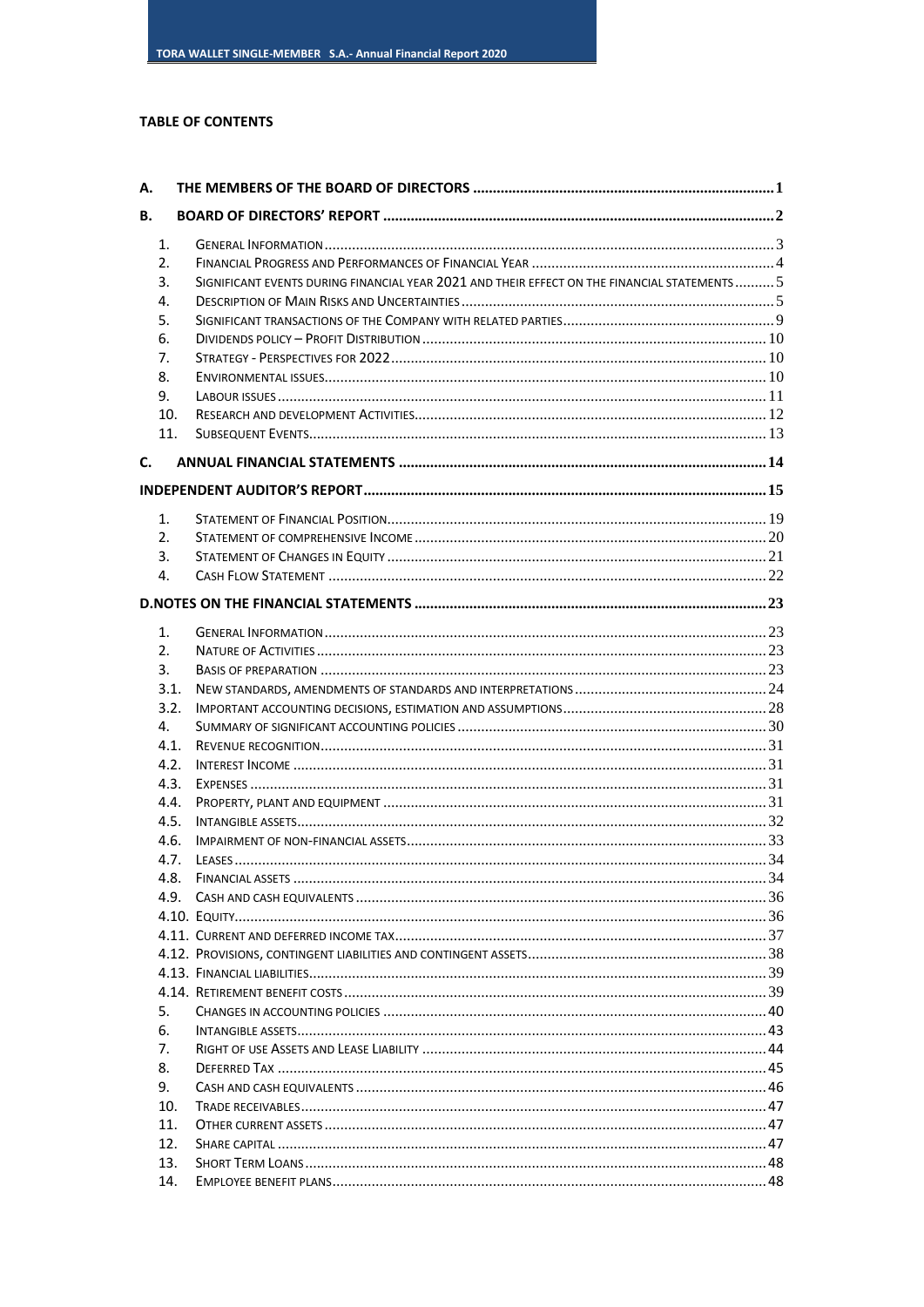| 17 <sub>1</sub> |  |
|-----------------|--|
|                 |  |
| 19.             |  |
|                 |  |
|                 |  |
|                 |  |
|                 |  |
| 24              |  |
|                 |  |
|                 |  |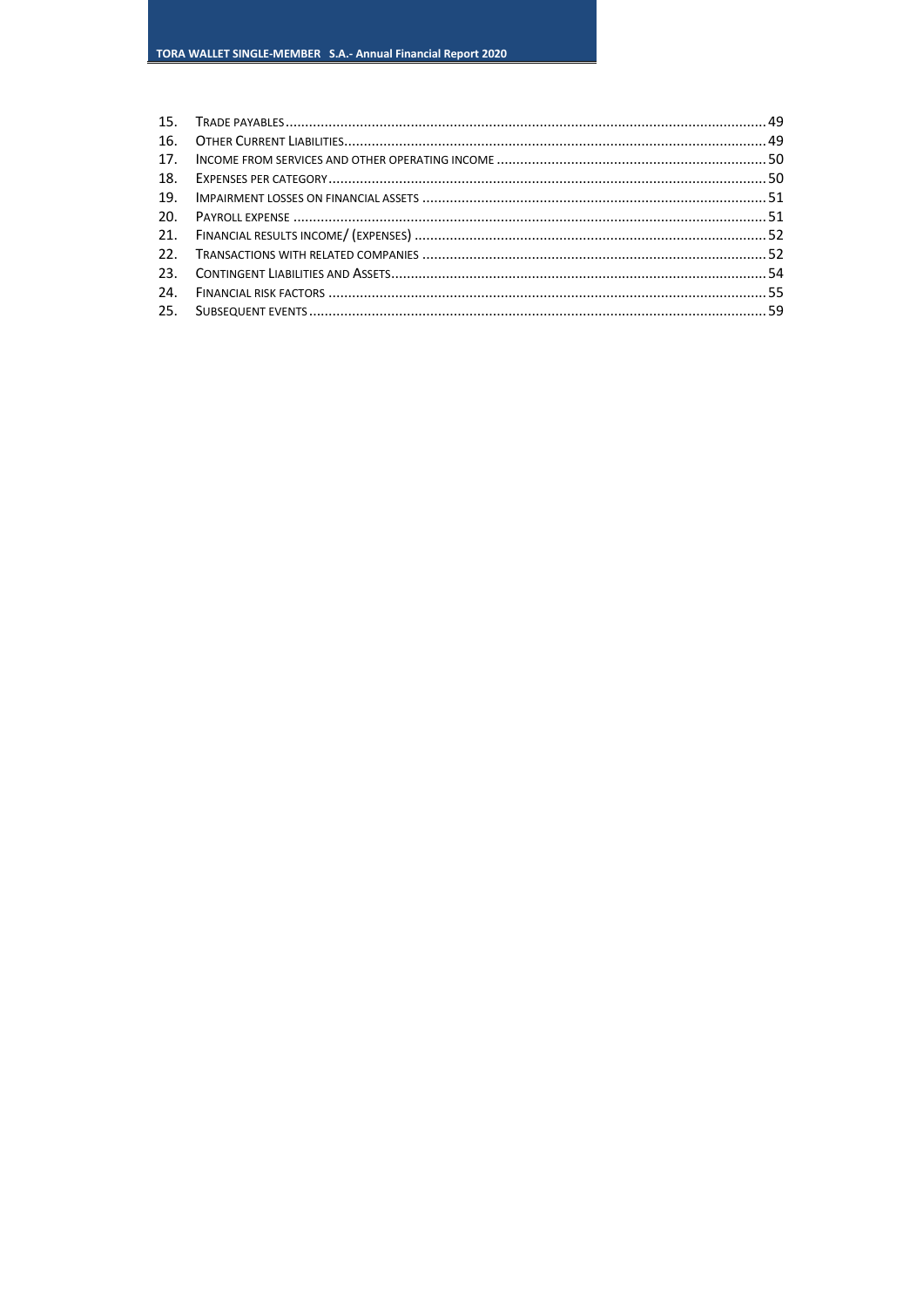# <span id="page-3-0"></span>**A. The Members of the Board of Directors**

The Members of the Board of Directors for TORA WALLET SINGLE-MEMBER SOCIETE ANONYME FOR ELECTRONIC MONEY SERVICES (the «Company»):

- Odysseas Christoforou, Chairman of the Board of Directors,
- Petros Xarchakos, Vice-Chairman of the Board of Directors,
- Ioannis Dianellou, Member of the Board of Directors and CEO

Certify and declare, as far as we know, that:

a) The financial statements of TORA WALLET SINGLE-MEMBER SOCIETE ANONYME FOR ELECTRONIC MONEY SERVICES for the financial year from  $1<sup>st</sup>$  of January 2021 to 31 $<sup>st</sup>$  of December</sup> 2021 which were prepared in accordance with the IFRS, truthfully represent the Issuer's assets, liabilities, equity and income.

b) The Board of Directors' report reflects the Company's true evolution, performance and position as well as the undertakings included in the consolidation taken as a whole, including the description of the principal risks and uncertainties that arose.

**Athens, 30 May 2022**

**Chairman of the BoD Vice-Chairman of the BoD Member of the BoD & CEO** 

**Odysseas Christoforou Petros Xarchakos Ioannis Dianellou**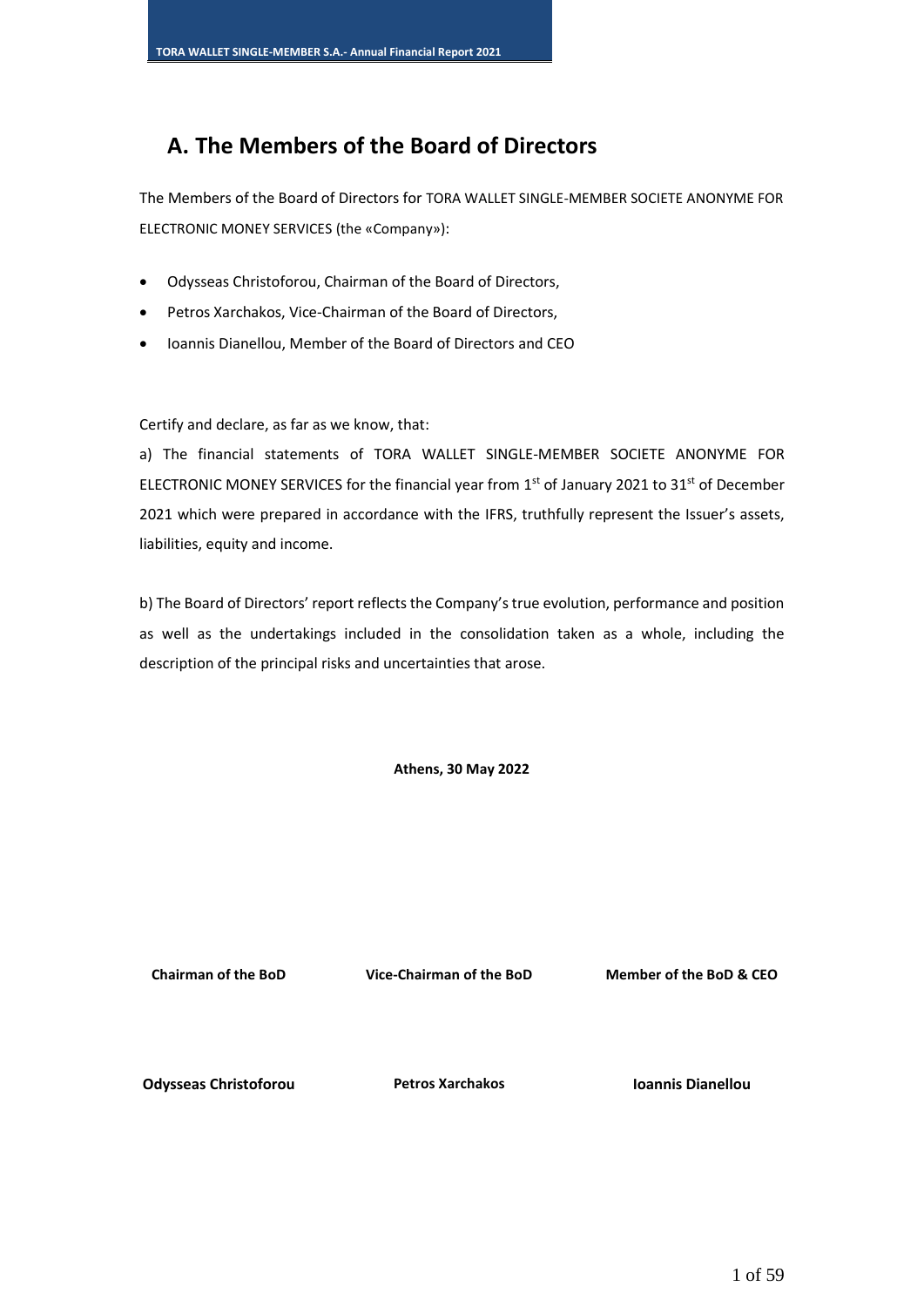# <span id="page-4-0"></span>**B. Board of Directors' Report**

Under the provisions of the articles 150-154 of L.4548/2018 and the Company's Articles of Association, we submit for the financial year from 01.01.2021 until 31.12.2021 the Annual Report of the Board, which includes the audited corporate Financial Statements and the notes pertaining to the Financial Statements. The present report includes information pertaining to the company TORA WALLET SINGLE-MEMBER SOCIETE ANONYME FOR ELECTRONIC MONEY SERVICES («TORA WALLET SINGLE-MEMBER S.A.». or the «Company»), including financial information aimed at providing general information to shareholders and investors about the financial position and results, the overall progress and changes made during the financial period (01.01.2021 - 31.12.2021), significant events that occurred and their impact on the Financial Statements for that period. A description of principal risks and uncertainties that the Company is expected to face in the future as well as the most important transactions which occurred between the issuer and related parties are also mentioned.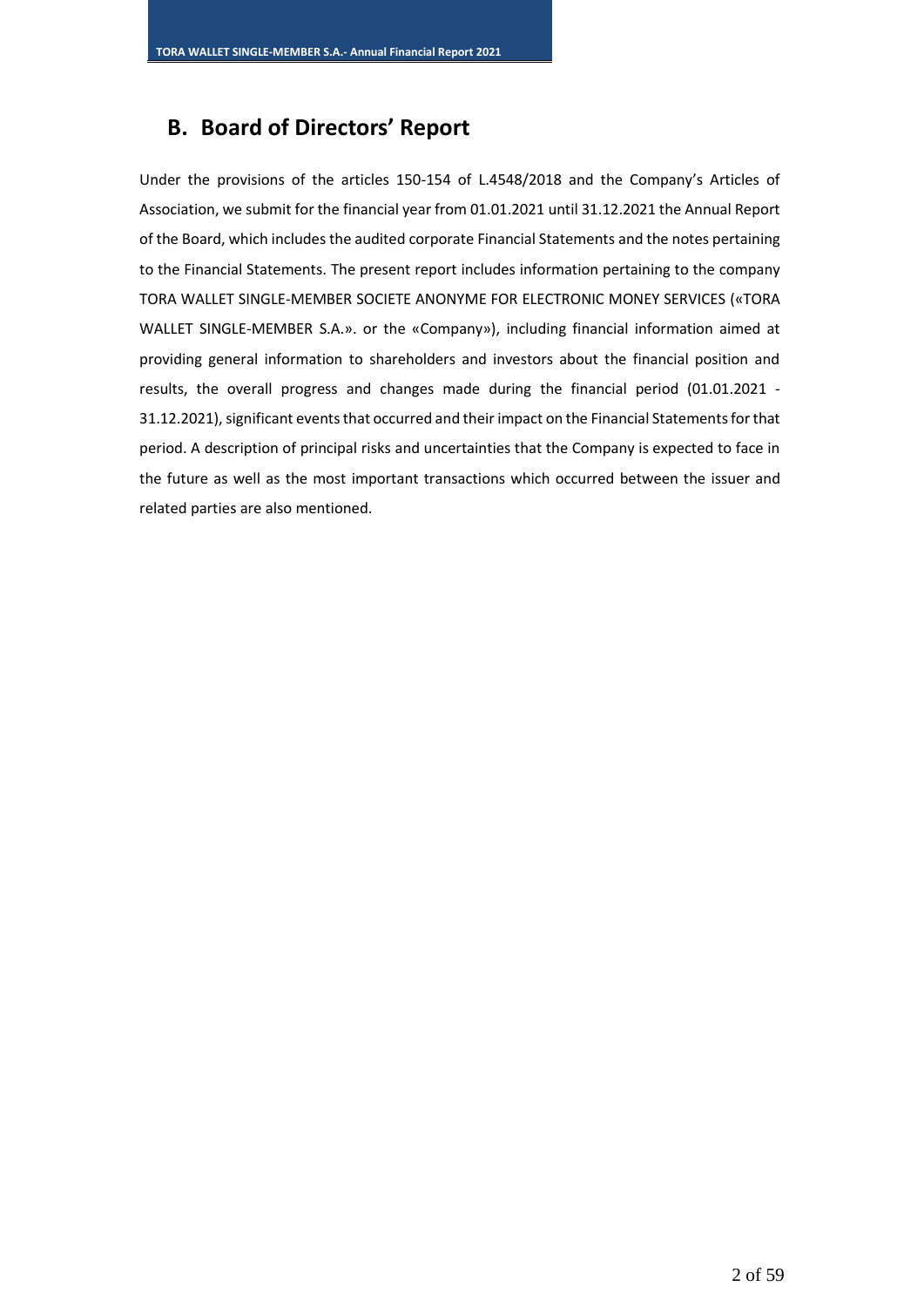# <span id="page-5-0"></span>**1. General Information**

The Company TORA WALLET SINGLE-MEMBER SOCIETE ANONYME FOR ELECTRONIC MONEY SERVICES («TORA WALLET SINGLE-MEMBER S.A.». or the «Company»), was established on 01.09.2016 and is based in Athens of Attiki, Athinon Avenue 112.

The purpose of the Company is to provide the services and facilities which are allowed to be provided by an electronic money institution, as defined from the applicable law.

The Company is granted by the Bank of Greece with the electronic money institution license as per the Decision 254/21.12.2017 of Bank of Greece.

The Company has share capital of €2,160,000 and is owned by 100% to OPAP INVESTMENT LIMITED, 100% subsidiary of OPAP S.A.

## **Other Information**

Legal Form: Société Anonyme General Electronic Commercial Registry No: 139861001000 Athens Chamber of Commerce and Industry VAT No.: 800759225 Auditors: PricewaterhouseCoopers SA, SOEL Reg. No 113, Konstantinos Michalatos Certified Auditor Accountant (SOEL Reg. No 17701).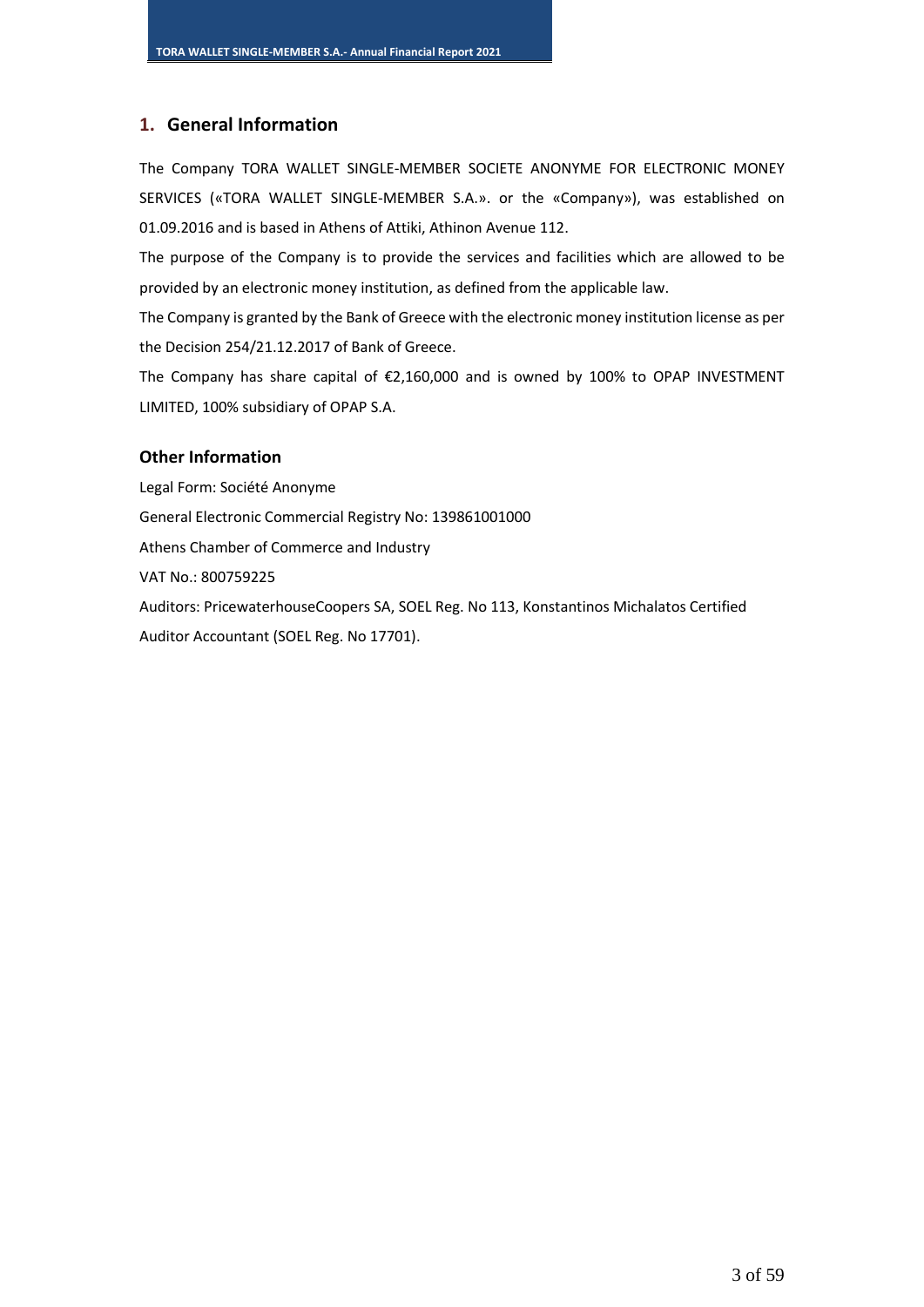# <span id="page-6-0"></span>**2. Financial Progress and Performances of Financial Year**

For 2021 economic figures are as follows:

| <b>Amounts in euro</b>                               | 01.01-31.12.2021 | 01.01-31.12.2020<br>Restated (*) |
|------------------------------------------------------|------------------|----------------------------------|
| Income from services                                 | 4,579,473        | 3,647,468                        |
| Loss before tax                                      | (205, 642)       | (5,832,790)                      |
| Loss after tax                                       | (329, 322)       | (5, 722, 843)                    |
| Other operating income                               | 106,219          | 142,684                          |
| Net financial income/ (expenses)                     | (21, 324)        | (4, 397)                         |
| Operating expenses                                   | (2,355,963)      | (2,737,026)                      |
| Net increase/(decrease) in cash and cash equivalents | (820, 415)       | 358,904                          |
| Cash inflows/(outflows) from operating activities    | (2,559,031)      | 3,354,735                        |
| Cash inflows/(outflows) from investing activities    | (357, 689)       | (2,982,775)                      |
| Cash inflows/(outflows) from financing activities    | 2,096,305        | (13,056)                         |

Standard Financial Ratios are as follows:

| <b>Standard Financial Ratios</b>               | 01.01-31.12.2021 | 01.01-31.12.2020 |
|------------------------------------------------|------------------|------------------|
| 1. Degree of Finance of Assets from Equity (%) |                  |                  |
| Equity/ Total Non Current Assets               | 194%             | 219%             |
| <b>2.General liquidity ratio</b>               |                  |                  |
| Current Assets / Current Liabilities           | 1.19             | 1.37             |
| 3. Working Capital                             |                  |                  |
| Current Assets less Current Liabilities        | 927,330          | 1,212,850        |
| 4. Return on Equity (%)                        |                  |                  |
| Net profit/(loss) before tax / Equity          | (11.06%)         | (268.35%)        |
| 5. Gross Margin (%)                            |                  |                  |
| Gross profit/ Revenues                         | 46%              | 44%              |

The number of the employees as at 31.12.2021 was 16 and 31.12.2020 was 22.

(\*) Comparative amounts have been adjusted due to the change in accounting policy for retirement benefits in accordance with IAS 19 (see Note 5).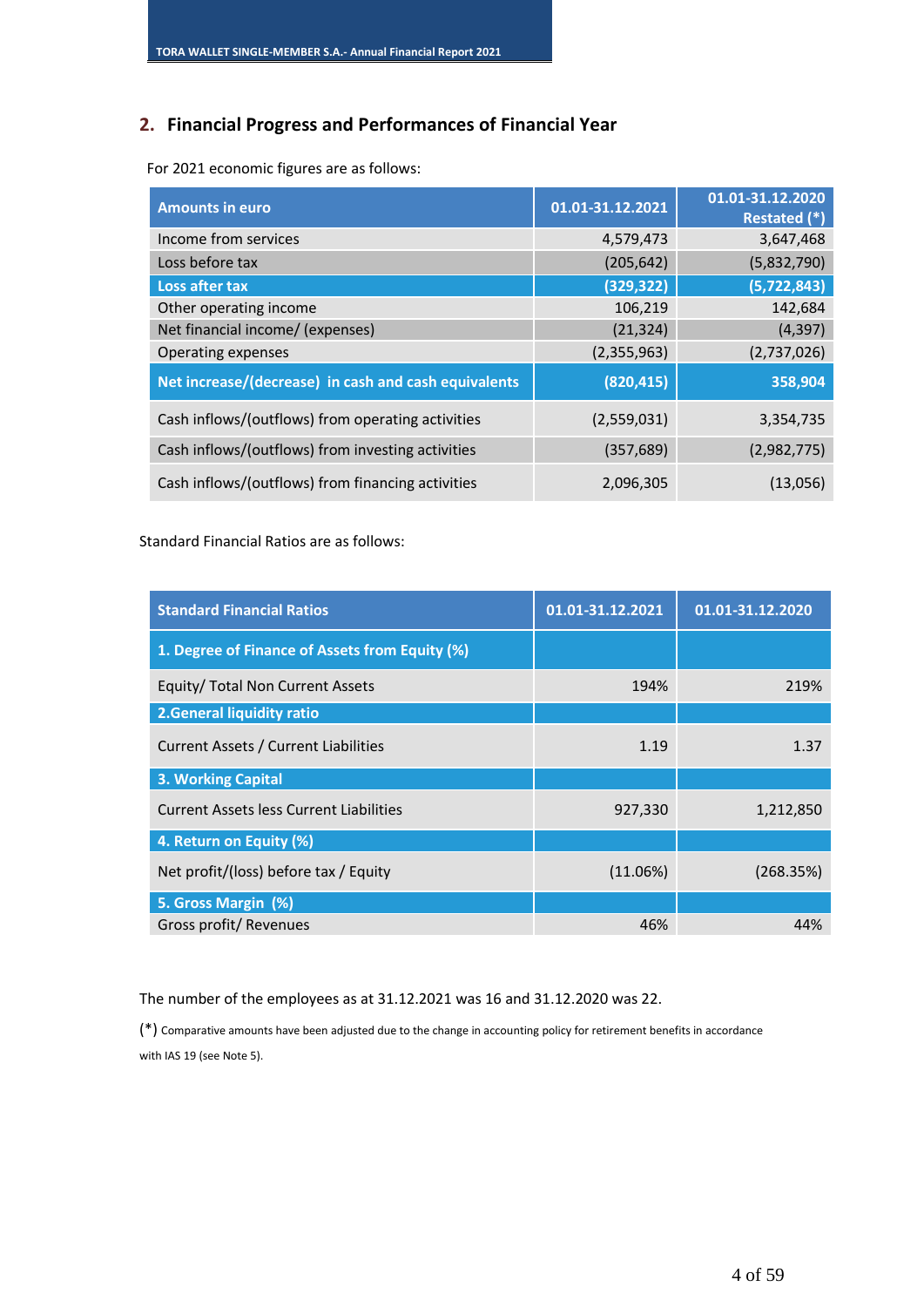# <span id="page-7-0"></span>**3. Significant events during financial year 2021 and their effect on the financial statements**

The pandemic impacted the Company's financial results and operational performance with OPAP stores remaining closed from the beginning of the year until 12.4.2021. Revenues from services at OPAP Stores, ie payment orders, which account for the biggest part of total revenues, were adversely affected. As a result, the Company 's profitability reduced in the first four months, while after the opening of OPAP stores, the operation and financial performance gradually turned back to the expected levels.

Income in current year was higher than previous fiscal year, mainly because the OPAP stores were closed for less period.

Finally, in the current year, the Company proceeded to capitalization of losses of the total amount of €9,840,000, with result on 31.12.2021 the share capital to be reduced to € 2,160,000. As at 31 December 2021, the Company's Equity was in accordance with the prerequisite limits of the regulatory framework of the Bank of Greece.

# <span id="page-7-1"></span>**4. Description of Main Risks and Uncertainties**

We present the main risks and uncertainties to which the Company may be exposed.

#### **Risk related to political and economic conditions, as well as market conditions and**

#### **developments in Greece**

On a macroeconomic level, existing restrictions on tackling the pandemic, geopolitical tensions in Europe and inflationary pressures caused by rising energy prices are causing skepticism about the short-term economic prospects in Europe. However, globally, there is a gradual easing of restrictions on pandemic control as critical levels of immunity are reached. In addition the prepayment part of Greece's debt to IMF strengthens the country's international profile and marks the recovery of confidence in the financial markets, reflecting the successful implementation of the reform commitments. In addition the positive outlook is reinforced by the funds of the European Union Recovery and Sustainability Fund, which are expected to strengthen economic growth through extensive investment.

The Company's activity is affected by the disposable income & private consumption, which in turn are affected by the current economic conditions in Greece, such as the GDP, unemployment, inflation and taxation levels.

The recent geopolitical events in Ukraine, the military actions from Russia and the subsequent response from European Union and European countries as well as the United States in the form of economic sanctions are affecting global energy markets and economic developments in general.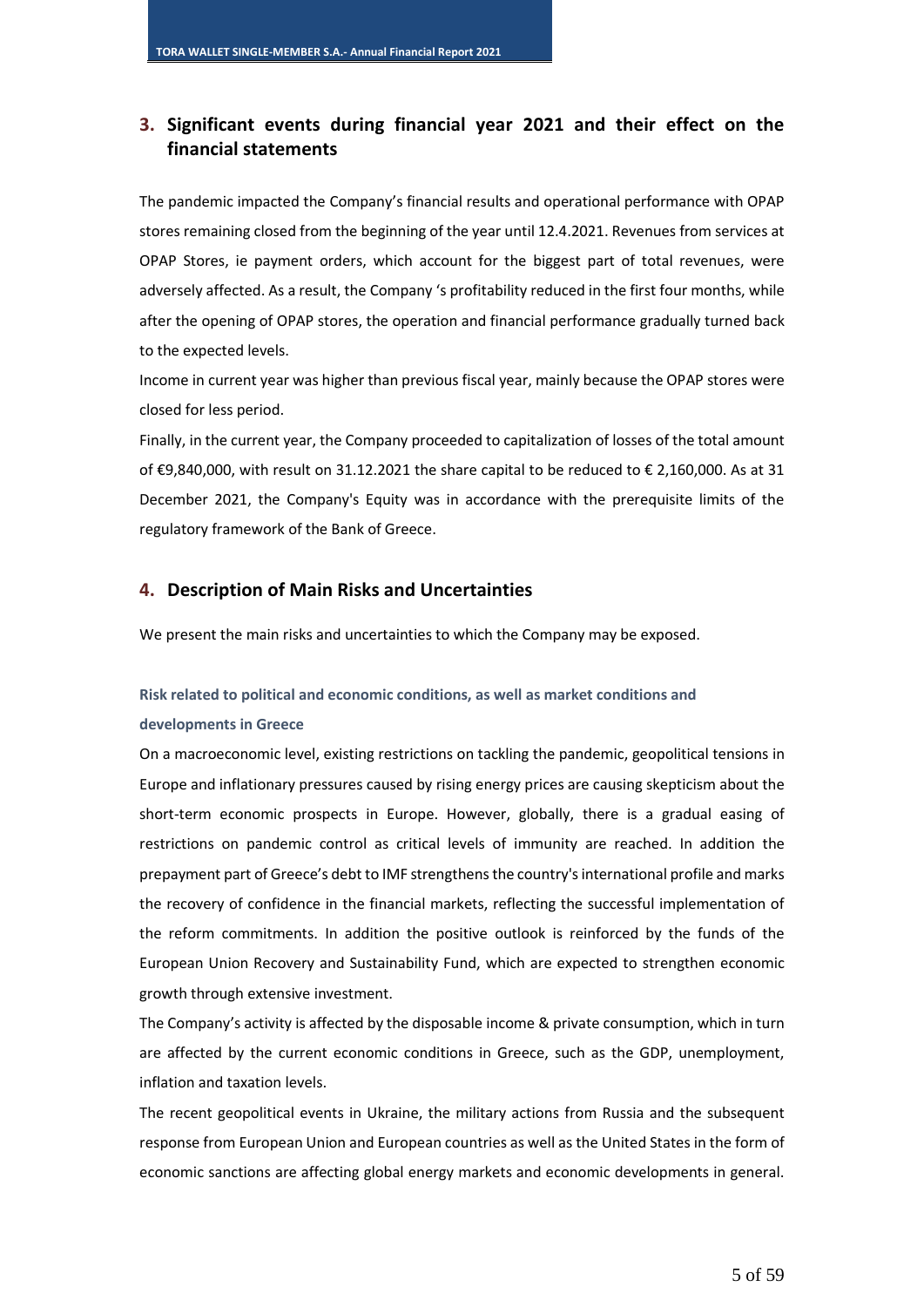There is no exposure of the Company both in Russia as well as in Ukraine, resulting to no direct effect from latest developments. Any effect is only indirect, related to the high energy cost and inflationary pressures along with subsequent negative affect on our customers' disposable income. The Company is following developments around the crisis in Ukraine and is planning accordingly.

#### **Market risk**

Market risk arises from the possibility that changes in market prices such as exchange rates and interest rates affect the results of the Company or the value of financial instruments held. The management of market risk consists in the effort of the Company to control its exposure to acceptable limits.

#### **Risk of interest rate changes**

Interest rate risk variation is the probability that the fair value of future cash flows will variate due to changes in market interest rates. The Company's exposure to interest rate risk is related to the Overdraft service it uses. Management monitors interest rate fluctuations on an ongoing basis and assesses the need to take relevant positions to hedge the risks arising from them. On December 31, 2021, if the interest rate on loans in Euro was 1% higher, keeping all other variables constant, the pre-tax losses would increase by € 3,476 excluding any positive effect of interest income on deposits.

#### **Exchange risk**

The Company faces no exchange rate risk as all its transactions are in Euro.

#### **Capital management**

The primary objective of the Company relating to capital management is to ensure and maintain strong credit ability and healthy capital ratios to support the business plans and maximize value for the benefit of shareholders.

The Company manages the capital structure and makes the necessary adjustments to conform to changes in business and economic environment in which they operate. The Company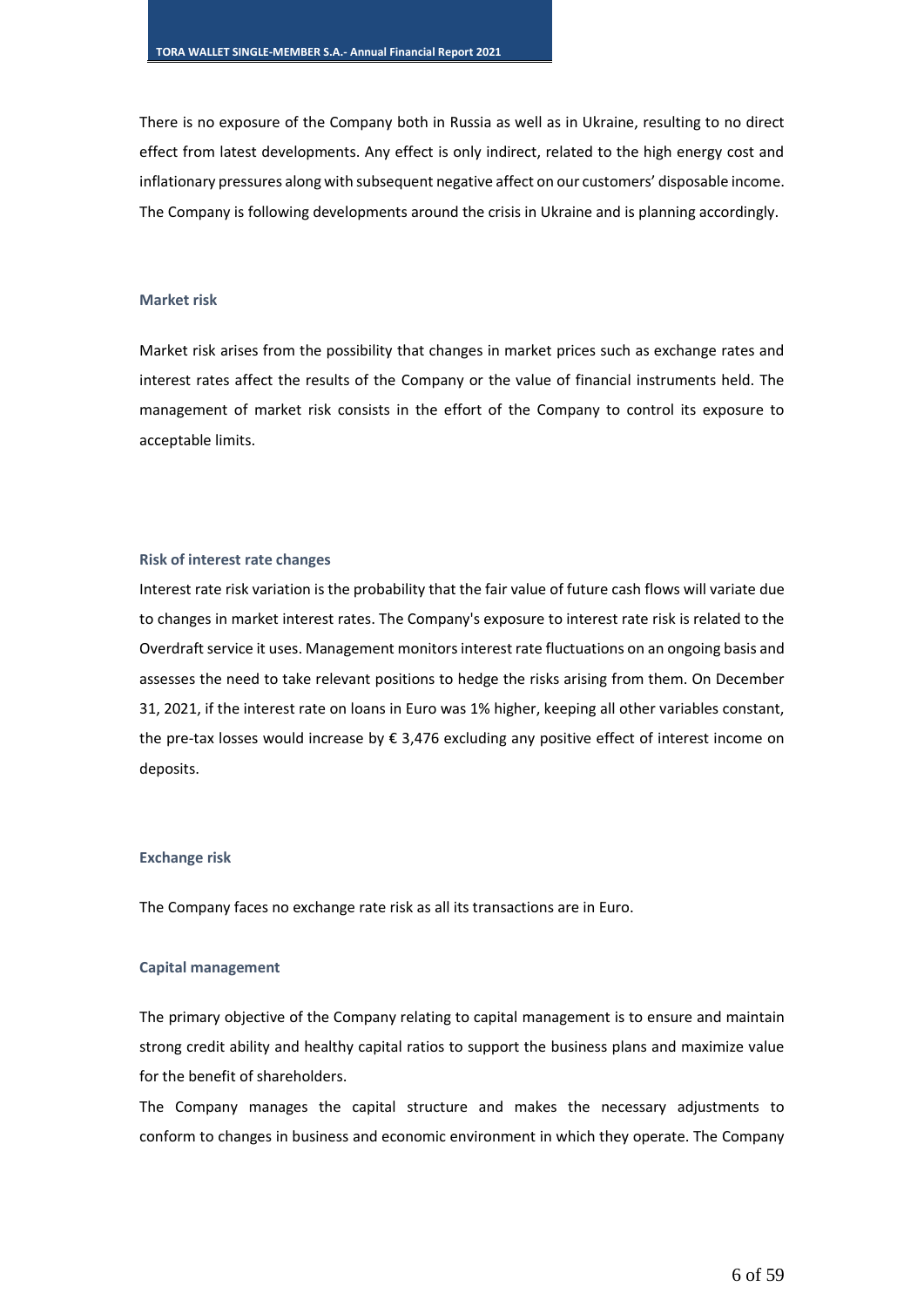in order to optimize the capital structure, may adjust the dividend paid to shareholders, return capital to shareholders or issue new shares.

Regarding the capital requirements of Bank of Greece as applied to Financial Institutions, based on the Greek law, the Company must comply with certain requirements, and this compliance is examined on a quarter base. On 31 December 2021 the Company's Net Equity was in accordance to these requirements. Any changes in the legal framework of Bank of Greece may impact the required share capital levels of the Company in the future.

The shareholder of the Company is committed to proceed in share capital increase, if required within 12 months of the approval of the Financial Statements.

#### **Credit risk**

The Company's exposure to credit risk arises mainly from agents' bad debts as well as from the debts of agents for which arrangements have been made, also considering the future factors related to the agents and the economic environment. The main credit risk management policy is the establishment of credit limits per agent. Additionally, the Company is taking all necessary steps to mitigate credit risk exposure towards financial institutions. The Company is also exposed towards credit risk in respect of entities with which it has deposited funds or with which it has other contractual relationships.

The Company manages credit risk by setting a maximum amount that an agent may owes during each settlement period. If the amounts owed by an agent exceed the relevant limit during the settlement period, the agent's terminal is automatically blocked from accepting transactions. In addition, the Company, in order to minimize the risk of open credit to customers, has proceeded to insure the balances of its customers through an insurance company.

## **Impairment of financial assets**

The Company hold two types of financial assets that are subject to credit loss risk:

- Trade receivables
- Other current assets

While cash and cash equivalents are also subject to the impairment under IFRS 9, the identified impairment loss was not significant due to the fact that the cash and cash equivalents of the Company are held in reliable financial institutions within the European Union.

The Company applies the IFRS 9 simplified approach to measure expected credit losses using a lifetime expected loss allowance for all trade receivables and other current assets. It is mentioned that the expected credit losses are based on the difference between the cash inflows which are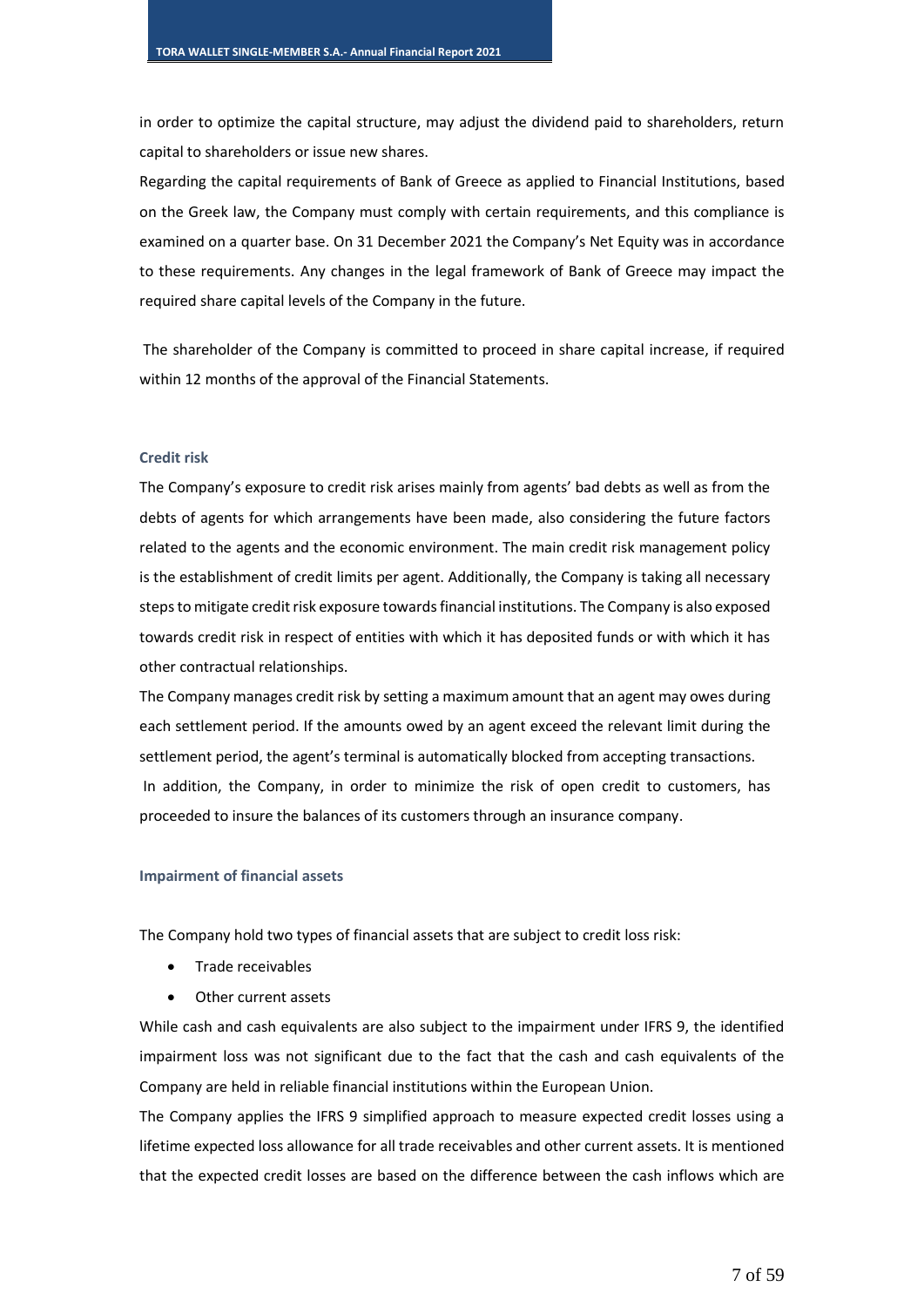receivable (mainly agents) and the actual cash inflows that the Company expects to receive. All cash inflows in delay are discounted.

#### **Liquidity risk**

Cash and cash equivalents and short-term receivables of the Company as at 31.12.2021 fully cover the short-term liabilities of €4,759,494. The relevant amount of short- term liabilities as at 31.12.2020 was €3,262,016.

#### **Coronavirus potential effects**

The outbreak of coronavirus (COVID-19) has affected business and economic activity around the world, including Greece. The rapid evolution of the virus and the subsequent Governments' interventions along with the related restrictions have resulted in the suspension of the Company's retail operations and impacted its financial results and operational performance in the reporting period, since its commercial activity is significantly weighted towards retail. OPAP stores remained closed for almost four months until 12.4.2021.

Since the opening of the stores when the lockdown ended, all ground activities operate continuously but with a series of restrictive measures that are imposed depending on the prevailing conditions at any given time. It worth's mentioning that having approached a critical point of immunity, combined with the low morbidity of the predominant Omicron mutation, Greece is gradually lifting the restrictions, as are other countries around the world. Despite the Coronavirus effect, the Company's profitability is higher in current year, compared to previous year.

In this environment, the Company proceeded with the implementation of a set of decisive actions following Government guidelines in response to coronavirus (COVID-19) to proactively protect its employees and support its network while at the same time assuring its business continuation. The Management implemented work from home for employees. At the same time, business trips were limited to the absolutely necessary and trainings and meetings were carried out remotely. Moreover, the cleaning and disinfection of the facilities, as well as the guidance of the human resources in the field of personal hygiene was intensified.

The Management is closely monitoring the developments around the coronavirus (COVID‐19) and is constantly assessing its implications on the Company's performance. It is also taking pre‐emptive actions to ensure the health and safety of its employees and partners, as well as the continuity of its business as mentioned above. Having satisfactory cash reserves and share capital, the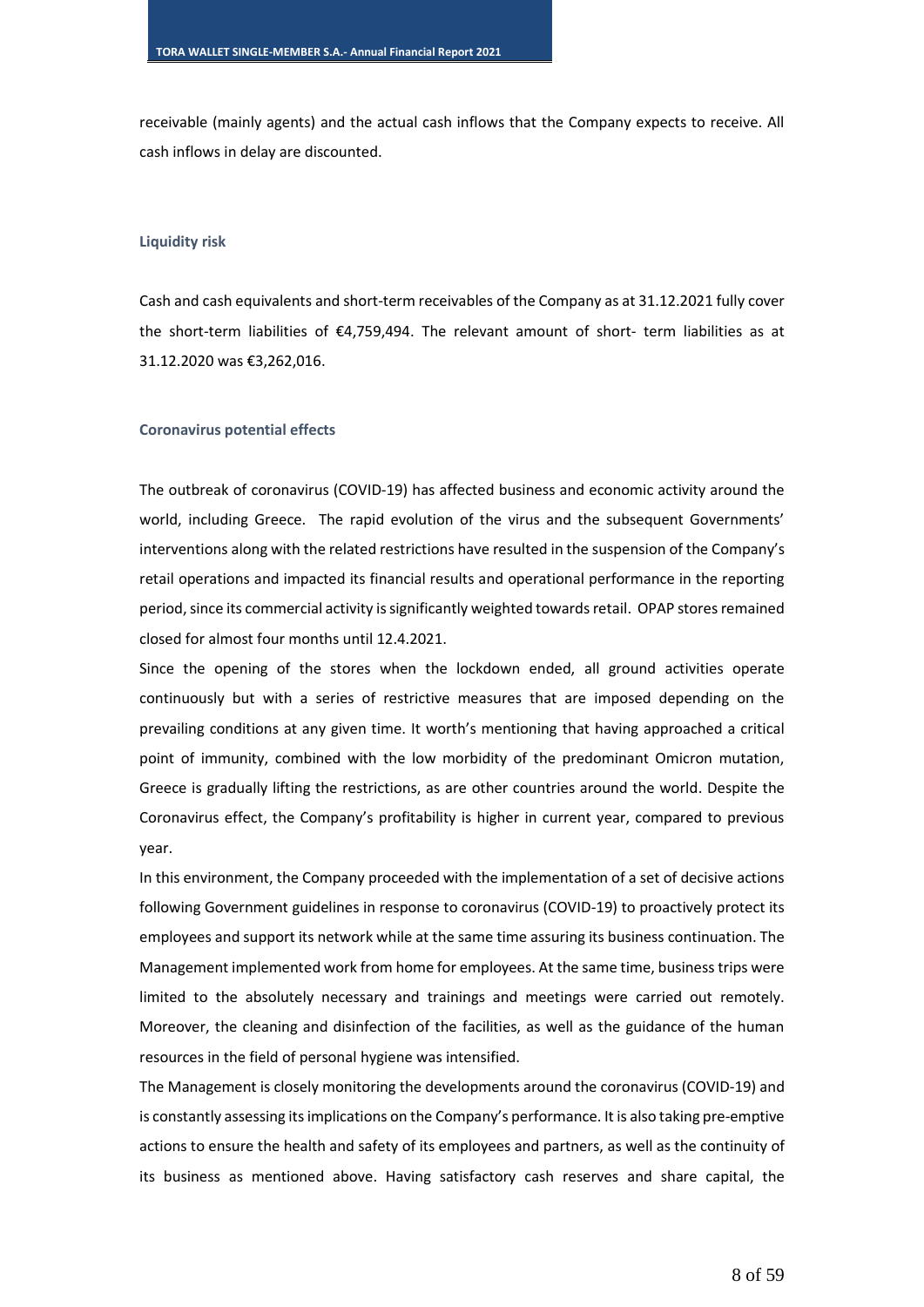Management expects that the Company will be enabled to meet the financing costs and working capital needs, and its ability to continue as going concern will not be affected.

# <span id="page-11-0"></span>**5. Significant transactions of the Company with related parties**

Significant transactions with related parties as defined by IAS 24 are presented below: **Company's transactions with related companies**

| <b>Transactions with</b><br>related parties 2021 | <b>Income</b> | <b>Expenses</b> | <b>Purchases</b><br>of intangible<br>assets | <b>Payables</b> | <b>Receivables</b> |
|--------------------------------------------------|---------------|-----------------|---------------------------------------------|-----------------|--------------------|
| OPAP S.A.                                        | 653,906       | 185,847         | 99,699                                      | 625,046         | 310,686            |
| TORA DIRECT S.A.                                 | 91,955        | 161,634         | $\overline{\phantom{0}}$                    | 200,550         | 109,249            |
| <b>HELLENIC LOTTERIES S.A</b>                    | 29,681        |                 |                                             |                 | 29,681             |
| NEUROSOFT S.A.                                   |               | 19,934          |                                             |                 |                    |
| <b>HORSE RACES S.A.</b>                          | 10,758        |                 |                                             |                 | 10,758             |
| <b>Total</b>                                     | 786,300       | 367,415         | 99,699                                      | 825,596         | 460,374            |

The relevant transactions in 2020 are the following:

| <b>Transactions with</b><br>related parties 2020 | <b>Income</b> | <b>Expenses</b> | <b>Purchases</b><br>of intangible<br>assets | <b>Payables</b> | <b>Receivables</b> |
|--------------------------------------------------|---------------|-----------------|---------------------------------------------|-----------------|--------------------|
| OPAP S.A.                                        | 533,486       | 195,979         | 116,235                                     | 660,901         | 295,726            |
| TORA DIRECT S.A.                                 | 173,326       | 156,600         |                                             | 194,261         |                    |
| <b>HELLENIC LOTTERIES S.A</b>                    | 29,112        |                 |                                             | 4,147           | 29,112             |
| NEUROSOFT S.A.                                   |               | 24,235          |                                             | 719             | 3,312              |
| HORSE RACES S.A.                                 | 11,837        |                 |                                             |                 | 11,837             |
| OPAP INVESTMENT LTD                              |               |                 |                                             |                 | 2,500,000          |
| <b>Total</b>                                     | 747,761       | 376,814         | 116,235                                     | 860,028         | 2,839,986          |

## **Transaction and balances with members of the BoD and key management personnel**

| Category                    | <b>Description</b>               | 01.01-31.12.2021 | 01.01-31.12.2020 |
|-----------------------------|----------------------------------|------------------|------------------|
|                             | <b>Salaries</b>                  | 198,843          | 275,975          |
| Key management<br>personnel | Other compensations and benefits | 56,299           | 145,460          |
|                             | Cost of social insurance         | 38,655           | 62,732           |
| <b>Total</b>                |                                  | 293,796          | 484,168          |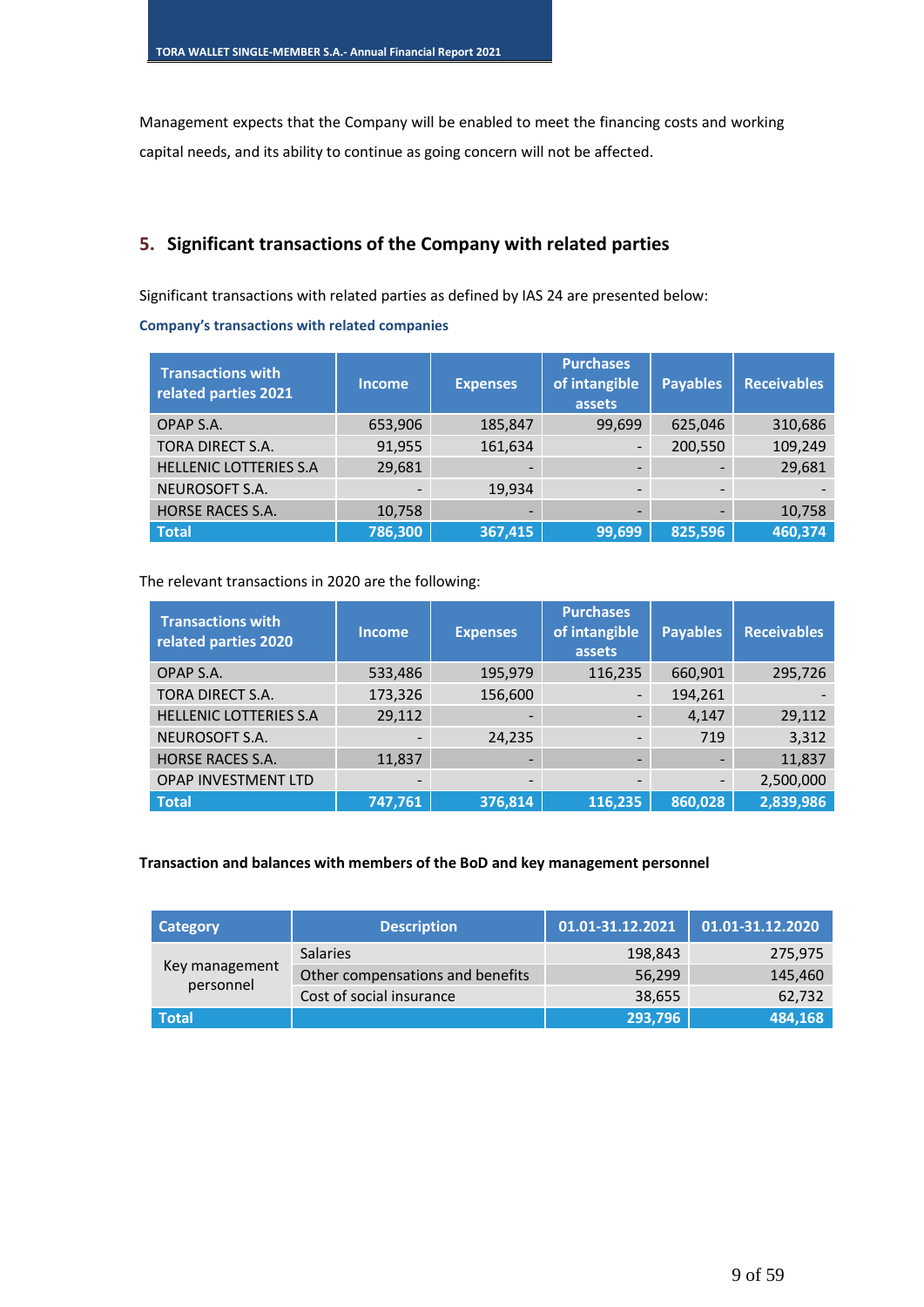Balance of receivables and payables with key management personnel at the reporting date are the following:

| Liabilities from compensation & remuneration | 31.12.2021 | 31.12.2020 |
|----------------------------------------------|------------|------------|
| <b>Key Management Personnel</b>              | 37.010     | 67.850     |
| <b>Total</b>                                 | 37.010     | 67.850     |

The number of Key Management Personnel was reduced to 1 on 31.12.2021, from 3 on 31.12.2020.

# <span id="page-12-0"></span>**6. Dividends policy – Profit Distribution**

The Company has no profits to distribute.

## <span id="page-12-1"></span>**7. Strategy - Perspectives for 2022**

The Company, granted by the Bank of Greece with the license to operate as an electronic money institution, has the biggest network, with more than 3.000 points of sales within Greece- mostly OPAP stores which have been certified as Tora Wallet agents by the Bank of Greece.

These points of sales provide the most completed payments package in the Greek market, as they serve more than 250 suppliers and organizations, enabling the customers to pay bills and dues either by using cash or by using any type of card. The Company in 2022 empowers the bill payment service by adding new suppliers and organizations and by extending its certified agents network. Moreover, the B2B solutions of the Company must be explicitly mentioned, as they cover the needs of all companies of the Group, such as the settlement of digital transactions (pamestoixima.gr, tzoker.gr) and the vast amount of payments from OPAP stores to OPAP Group, which are also settled through the platforms of Tora Wallet. B2B solution services are empower to during 2022, as a result of the general trend to online payments.

Finally, during 2022 the Company is about to intensify the preparation of the e- wallet service, aiming to launch it at the beginning of 2023.

# <span id="page-12-2"></span>**8. Environmental issues**

As the Company rents its building from the parent company, it applies the Environmental & Energy Management System of OPAP S.A., which is certified by ISO14001 and ISO50001 respectively. Through its Environmental and Energy Policy, OPAP is committed to conducting business in an environmentally responsible way, acknowledging that protection of the environment, energy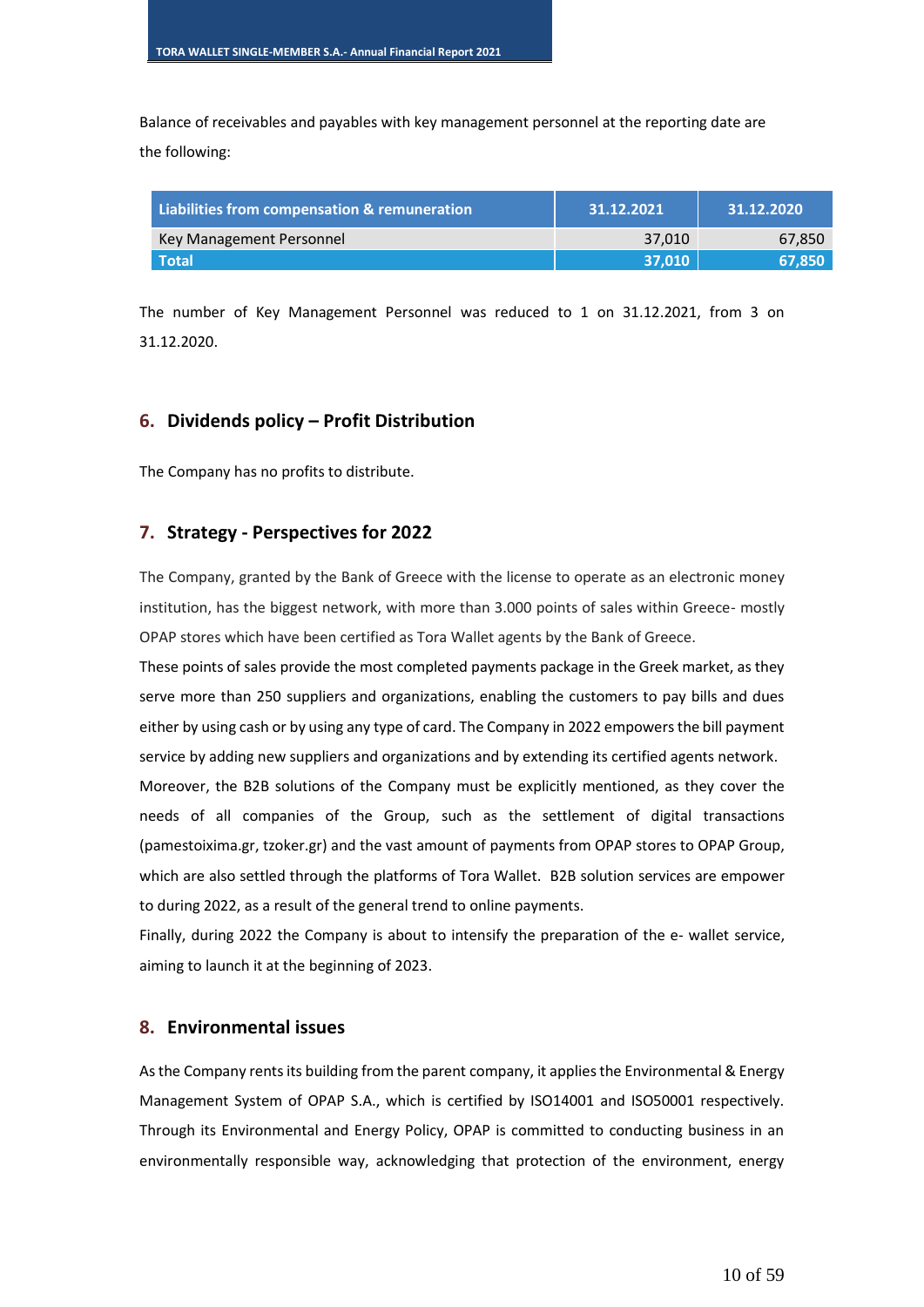saving and conservation of natural resources, as well as the active contribution against climate change are integral parts of responsible and sustainable business development.

In the context of the Environmental & Energy Management System, OPAP S.A.:

- Systematically identifies and evaluates the impact of business activities to the environment, as well as all applicable environmental and energy legislation requirements,
- Monitors and complies with relevant National and European Environmental and Energy legislation and regulations, as well as the requirements of other stakeholders it has accepted,
- Implements appropriate policies and programs to continuously improve its Environmental and Energy performance, reducing where possible its negative Environmental Impacts and Energy Consumption,
- Prevents any pollution of the environment and promotes the efficient use of Energy, applying appropriate practices in its operation, but also in the operation of its main suppliers.

The Company is in full compliance with current environmental legislation and does not have liabilities which could potentially have negative consequences to the business, the work cycle and or the economic condition of the Company.

## <span id="page-13-0"></span>**9. Labour issues**

The Company recognizes the importance of its employees as a means of achieving its goals and thus it gives a great emphasis on the health & safety and the opportunities of education and development of its workforce.

#### Health and Safety

As the Company rents its building from the parent company, it applies the Occupational Health & Safety Management System of OPAP S.A., which is certified by ISO45001. The purpose of this management system is to effectively identify and manage work-related risks and ensure suitable and safe work conditions for all employees, through appropriate policies and measures.

#### Training & Development

In order to support deployment of its Strategic plan and priorities, OPAP group attracts high talented individuals and hires highly esteemed professionals for the companies of the group. In addition, it invests significantly in its personnel development via continuous training programs, aiming to further develop and enhance its talented individuals, so that the strategic goals of the Company are actively achieved.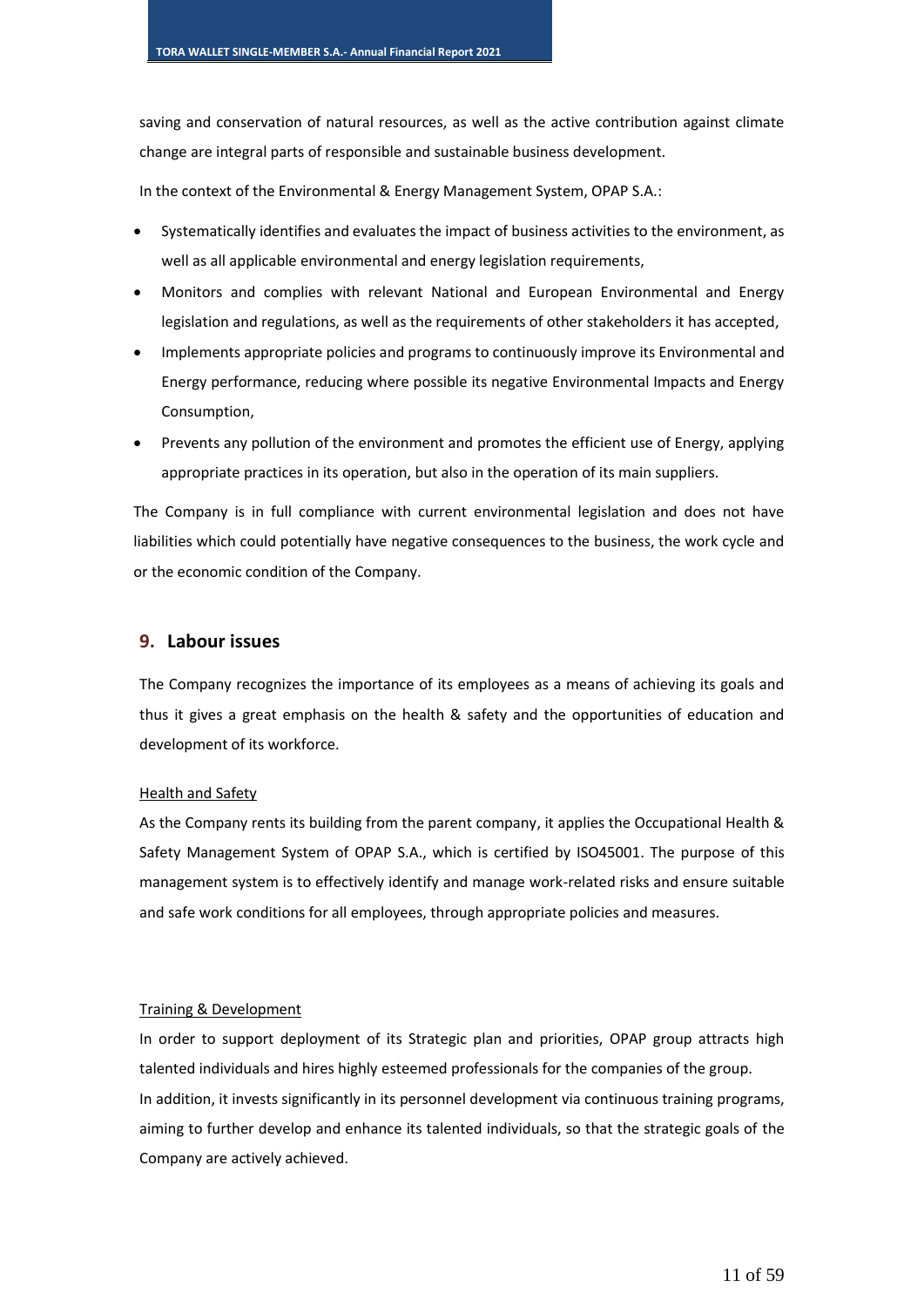#### Human and labour rights

The Company, as part of OPAP group, has adopted all social accountability policies of OPAP S.A., encompassing the principles of the UN Universal Declaration of Human Rights. As a result, there are specific policies against any form of discrimination in employment, forced and child labour, unfair remuneration and opportunities, that cover all employees of the Company.

# <span id="page-14-0"></span>**10.Research and development Activities**

In the year 2021, the Company continued its activities in the field of research and development of new services and further improvement of the existing ones. In particular, the Company develops software programs and platforms in order to facilitate money transactions and payment orders, which are carried out mainly through OPAP stores. The Company also researches and develops methods to digitize payments made in the OPAP stores.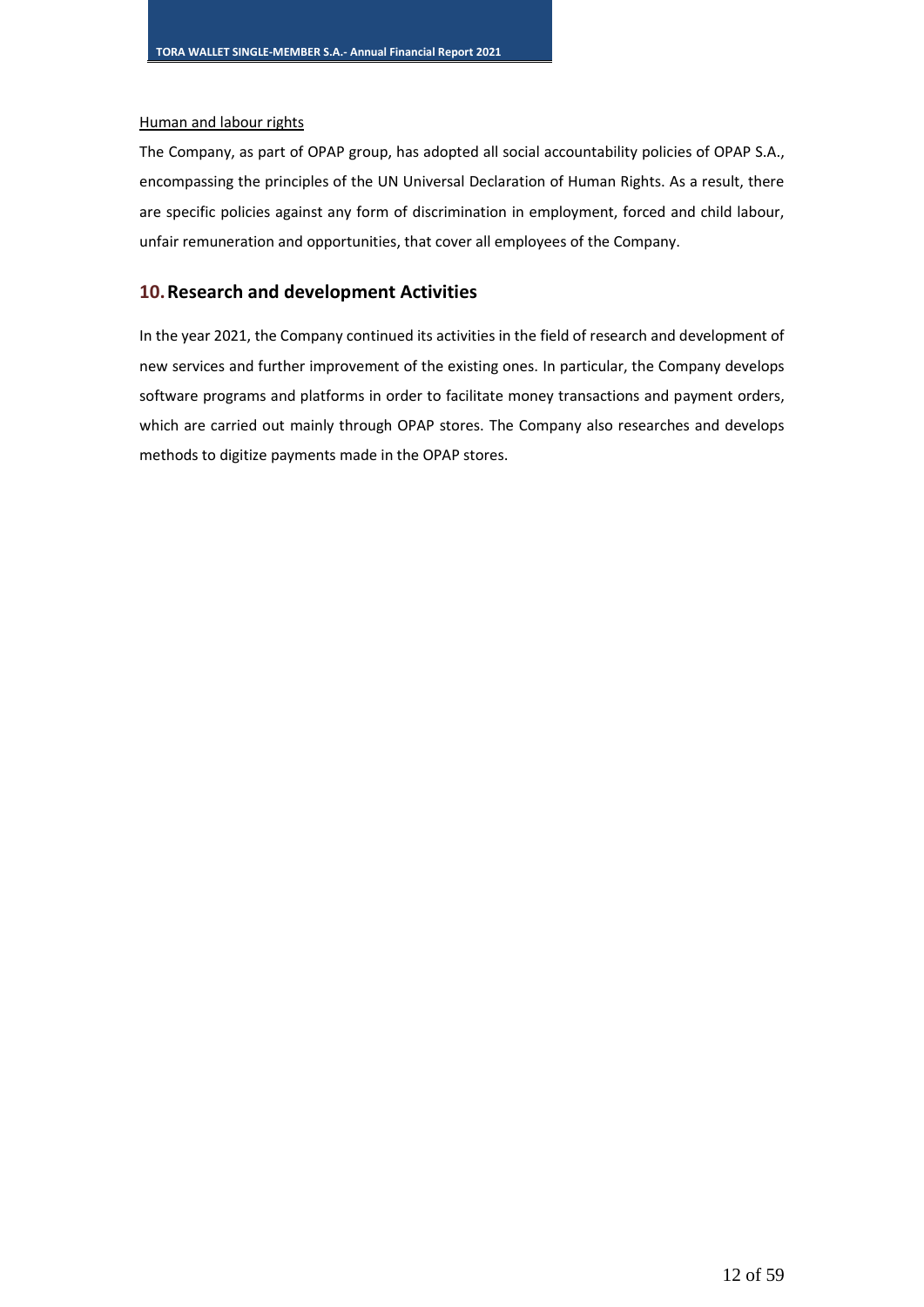# <span id="page-15-0"></span>**11.Subsequent Events**

## **Ukraine - Russia war effect**

The recent geopolitical events in Ukraine, the military actions from Russia and the subsequent response from European Union and European countries as well as the United States in the form of economic sanctions are affecting global energy markets and economic developments in general. There is no exposure of the Company both in Russia as well as in Ukraine, resulting to no direct effect from latest developments. Any effect is only indirect, related to the high energy cost and inflationary pressures along with subsequent negative affect on our customers' disposable income. The Company is following developments around the crisis in Ukraine and is planning accordingly.

 **Athens, 30 May 2022**

**Chairman of the BoD Member of the BoD and CEO**

**Odysseas Christoforou Ioannis Dianellou**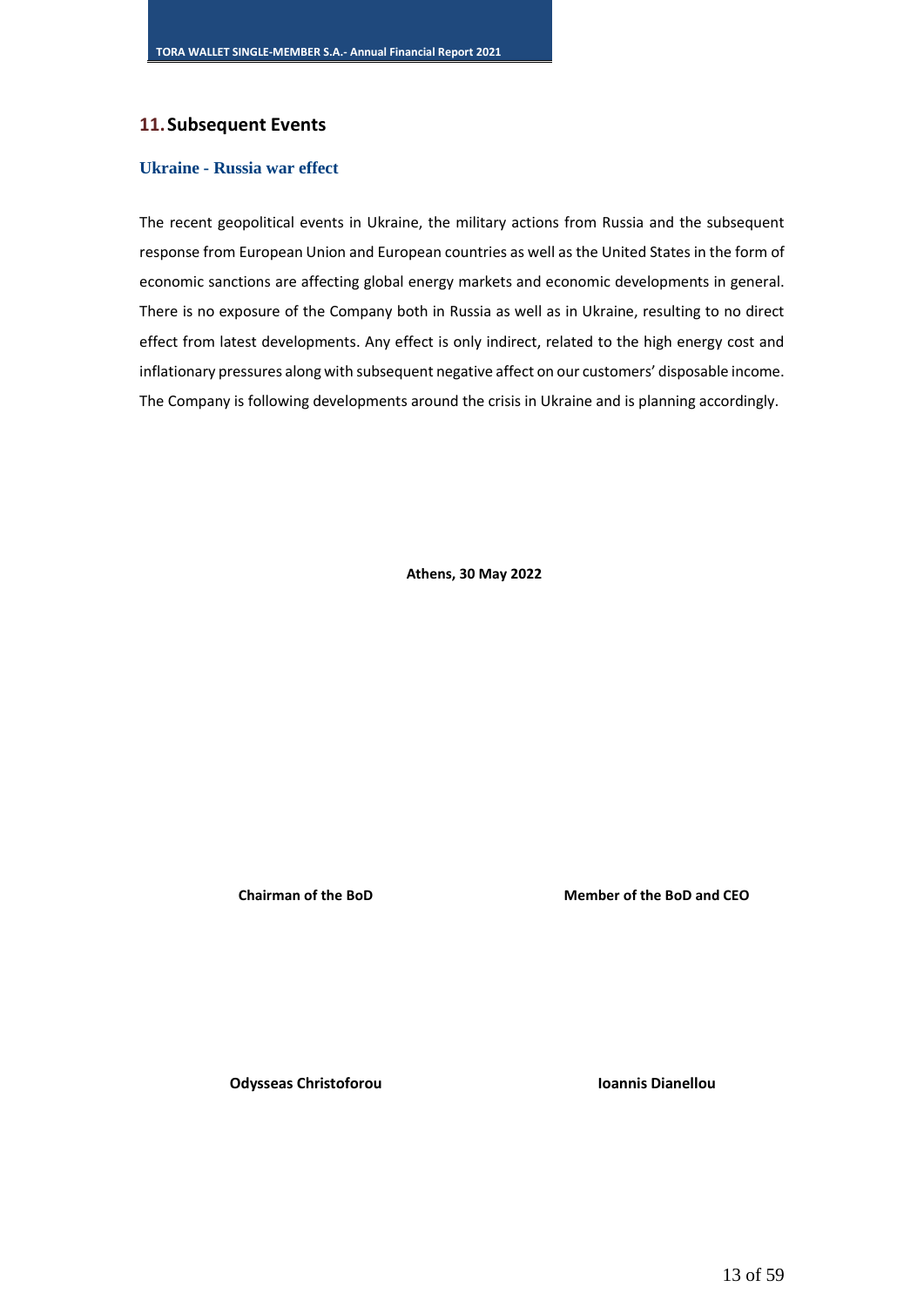# <span id="page-16-0"></span>**C. ANNUAL FINANCIAL STATEMENTS**

The attached financial statements were approved by the Board of Directors of TORA WALLET SINGLE-MEMBER SOCIETE ANONYME FOR ELECTRONIC MONEY SERVICES on 30.05.2022 and have also been posted on the Company's website www.torawallet.gr.

The attached notes at pages 19 to 59 form an integral part of Annual Financial Statements.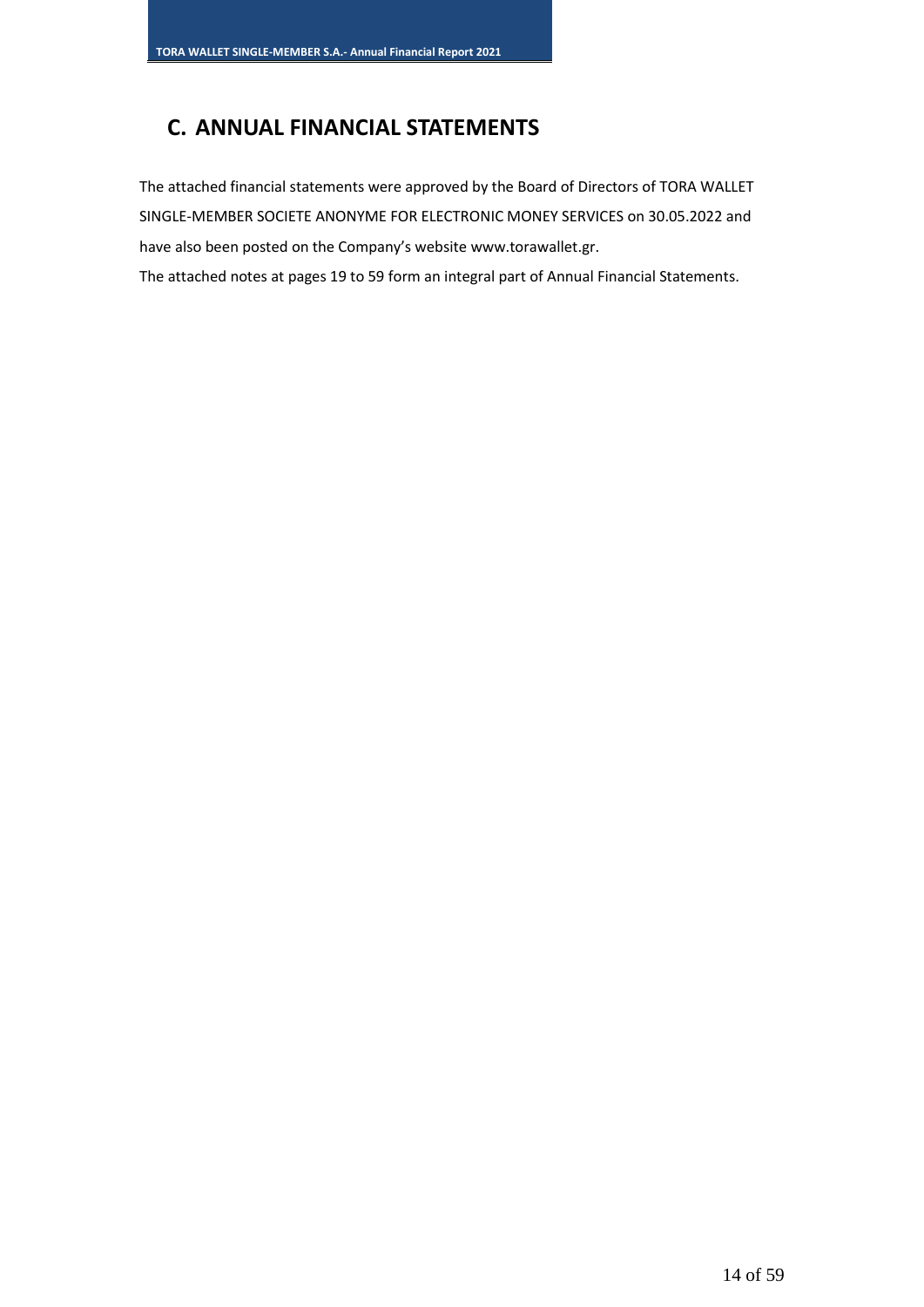

**This audit report and the financial statements that are referred to herein have been translated from the original documents prepared in the Greek language. The audit report has been issued with respect to the Greek language financial statements and in the event that differences exist between the translated audit report or financial statements and the original Greek language audit report and financial statements, the respective Greek language document will prevail.** 

## **Independent auditor's report**

## **To the Shareholders of "TORA WALLET SINGLE-MEMBER S.A."**

Report on the audit of the financial statements

#### **Our opinion**

We have audited the accompanying financial statements of TORA WALLET SINGLE-MEMBER S.A. (the "Company") which comprise the statement of financial position as of 31 December 2021, the statement of comprehensive income, statement of changes in equity and cash flow statement for the year then ended, and notes to the financial statements including a summary of significant accounting policies.

In our opinion, the accompanying financial statements present fairly, in all material respects the financial position of the Company as at 31 December 2021, its financial performance and its cash flows for the year then ended with International Financial Reporting Standards, as adopted by the European Union and comply with the statutory requirements of Law 4548/2018**.** 

#### **Basis for opinion**

We conducted our audit in accordance with International Standards on Auditing ("ISAs"), as they have been transposed into Greek Law. Our responsibilities under those standards are further described in the Auditor's responsibilities for the audit of the financial statements section of our report.

We believe that the audit evidence we have obtained is sufficient and appropriate to provide a basis for our opinion.

#### **Independence**

During our audit we remained independent of the Company in accordance with the International Ethics Standards Board for Accountants' Code of Ethics for Professional Accountants (the "IESBA Code") that has been transposed into Greek Law, and the ethical requirements of Law 4449/2017, that are relevant to the audit of the financial statements in Greece. We have fulfilled our other ethical responsibilities in accordance with Law 4449/2017, and the requirements of the IESBA Code.

PricewaterhouseCoopers S.A., T: +30 210 6874400, www.pwc.gr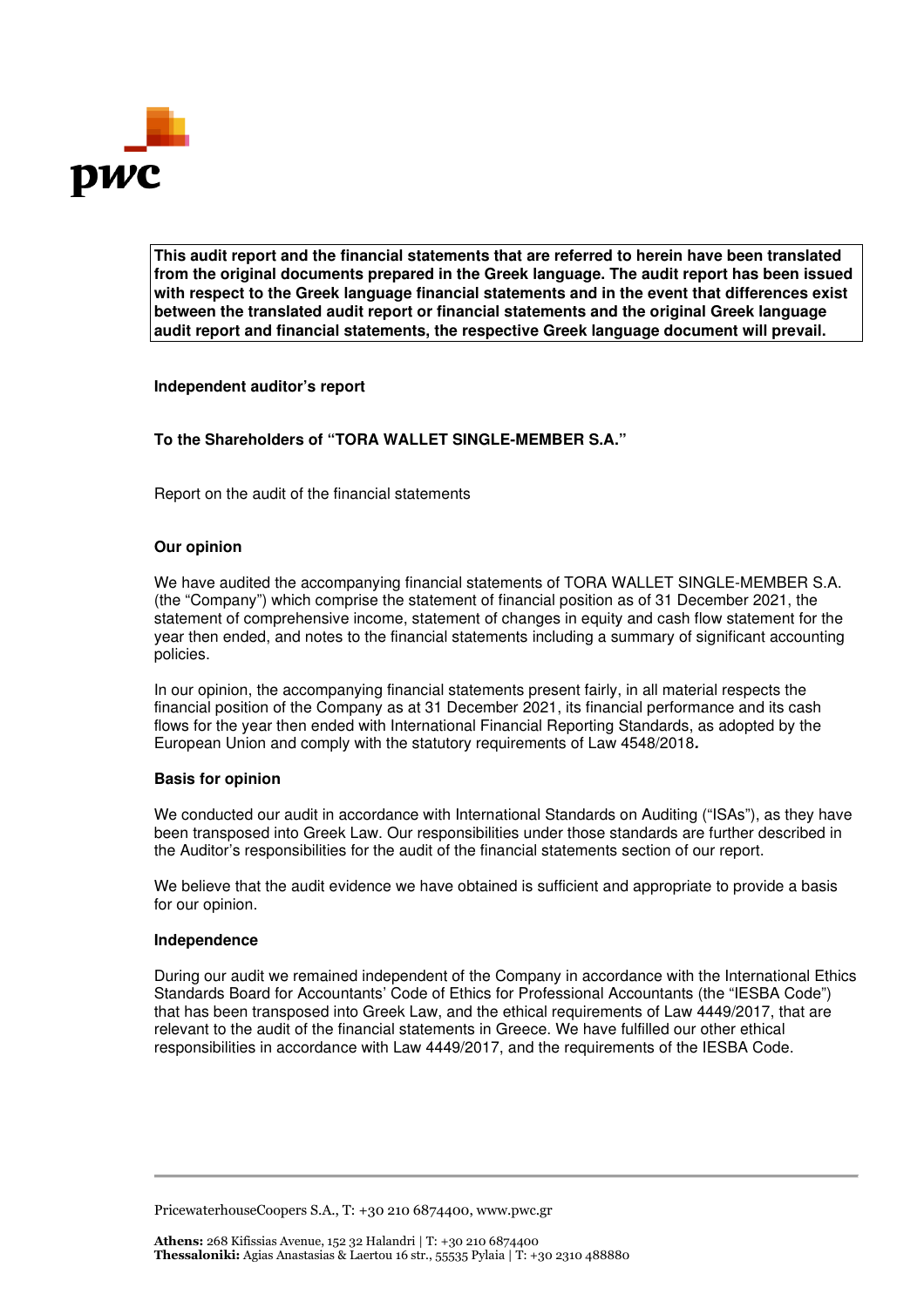

# **Other Information**

The members of the Board of Directors are responsible for the Other Information. The Other Information is the Board of Directors Report (but does not include the financial statements and our auditor's report thereon), which we obtained prior to the date of this auditor's report.

Our opinion on the financial statements does not cover the Other Information and except to the extent otherwise explicitly stated in this section of our Report, we do not express an audit opinion or other form of assurance thereon.

In connection with our audit of the financial statements, our responsibility is to read the Other Information identified above and, in doing so, consider whether the Other Information is materially inconsistent with the financial statements or our knowledge obtained in the audit, or otherwise appears to be materially misstated.

With respect to Board of Directors Report, we considered whether the Board of Directors Report includes the disclosures required by Law 4548/2018.

Based on the work undertaken in the course of our audit, in our opinion:

- The information given in the the Board of Directors' Report for the year ended at 31 December 2021 is consistent with the financial statements,
- The Board of Directors' Report has been prepared in accordance with the legal requirements of article 150 of Law 4548/2018.

In addition, in light of the knowledge and understanding of the Company and its environment obtained in the course of the audit, we are required to report if we have identified material misstatements in the Board of Directors' Report. We have nothing to report in this respect.

# **Responsibilities of Board of Directors and those charged with governance for the financial statements**

The Board of Directors is responsible for the preparation and fair presentation of the financial statements in accordance with International Financial Reporting Standards, as adopted by the European Union and comply with the requirements of Law 4548/2018, and for such internal control as the Board of Directors determines is necessary to enable the preparation of financial statements that are free from material misstatement, whether due to fraud or error.

In preparing the financial statements, the Board of Directors is responsible for assessing the Company's ability to continue as a going concern, disclosing, as applicable, matters related to going concern and using the going concern basis of accounting unless Board of Directors either intends to liquidate the Company or to cease operations, or has no realistic alternative but to do so.

Those charged with governance are responsible for overseeing the Company's financial reporting process.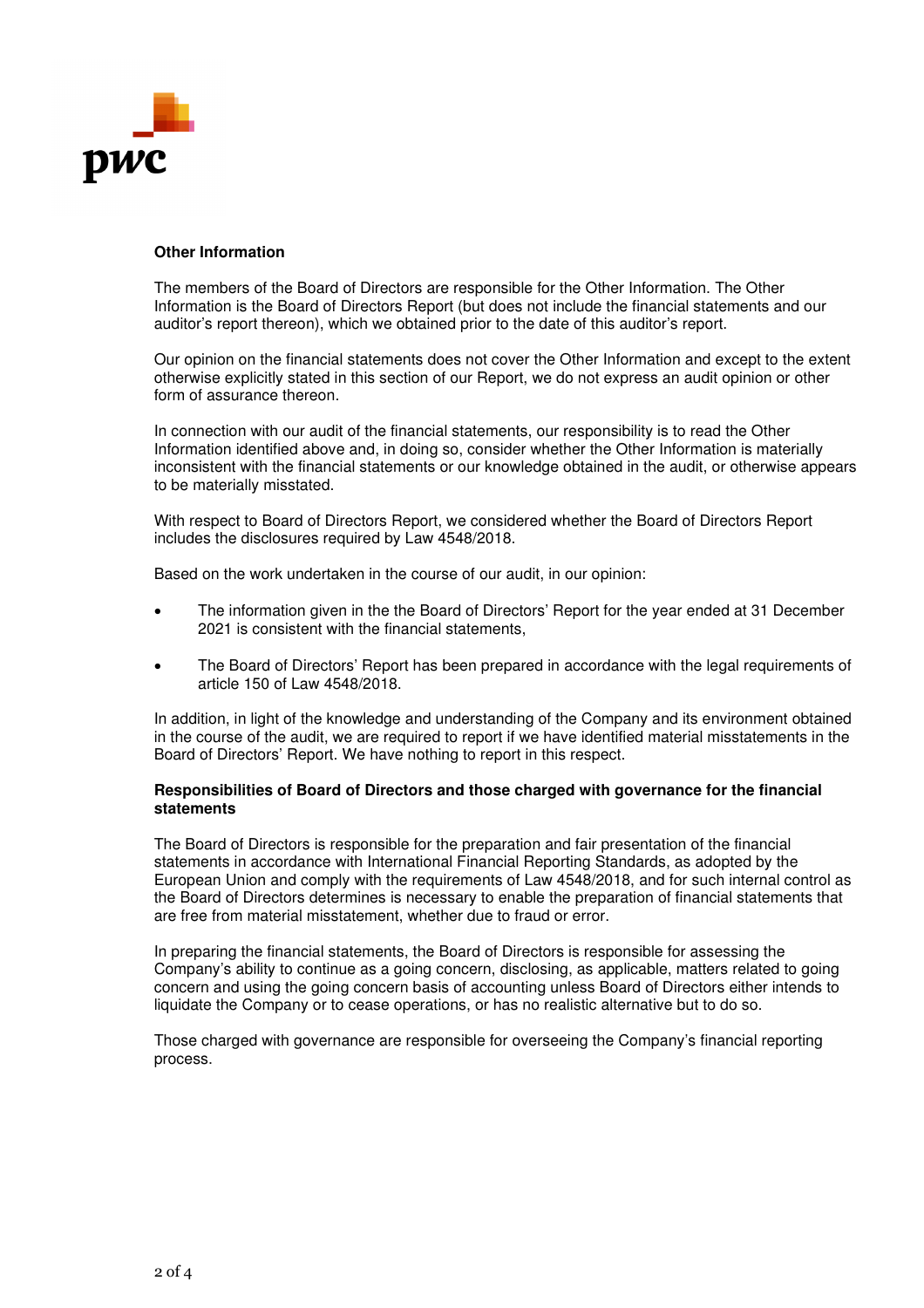

# **Auditor's responsibilities for the audit of the financial statements**

Our objectives are to obtain reasonable assurance about whether the financial statements as a whole are free from material misstatement, whether due to fraud or error, and to issue an auditor's report that includes our opinion. Reasonable assurance is a high level of assurance, but is not a guarantee that an audit conducted in accordance with ISAs will always detect a material misstatement when it exists. Misstatements can arise from fraud or error and are considered material if, individually or in the aggregate, they could reasonably be expected to influence the economic decisions of users taken on the basis of these financial statements.

As part of an audit in accordance with ISAs, we exercise professional judgment and maintain professional scepticism throughout the audit. We also:

- Identify and assess the risks of material misstatement of the financial statements, whether due to fraud or error, design and perform audit procedures responsive to those risks, and obtain audit evidence that is sufficient and appropriate to provide a basis for our opinion. The risk of not detecting a material misstatement resulting from fraud is higher than for one resulting from error, as fraud may involve collusion, forgery, intentional omissions, misrepresentations, or the override of internal control.
- Obtain an understanding of internal control relevant to the audit in order to design audit procedures that are appropriate in the circumstances, but not for the purpose of expressing an opinion on the effectiveness of the Company's internal control.
- Evaluate the appropriateness of accounting policies used and the reasonableness of accounting estimates and related disclosures made by the Board of Directors.
- Conclude on the appropriateness of Board of Directors' use of the going concern basis of accounting and, based on the audit evidence obtained, whether a material uncertainty exists related to events or conditions that may cast significant doubt on the Company's ability to continue as a going concern. If we conclude that a material uncertainty exists, we are required to draw attention in our auditor's report to the related disclosures in the financial statements or, if such disclosures are inadequate, to modify our opinion. Our conclusions are based on the audit evidence obtained up to the date of our auditor's report. However, future events or conditions may cause the Company to cease to continue as a going concern.
- Evaluate the overall presentation, structure and content of the financial statements, including the disclosures, and whether the financial statements represent the underlying transactions and events in a manner that achieves fair presentation.

We communicate with those charged with governance regarding, among other matters, the planned scope and timing of the audit and significant audit findings, including any significant deficiencies in internal control that we identify during our audit.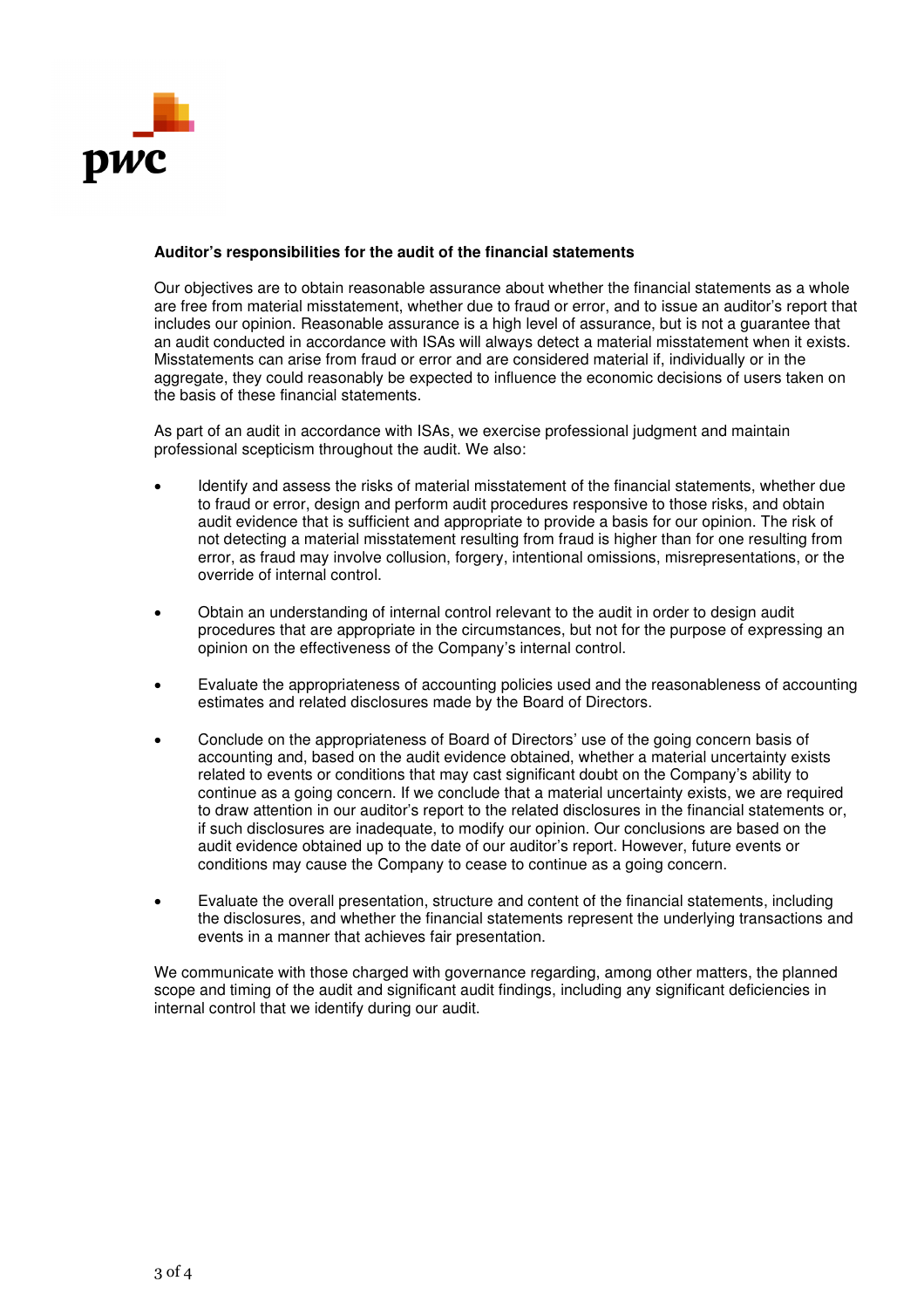

# **Report on other legal and regulatory requirements**

With respect to the Board of Directors Report, the procedures we performed are described in the "Other Information" section of our report.



Athens, 31 May 2022

The Certified Auditor Accountant

PricewaterhouseCoopers 268 Kifissias Avenue 152 32 Chalandri SOEL Reg. No 113

> Konstantinos Michalatos SOEL Reg. No 17701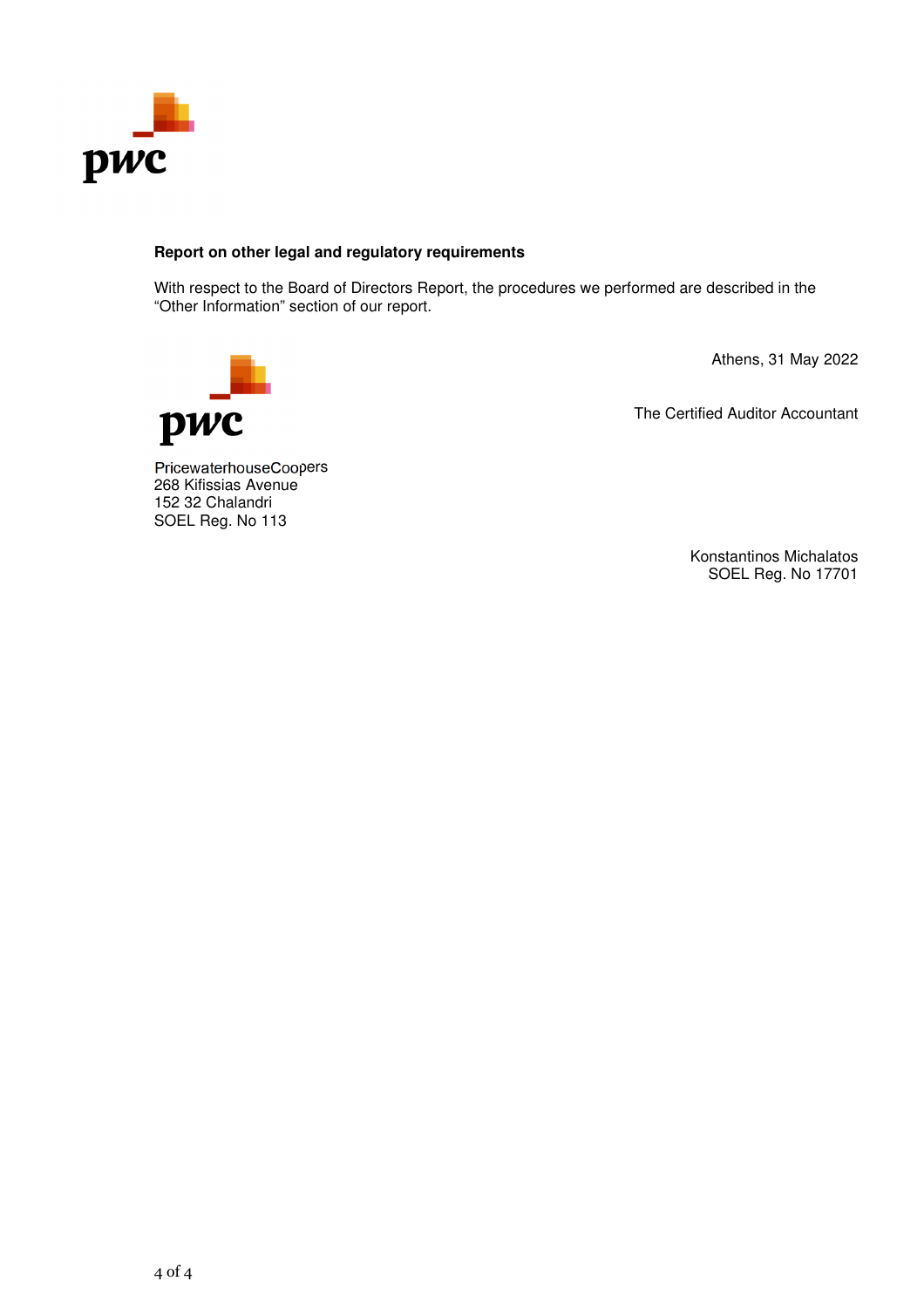# <span id="page-21-0"></span>**1. Statement of Financial Position**

(Amounts in Euros)

|                                       | <b>Notes</b>    | 31.12.2021 | 31.12.2020<br>Restated (*) |
|---------------------------------------|-----------------|------------|----------------------------|
| <b>ASSETS</b>                         |                 |            |                            |
| <b>Non - current assets</b>           |                 |            |                            |
| Intangible Assets                     | D <sub>6</sub>  | 953,198    | 861,127                    |
| Rights to use assets                  | D7              | 3,657      | 8,856                      |
| Other non - current assets            |                 |            | 3,727                      |
| Deferred tax assets                   | D <sub>8</sub>  |            | 120,229                    |
| <b>Total non - current assets</b>     |                 | 956,855    | 993,940                    |
| <b>Current assets</b>                 |                 |            |                            |
| Cash and cash equivalents             | D <sub>9</sub>  | 555,159    | 1,375,574                  |
| <b>Trade Receivables</b>              | D <sub>10</sub> | 5,064,600  | 580,586                    |
| Other current assets                  | D11             | 67,065     | 2,518,705                  |
| <b>Total current assets</b>           |                 | 5,686,824  | 4,474,866                  |
| <b>Total Assets</b>                   |                 | 6,643,679  | 5,468,806                  |
| <b>EQUITY &amp; LIABILITIES</b>       |                 |            |                            |
| <b>Equity</b>                         |                 |            |                            |
| Share capital                         | D12             | 2,160,000  | 12,000,000                 |
| <b>Retained earnings</b>              |                 | (300, 040) | (9,826,416)                |
| <b>Total equity</b>                   |                 | 1,859,960  | 2,173,584                  |
| <b>Non - current liabilities</b>      |                 |            |                            |
| Employee benefit plans                | D <sub>14</sub> | 16,347     | 27,958                     |
| <b>Deferred Tax Liability</b>         | D <sub>8</sub>  | 7,878      |                            |
| Lease liabilities                     | D7              |            | 5,247                      |
| Total non - current liabilities       |                 | 24,225     | 33,206                     |
| <b>Current Liabilities</b>            |                 |            |                            |
| Short Term Loan                       | D13             | 2,101,047  |                            |
| Lease liabilities                     | D7              | 3,690      | 3,625                      |
| Trade payables                        | D <sub>15</sub> | 1,667,504  | 897,222                    |
| Other current liabilities             | D <sub>16</sub> | 987,253    | 2,361,170                  |
| <b>Total current liabilities</b>      |                 | 4,759,494  | 3,262,016                  |
| <b>Total liabilities</b>              |                 | 4,783,719  | 3,295,222                  |
| <b>TOTAL EQUITY &amp; LIABILITIES</b> |                 | 6,643,679  | 5,468,806                  |

(\*) Comparative amounts have been adjusted due to the change in accounting policy for retirement benefits in accordance with IAS 19 (see Note D5).

The attached notes at pages 19 to 59 form an integral part of Annual Financial Statements.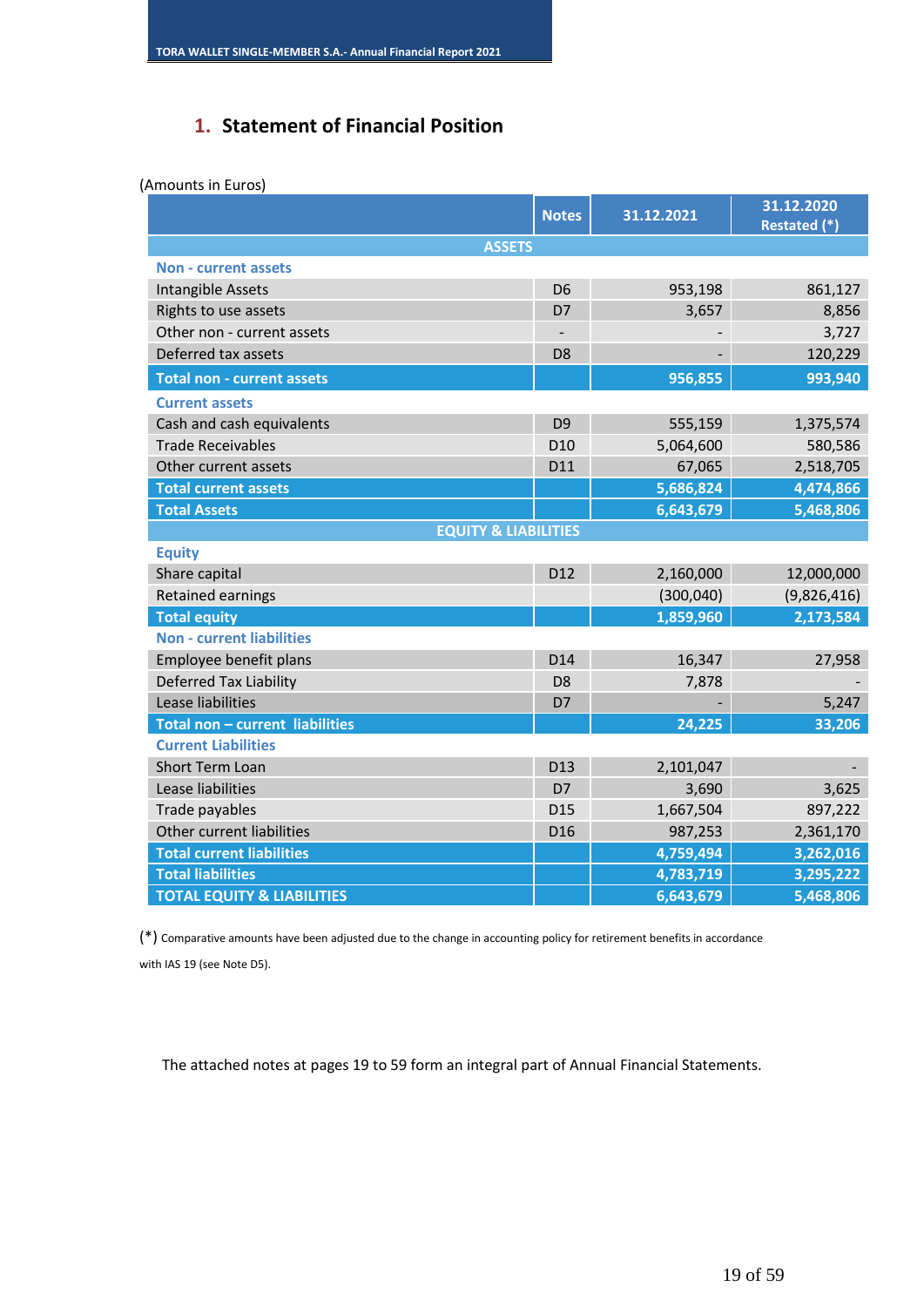# **2. Statement of comprehensive Income**

<span id="page-22-0"></span>(Amounts in Euros)

|                                              | <b>Note</b>     | 01.01-31.12.2021 | 01.01-31.12.2020<br><b>Restated</b> |
|----------------------------------------------|-----------------|------------------|-------------------------------------|
| <b>Income from services</b>                  | D17             | 4,579,473        | 3,647,468                           |
| Cost of services                             | D18             | (2,461,933)      | (2,057,898)                         |
| <b>Gross profit</b>                          |                 | 2,117,541        | 1,589,571                           |
| Other operating income                       | D17             | 106,219          | 142,684                             |
| <b>Administration expenses</b>               | D18             | (2, 294, 620)    | (2,709,883)                         |
| Distribution expenses                        | D18             | (61, 343)        | (27, 143)                           |
| Net impairment losses on financial assets    | D19             | (13,032)         | (15, 011)                           |
| Net impairment losses from intangible assets | D <sub>6</sub>  | (39,083)         | (4,808,610)                         |
| <b>Operating results</b>                     |                 | (184, 319)       | (5,828,393)                         |
| Financial income                             | D21             | 57               | 595                                 |
| <b>Financial expenses</b>                    | D <sub>21</sub> | (21, 381)        | (4,992)                             |
| Net finance income/ (expenses)               |                 | (21, 324)        | (4, 397)                            |
| Loss before tax                              |                 | (205, 642)       | (5,832,790)                         |
| Income tax expense                           | D <sub>8</sub>  | (123, 680)       | 109,947                             |
| Loss after tax                               |                 | (329, 322)       | (5, 722, 843)                       |
| <b>Other Comprehensive Income</b>            |                 |                  |                                     |
| Actuarial gains/ (loss)                      | D14             | 20,126           | (3, 511)                            |
| <b>Related tax</b>                           | D <sub>8</sub>  | (4, 428)         | 843                                 |
| <b>Other total income after tax</b>          |                 | 15,698           | (2,669)                             |
| <b>Total loss after tax</b>                  |                 | (313, 624)       | (5,725,511)                         |

(\*) Comparative amounts have been adjusted due to the change in accounting policy for retirement benefits in accordance

with IAS 19 (see Note D5).

The attached notes at pages 19 to 59 form an integral part of Annual Financial Statements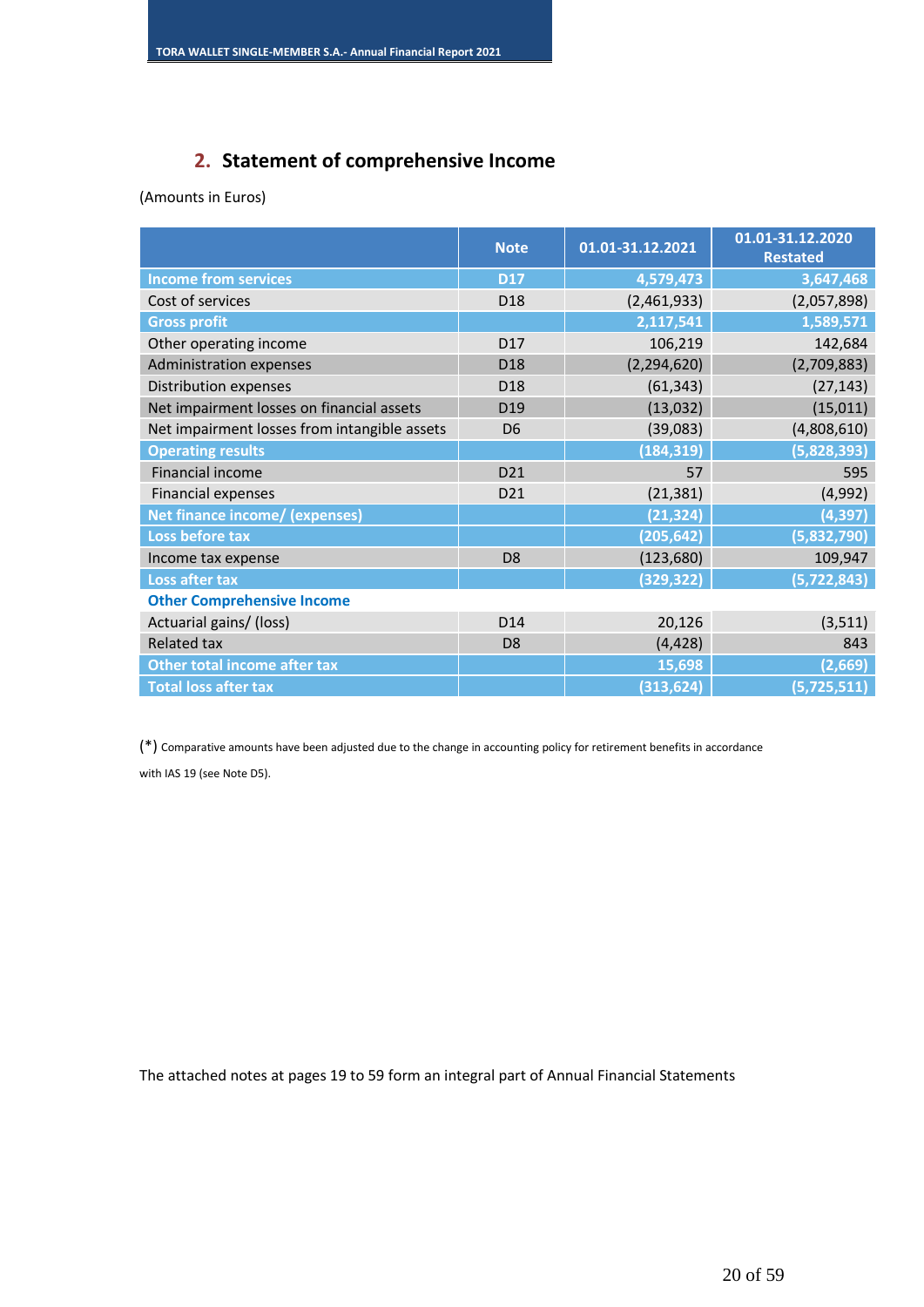# **3. Statement of Changes in Equity**

<span id="page-23-0"></span>(Amounts in Euros)

|                                              | <b>Share Capital</b>     | <b>Retained</b><br><b>Earnings</b> | <b>Total Equity</b> |
|----------------------------------------------|--------------------------|------------------------------------|---------------------|
| <b>Balance as at 1 January 2020</b>          | 9,500,000                | (4,091,955)                        | 5,408,045           |
| Impact of change in IAS Accounting Policy 19 |                          | 18,549                             | 18,549              |
| Balance as at 1 January 2020 Restated (*)    | 9,500,000                | (4,073,406)                        | 5,426,594           |
| Loss for the period                          |                          | (5, 722, 842)                      | (5, 722, 842)       |
| Other Comprehensive loss                     |                          | (2,668)                            | (2,668)             |
| <b>Total Comprehensive loss</b>              | $\overline{\phantom{a}}$ | (5,725,511)                        | (5,725,511)         |
| Share capital increase                       | 2,500,000                |                                    | 2,500,000           |
| Share capital increase related expenses      |                          | (27, 500)                          | (27, 500)           |
| <b>Balance as of 31 December 2020</b>        | 12,000,000               | (9,826,416)                        | 2,173,584           |
| <b>Balance as at 1 January 2021</b>          | 12,000,000               | (9,826,416)                        | 2,173,584           |
| Loss for the period                          |                          | (329, 322)                         | (329, 322)          |
| Other Comprehensive loss                     |                          | 15,698                             | 15,698              |
| <b>Total Comprehensive loss</b>              | $\overline{\phantom{a}}$ | (313, 624)                         | (313, 624)          |
| Share capital decrease                       | (9,840,000)              | 9,840,000                          |                     |
| <b>Balance as of 31 December 2021</b>        | 2,160,000                | (300, 040)                         | 1.859.960           |

(\*) Comparative amounts have been adjusted due to the change in accounting policy for retirement benefits in accordance with IAS 19 (see Note D5).

The attached notes at pages 19 to 59 form an integral part of Annual Financial Statements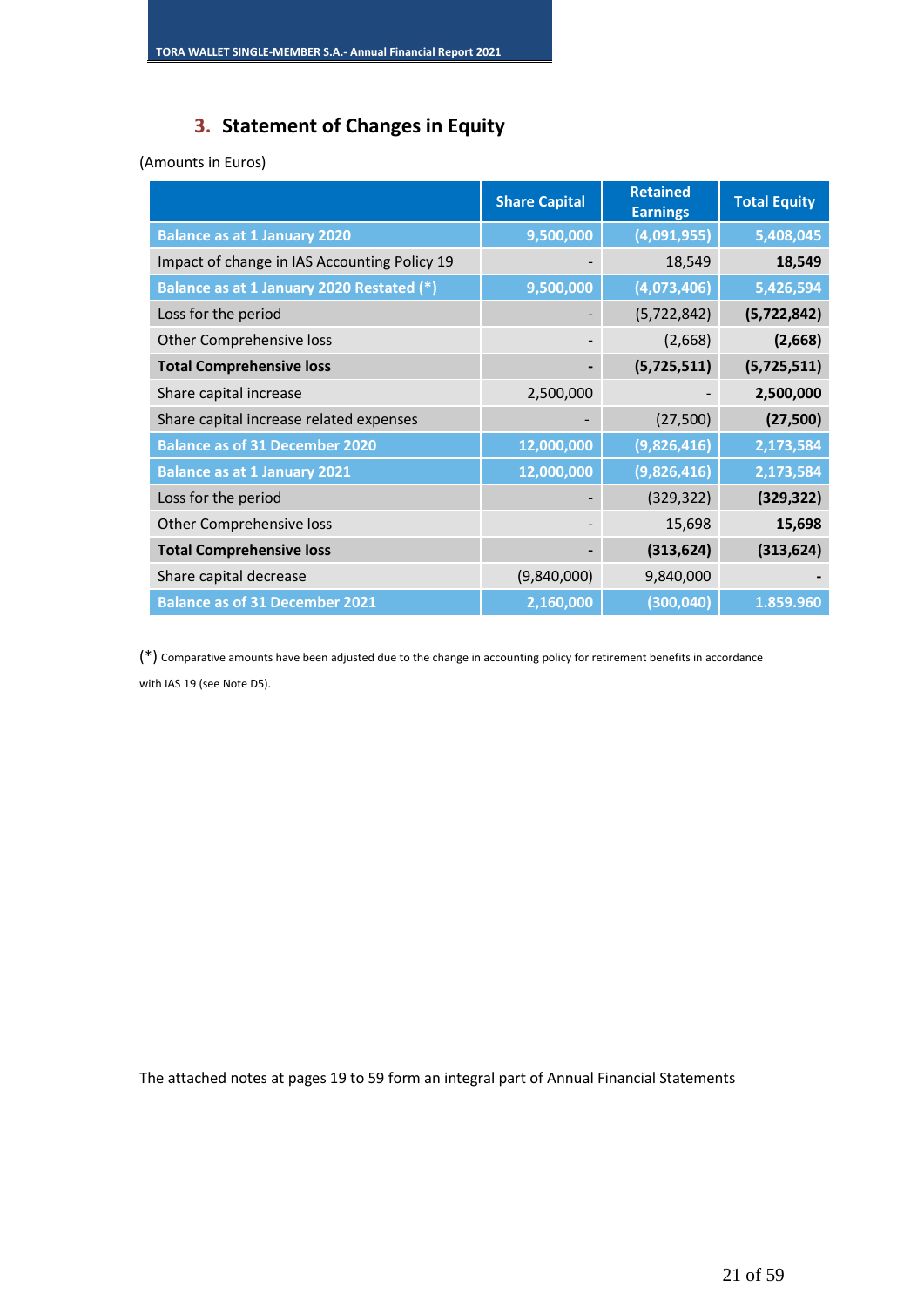# **4. Cash Flow Statement**

<span id="page-24-0"></span>(Amounts in Euros)

|                                                           | <b>Notes</b>    | $01.01 -$<br>31.12.2021 | $01.01 -$<br>31.12.2020<br><b>Restated (*)</b> |
|-----------------------------------------------------------|-----------------|-------------------------|------------------------------------------------|
| <b>OPERATING ACTIVITIES</b>                               |                 |                         |                                                |
| Loss before tax                                           |                 | (205, 642)              | (5,832,790)                                    |
| <b>Adjustments for:</b>                                   |                 |                         |                                                |
| Depreciation & Amortization                               | D6 & D7         | 231,143                 | 326,780                                        |
| <b>Net Finance Costs</b>                                  | D21             | 21,324                  | 4,397                                          |
| Employee benefit plans                                    | D14             | 8,347                   | 16,249                                         |
| Provisions for bad debts                                  | D <sub>19</sub> | 13,032                  | 15,011                                         |
| Net impairment losses from intangible assets              | D <sub>6</sub>  | 39,083                  | 4,808,610                                      |
| <b>Total</b>                                              |                 | 107,287                 | (661, 742)                                     |
| <b>Changes in Working capital</b>                         |                 |                         |                                                |
| Increase in receivables                                   |                 | (2,041,678)             | 4,292,599                                      |
| Increase/(Decrease) in payables (except banks)            |                 | (603, 737)              | (271, 579)                                     |
| <b>Total</b>                                              |                 | (2,538,128)             | 3,359,278                                      |
| Interest expenses paid                                    | D21             | (20, 903)               | (4, 543)                                       |
| Cash inflows/(outflows) from operating activities         |                 | (2,559,031)             | 3,354,735                                      |
| <b>INVESTING ACTIVITIES</b>                               |                 |                         |                                                |
| Proceeds from sales of tangible & intangible assets       | D <sub>6</sub>  |                         | 20,028                                         |
| Additions of intangible assets                            | D <sub>6</sub>  | (357, 746)              | (2,995,235)                                    |
| Purchase of property, plant and equipment                 |                 |                         | (8, 163)                                       |
| Interest received                                         | D21             | 57                      | 595                                            |
| <b>Cash outflows from investing activities</b>            |                 | (357, 689)              | (2,982,775)                                    |
| <b>FINANCING ACTIVITIES</b>                               |                 |                         |                                                |
| Proceeds from short term borrowings                       | D <sub>13</sub> | 2,101,047               |                                                |
| Payment of lease liabilities                              | D7              | (4, 742)                | (13,056)                                       |
| Cash inflows/(outflows) from financing activities         |                 | 2,096,305               | (13,056)                                       |
| Net increase/(decrease) in cash and cash<br>equivalents   |                 | (820, 415)              | 358,904                                        |
| Cash and cash equivalents at the beginning of the<br>year | D <sub>9</sub>  | 1,375,574               | 1,016,670                                      |
| Cash and cash equivalents at the end of the year          | D <sub>9</sub>  | 555,159                 | 1,375,574                                      |

(\*) Comparative amounts have been adjusted due to the change in accounting policy for retirement benefits in accordance

with IAS 19 (see Note D5).

The attached notes at pages 19 to 59 form an integral part of Annual Financial Statements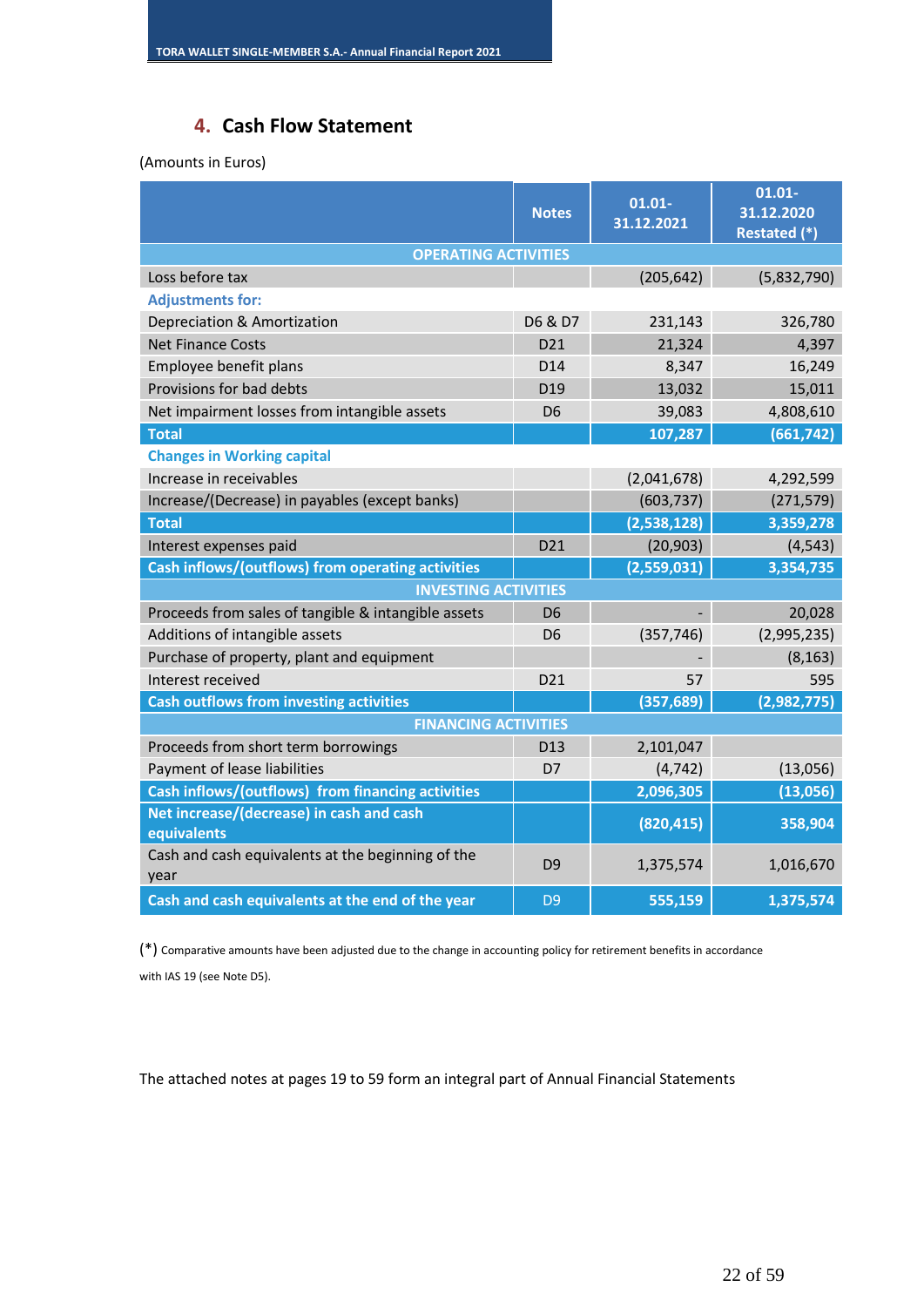# <span id="page-25-0"></span>**D.NOTES ON THE FINANCIAL STATEMENTS**

#### <span id="page-25-1"></span>**1. General Information**

The Company TORA WALLET SINGLE-MEMBER SOCIETE ANONYME FOR ELECTRONIC MONEY SERVICES («TORA WALLET SINGLE-MEMBER S.A». or the «Company»), was established on 01.09.2016 and is based in Athens of Attiki, Athinon Avenue 112.

The Company is granted by the Bank of Greece with the electronic money institution license as per the Decision 254/21.12.2017 of Bank of Greece.

The Company was set up with share capital of  $\epsilon$ 2,900,000, which increased to  $\epsilon$ 2,160,000 by 31.12.2021, and is owned by 100% to OPAP INVESTMENT LIMITED, 100% subsidiary of OPAP S.A..

# <span id="page-25-2"></span>**2. Nature of Activities**

The purpose of the Company is to provide the services and facilities which are allowed to be provided by an electronic money institution, as defined from the applicable law.

The Company, is currently providing the services of bill payments with various means of payments (cash and cards) through its network of certified by the Bank of Greece agents, of more than 3.000 points of sales within Greece. The Company is also offering B2B platforms, for the settlement of payments towards the OPAP Group entities, either from agents' network or from OPAP's clients who use the OPAP digital channels.

#### <span id="page-25-3"></span>**3. Basis of preparation**

The Financial Statements of TORA WALLET SINGLE-MEMBER S.A., for the year ended on 31 December 2021 have been prepared in accordance with International Financial Reporting Standards (IFRS) issued by the International Accounting Standards Board (IASB) as adopted by the European Union and interpretations issued by the IFRS Interpretations Committee (IFRS IC), applicable to companies reporting under IFRS and are effective as of 1 January 2021.

TORA WALLET SINGLE-MEMBER S.A.'s Financial Statements as of 31.12.2021 which cover the period from 01.01.2021 to 31.12.2021 have been prepared under the historical cost and going concern basis of accounting.

The preparation of the Financial Statements in conformity with IFRS requires the use of certain critical accounting estimates. It also requires that the Company's Management exercise its judgment in the process of applying the appropriate accounting policies. The areas involving a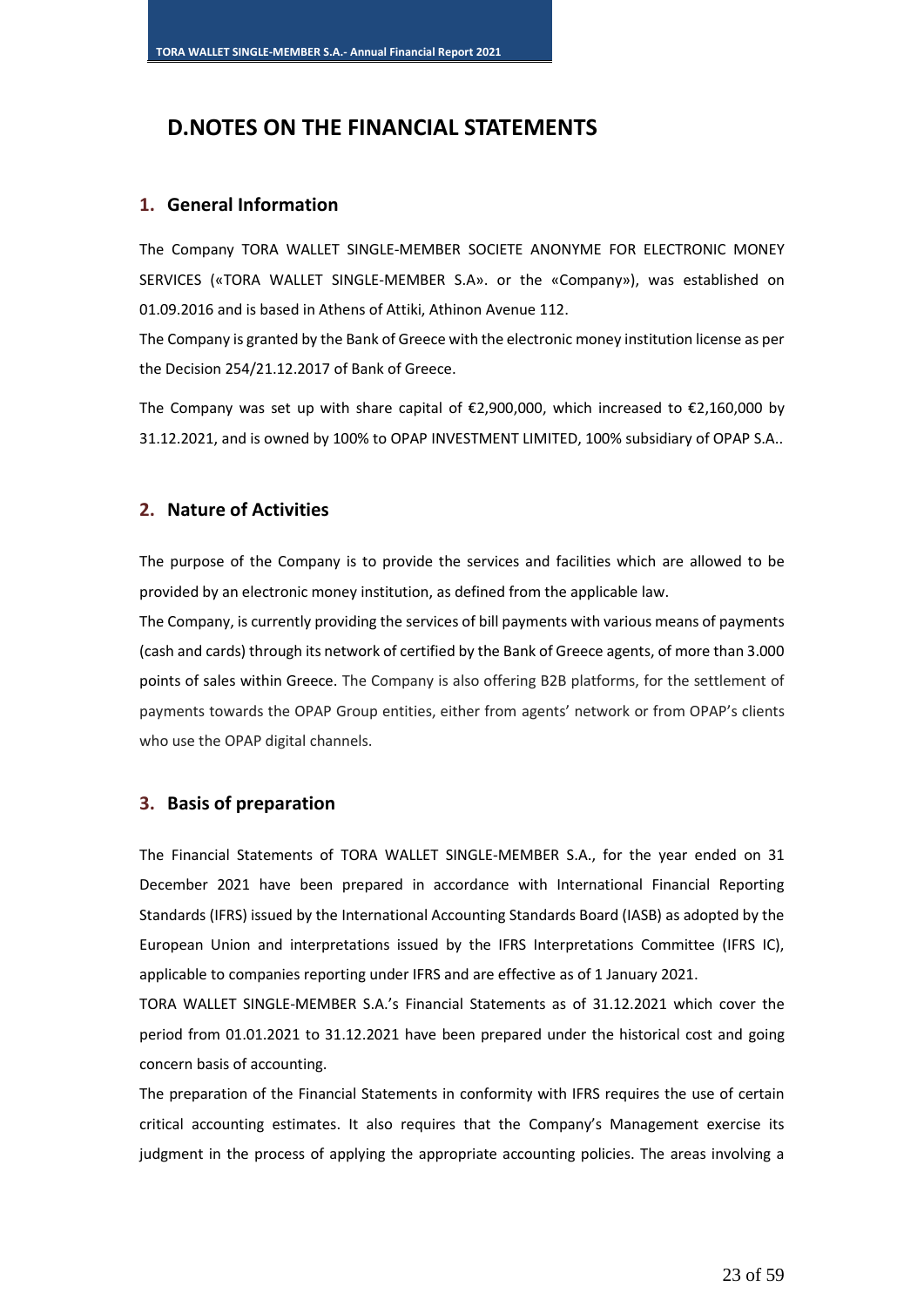higher degree of judgment or complexity, or areas where assumptions and estimates are significant are disclosed at at **Note D 3.2.**

The only shareholder of the Company, OPAP INVESTMENT L.T.D, and OPAP S.A. are committed to support the Company's share capital and are willing to continue their financial support and, also, to undertake all these actions required to ensure that the Company will continue to operate under the going concern convention, for at least 12 months after the approval of these Financial **Statements** 

All amounts presented in the Financial Statements are in thousands of euro unless otherwise stated. Management's assessment on the appropriateness of going concern as a basis of preparation of these financial statements is presented below:

#### **Going Concern**

The financial year 2021 was significantly affected by the coronavirus (COVID-19) and the different types of lockdown measures taken by the Greek State over various time-periods in the year, which prevented the operation of certain of the Company's points of sale. However, the gradual withdrawal of restrictive measures resulted in the recuperation of the Company's activities. The extent to which the coronavirus (COVID-19) epidemic will continue to affect the Company's operations will largely depend on future developments. Management has prepared a liquidity forecast based on cash flow projections for the foreseeable future, which include assumptions regarding cash generated from operations, debt repayments, scheduled investments and available credit facilities. Management considers that its existing cash position will be sufficient to cover the financial and operating commitments for the next 12 months. Accordingly, it is appropriate that the Company continues to adopt the going concern basis for the preparation of the financial statements.

# <span id="page-26-0"></span>**3.1.New standards, amendments of standards and interpretations**

Certain new standards, amendments to standards and interpretations have been issued that are mandatory for periods beginning on or after 1 January 2021.

#### **New standards and Interpretations adopted in the current period**

#### *IFRS 16 (Amendment) 'Covid-19-Related Rent Concessions'*

The amendment provides lessees (but not lessors) with relief in the form of an optional exemption from assessing whether a rent concession related to COVID-19 is a lease modification. Lessees can elect to account for rent concessions in the same way as they would for changes which are not considered lease modifications.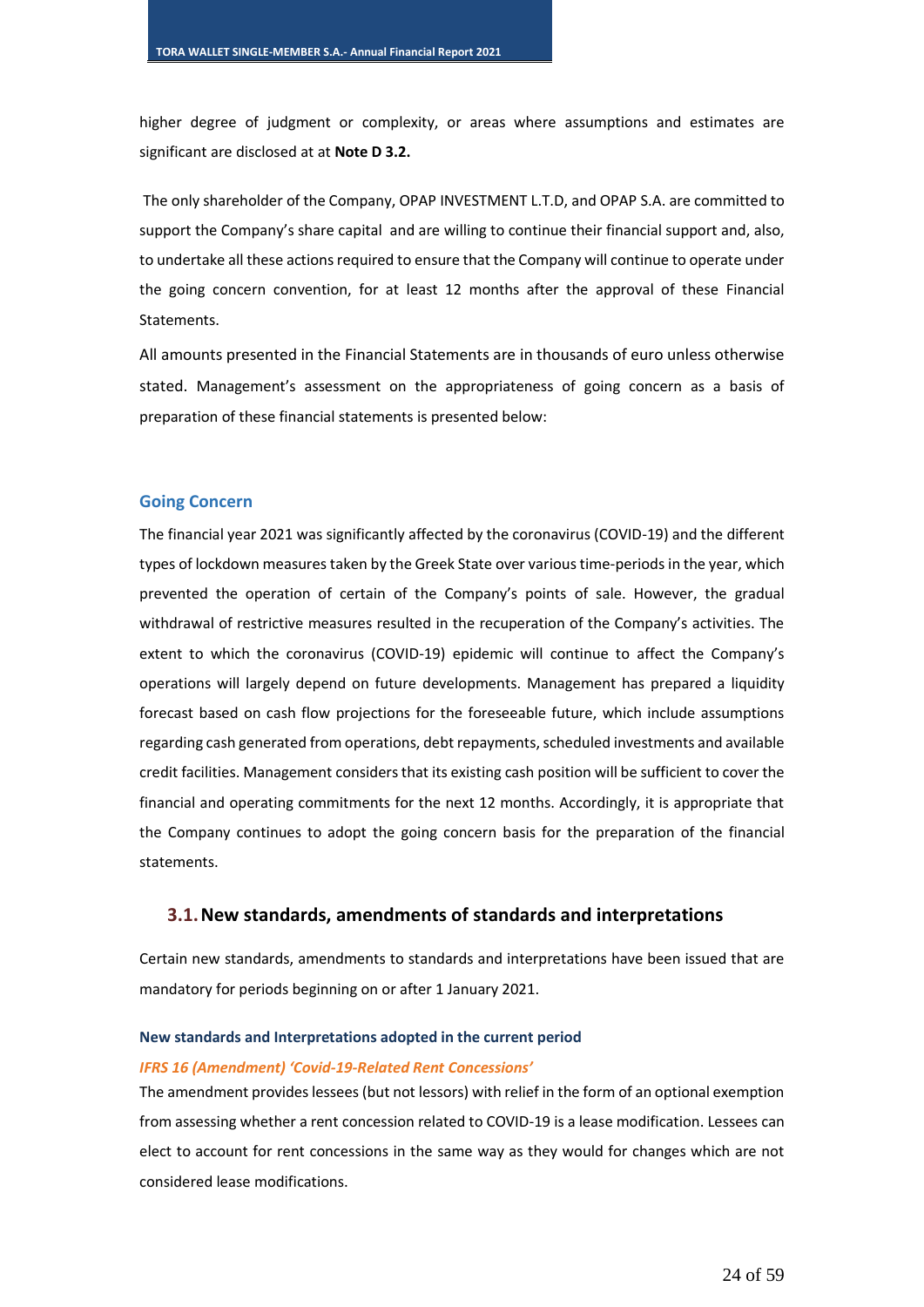#### **IFRS 4 (Amendment) 'Extension of the Temporary Exemption from Applying IFRS 9'**

The amendment changes the fixed expiry date for the temporary exemption in IFRS 4 'Insurance Contracts' from applying IFRS 9 'Financial Instruments', so that entities would be required to apply IFRS 9 for annual periods beginning on or after 1 January 2023.

# **IFRS 9, IAS 39, IFRS 7, IFRS 4 and IFRS 16 (Amendments) 'Interest rate benchmark reform – Phase 2'**

The amendments complement those issued in 2019 and focus on the effects on Financial Statements when a company replaces the old interest rate benchmark with an alternative benchmark rate as a result of the reform. More specifically, the amendments relate to how a company will account for changes in the contractual cash flows of financial instruments, how it will account for the change in its hedging relationships and the information it should disclose.

The amendments listed above did not have any impact on the amounts recognized in prior periods and are not expected to significantly affect the current or future periods.

# **International Financial Reporting Interpretations Committee (IFRIC) Agenda Decision IAS 19 (Employee Benefits) 'Attributing Benefit to Periods of Service'**

An agenda decision was published in May 2021 by the IFRIC in relation to IAS 19 "Employee Benefits" and more specifically to how the applicable principles and requirements in IFRS Standards apply to attributing benefit to periods of service. TORA WALLET S.A. has fully implemented this decision by 31.12.2021. The impact on the Company's Financial Statements from the adoption of this decision is described in Note **D5.**

#### **Standards and Interpretations effective for subsequent periods**

The following standards and amendments to standards and interpretations have been issued by IASB but have not been applied in preparing these consolidated and separate Financial Statements for the year ended 31.12.2021 as they are either not yet effective and/or have not yet been adopted by the European Union.

## **IFRS 16 (Amendment) 'Covid-19-Related Rent Concessions' (effective for annual periods beginning on or after 1 April 2021)**

The amendment extends the application period of the practical expedient in relation to rent concessions by one year to cover rental concessions that reduce leases due only on or before 30 June 2022.

The adoption of the amendment is not expected to have a material impact on the Company's Financial Statements.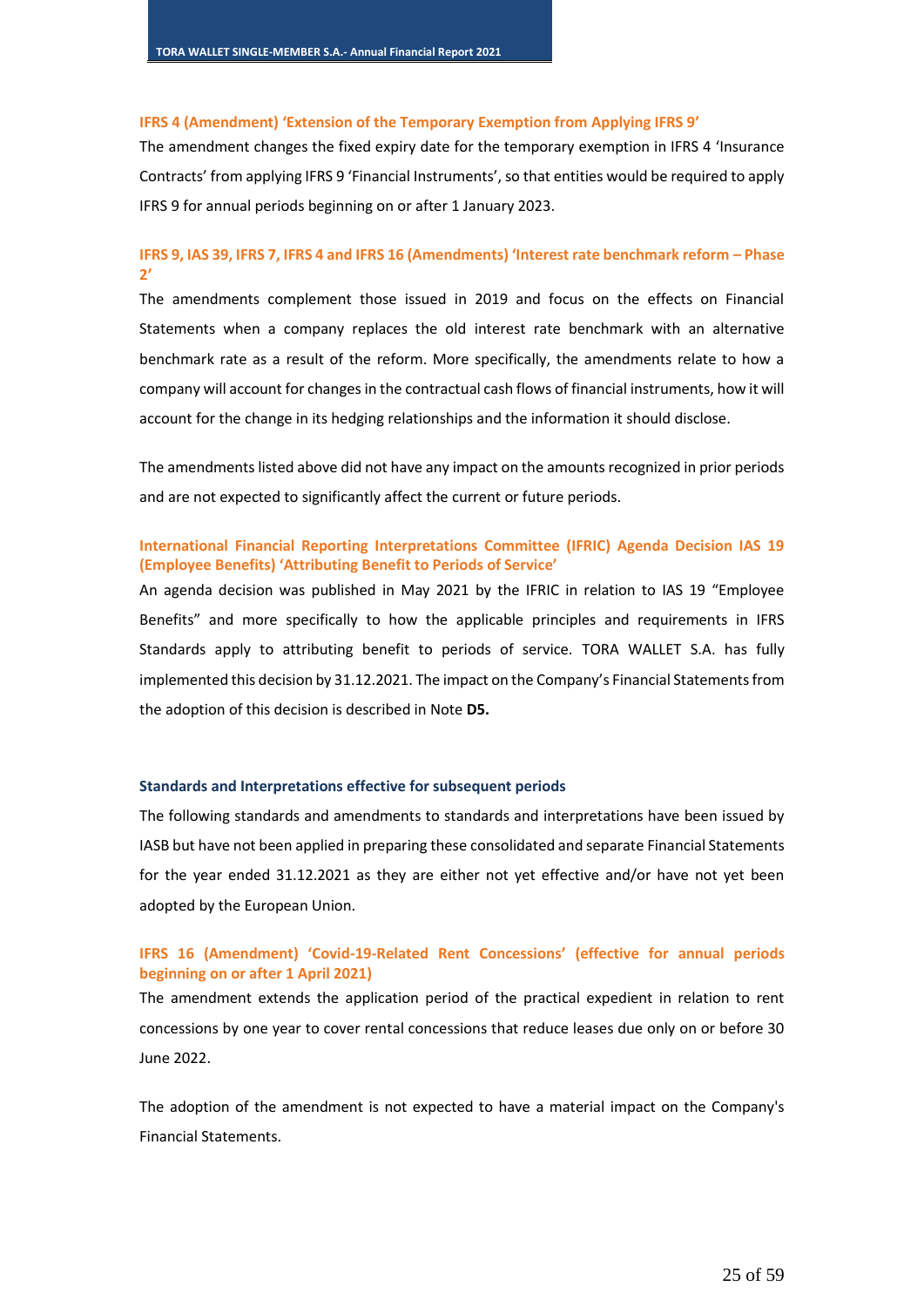## **IAS 16 (Amendment) 'Property, Plant and Equipment – Proceeds before Intended Use' (effective for annual periods beginning on or after 1 January 2022)**

The amendment prohibits an entity from deducting from the cost of an item of PP&E any proceeds received from selling items produced while the entity is preparing the asset for its intended use. It also requires entities to separately disclose the amounts of proceeds and costs relating to such items produced that are not an output of the entity's ordinary activities. The adoption of the amendment is not expected to have an impact on the Company's Financial Statements.

# **IAS 37 (Amendment) 'Onerous Contracts – Cost of Fulfilling a Contract' (effective for annual periods beginning on or after 1 January 2022)**

The amendment clarifies that 'costs to fulfil a contract' comprise the incremental costs of fulfilling that contract and an allocation of other costs that relate directly to fulfilling contracts. The amendment also clarifies that, before a separate provision for an onerous contract is established, an entity recognises any impairment loss that has occurred on assets used in fulfilling the contract, rather than on assets dedicated to that contract.

The adoption of the amendment is not expected to have an impact on the Company's Financial Statements.

# **IFRS 3 (Amendment) 'Reference to the Conceptual Framework' (effective for annual periods beginning on or after 1 January 2022)**

The amendment updated the standard to refer to the 2018 Conceptual Framework for Financial Reporting, in order to determine what constitutes an asset or a liability in a business combination. In addition, an exception was added for some types of liabilities and contingent liabilities acquired in a business combination. Finally, it is clarified that the acquirer should not recognise contingent assets, as defined in IAS 37, at the acquisition date.

The Company is currently assessing the potential impact of adoption of this amendment on the Financial Statements.

# **IAS 1 (Amendment) 'Classification of liabilities as current or non-current' (effective for annual periods beginning on or after 1 January 2023)**

The amendment clarifies that liabilities are classified as either current or non-current depending on the rights that exist at the end of the reporting period. Classification is unaffected by the expectations of the entity or events after the reporting date. The amendment also clarifies what IAS 1 means when it refers to the 'settlement' of a liability. The amendment has not yet been endorsed by the EU.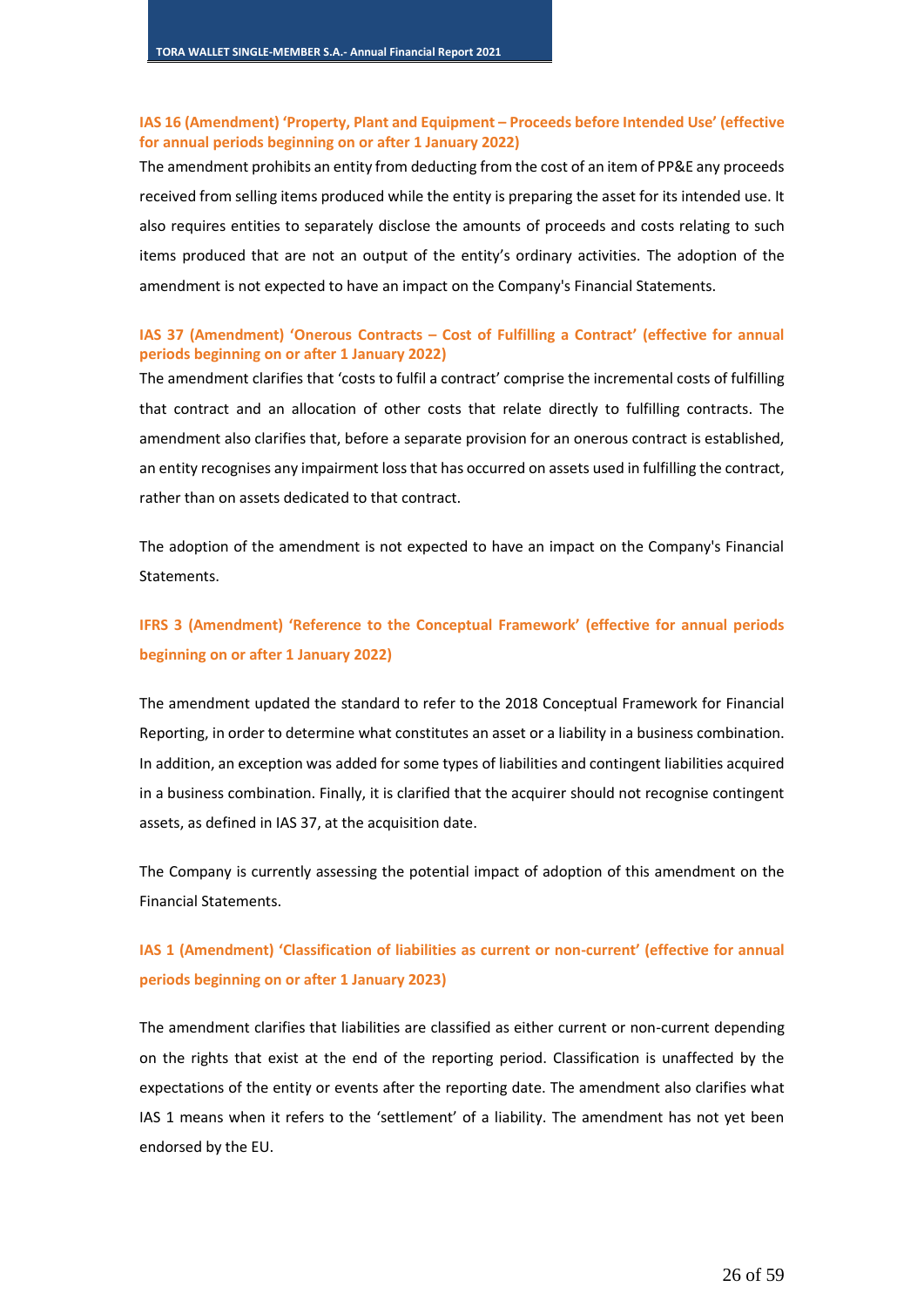The Company is currently assessing the potential impact of adoption of this amendment on the Financial Statements.

**IAS 1 (Amendments) 'Presentation of Financial Statements' and IFRS Practice Statement 2 'Disclosure of Accounting policies' (effective for annual periods beginning on or after 1 January 2023)**

The amendments require companies to disclose their material accounting policy information and provide guidance on how to apply the concept of materiality to accounting policy disclosures. The amendments have not yet been endorsed by the EU.

The Company is currently assessing the potential impact of adoption of this amendment on the Financial Statements.

**IAS 8 (Amendments) 'Accounting policies, Changes in Accounting Estimates and Errors: Definition of Accounting Estimates' (effective for annual periods beginning on or after 1 January 2023)**

The amendments clarify how companies should distinguish changes in accounting policies from changes in accounting estimates. The amendments have not yet been endorsed by the EU.

The Company is currently assessing the potential impact of adoption of this amendment on the Financial Statements.

# **IΑS 12 (Amendments) 'Deferred tax related to Assets and Liabilities arising from a Single Transaction' (effective for annual periods beginning on or after 1 January 2023)**

The amendments require companies to recognise deferred tax on transactions that, on initial recognition, give rise to equal amounts of taxable and deductible temporary differences. This will typically apply to transactions such as leases for the lessee and decommissioning obligations. The amendments have not yet been endorsed by the EU.

The Company is currently assessing the potential impact of adoption of this amendment on the Financial Statements.

**Annual Improvements to IFRS Standards 2018–2020 (effective for annual periods beginning on or after 1 January 2022)**

The amendments set out below include changes to IFRSs.

**IFRS 9 'Financial instruments'**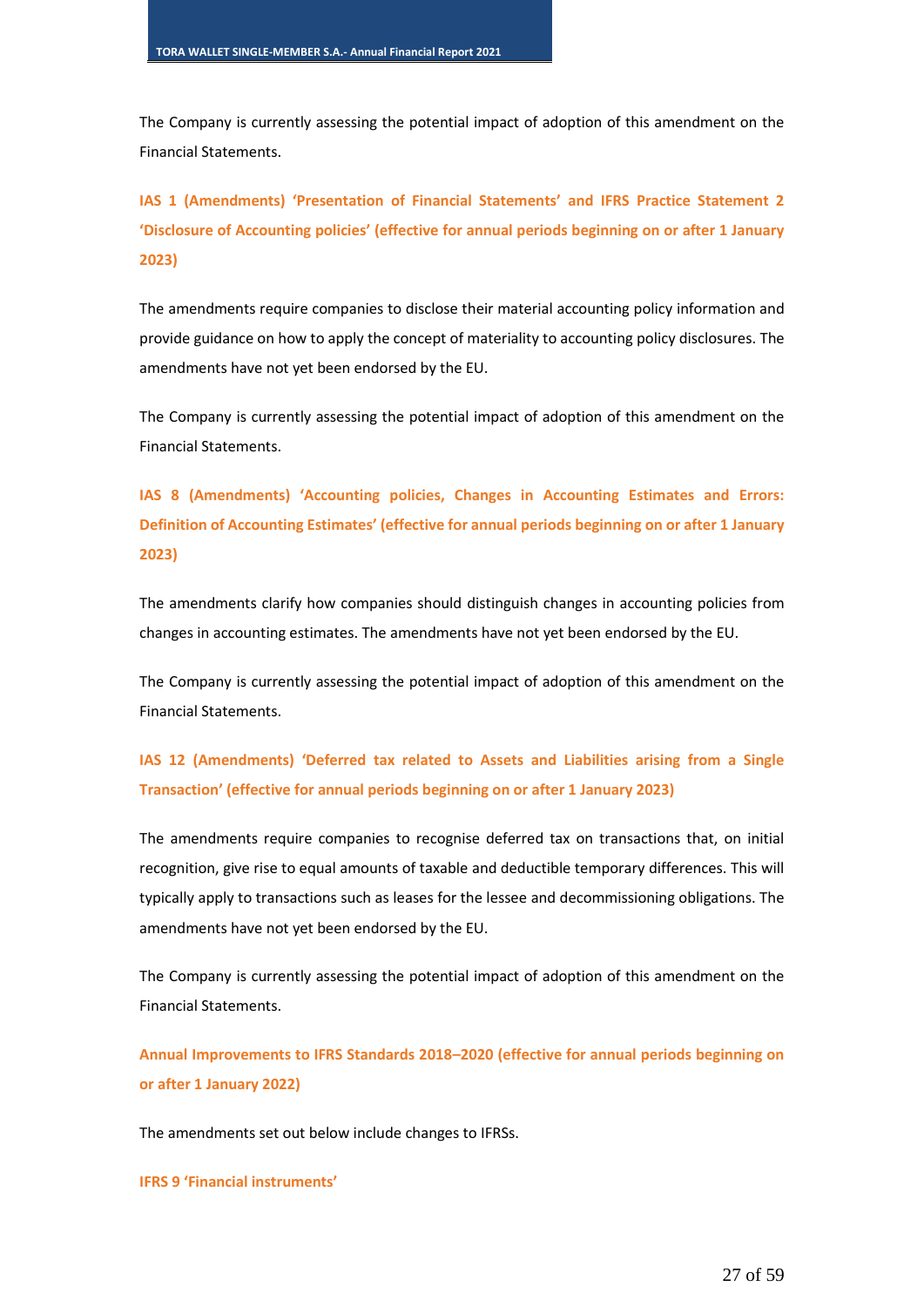The amendment addresses which fees should be included in the 10% test for derecognition of financial liabilities. Costs or fees could be paid to either third parties or the lender. Under the amendment, costs or fees paid to third parties will not be included in the 10% test.

#### **IFRS 16 'Leases'**

The amendment removed the illustration of payments from the lessor relating to leasehold improvements in Illustrative Example 13 of the standard in order to remove any potential confusion about the treatment of lease incentives.

#### **IAS 41 'Agriculture'**

The amendment has removed the requirement for entities to exclude cash flows for taxation when measuring fair value under IAS 41.

The adoption of the amendments is not expected to have an impact on the Company's Financial Statements.

## <span id="page-30-0"></span>**3.2.Important accounting decisions, estimation and assumptions**

The preparation of the Financial Statements requires the use of accounting estimates and judgements. Although these estimates and judgements of current events and actions, are based on Management's best knowledge of current events and actions, as well as historical experience, actual events may ultimately differ from those estimates.

Estimates and judgments are continually evaluated and are based on historical experience and other factors, including expectations of future events that are believed to be reasonable under the circumstances. The effect of a change in an accounting estimate or judgement shall be recognized prospectively. Certain amounts included in or affecting our Financial Statements and related disclosure must be estimated, requiring us to make assumptions with respect to values or conditions which cannot be known with certainty at the time the Financial Statements are prepared. A ''critical accounting estimate'' is one which is both important to the portrayal of the Company's financial condition and results and requires management's most difficult, subjective or complex judgments, often as a result of the need to make estimates about the effect of matters that are inherently uncertain. The Company evaluates such estimates and assumptions on ongoing basis, based upon historical results and experience, consultation with experts, trends and other methods considered reasonable in the particular circumstances, as well as our forecasts as to how these might change in the future.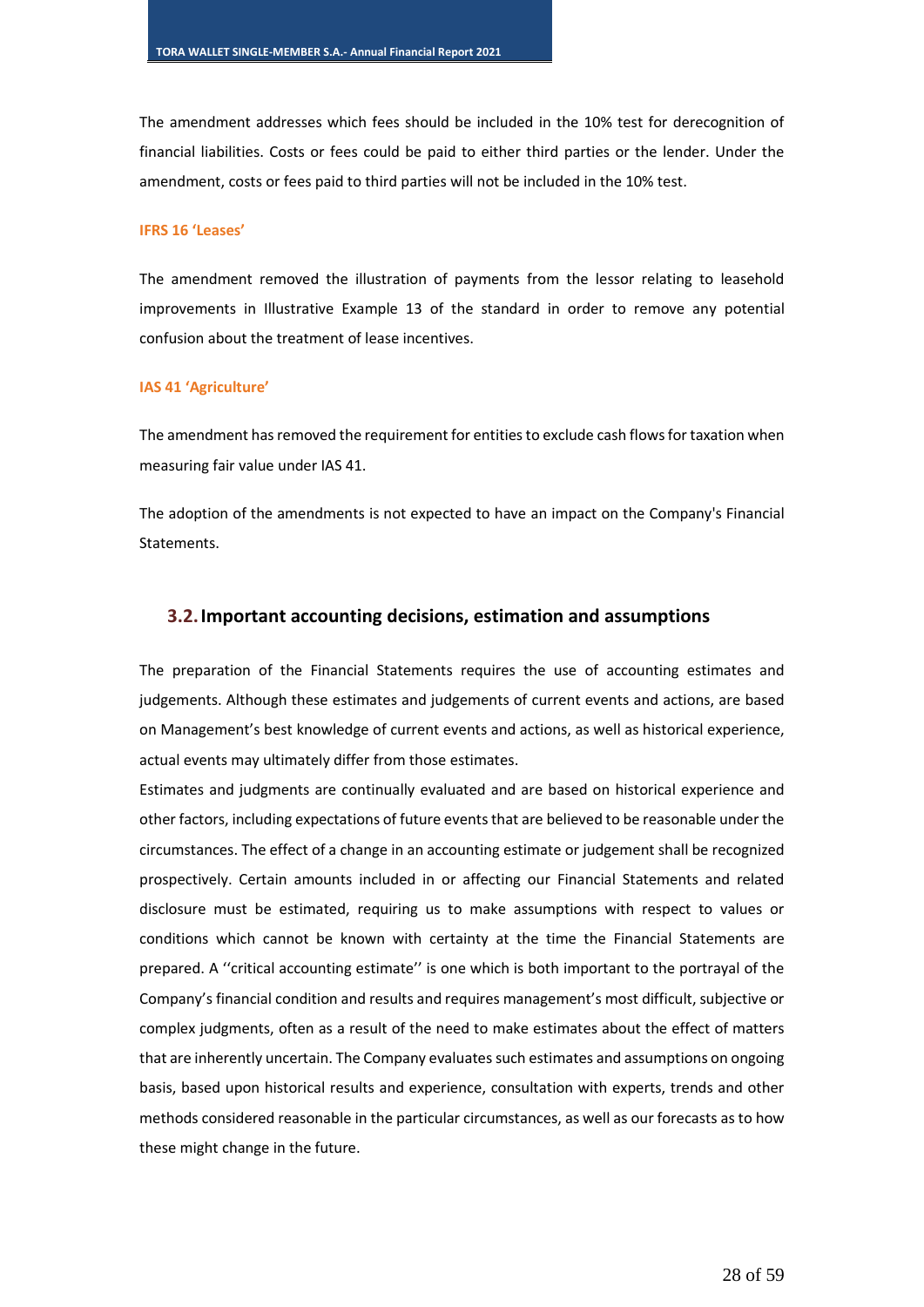In the process of applying the Company's accounting policies, judgments and estimates made by the Management that have the most significant effect on the amounts recognized in the Financial Statements are presented below:

#### Recoverability of trade receivables

The Company applies the IFRS 9 simplified approach to measuring expected credit losses which use a lifetime expected loss allowance for all trade receivables. Management examines at each period of Financial Statements preparation the recoverability of the amounts included in trade receivables using historical trends, statistical information, future expectations, in combination with external information such as creditability databases, lawyers consultation etc.. The credit control department also interacts with management in order to provide a more precise estimation since the latter has the past experience and the daily interaction with the debtors. More detailed information on the impairment assessment for trade receivables is available in **Note D4.8**

#### Ιmpairment testing relating to intangible assets

The impairment test is a complex process requiring significant management judgment and is based on key assumptions about future profitability and cash flows and selecting the appropriate discount and long-term growth rates. The subjectivity involved in the key assumptions used by Management in the impairment review and the inherent uncertainty of those assumptions is high. The accounting treatment of intangible assets impairment is described in more detail in Note **D4.5.**

#### **Development cost capitalization**

Management identifies and distinguish the development costs of an individual project, which are recognized as intangible assets only if the requirements of IAS 38 "Intangible Assets" are met. Development costs capitalized as part of the inhouse production of a software program, include payroll costs, materalis and services used, and any other indirect cost required.The accounting treatment of intangible assets is analyzed in **Note D4.5.**

#### Income taxes

Income tax expense consists of current and deferred tax. Current tax includes tax estimates calculated from the taxable income or loss for the current period using tax rates applicable as at the balance sheet date, as well as any adjustments to the current tax relating to prior years. Estimate on deferred tax is identified in the process of recognition of deferred tax assets which is performed to the extent that is probable that future taxable profit will be available against which the deductible temporary differences and the carry forward of unused tax credits and unused tax losses can be utilized. In addition, the tax rates used for both deferred tax assets and liabilities are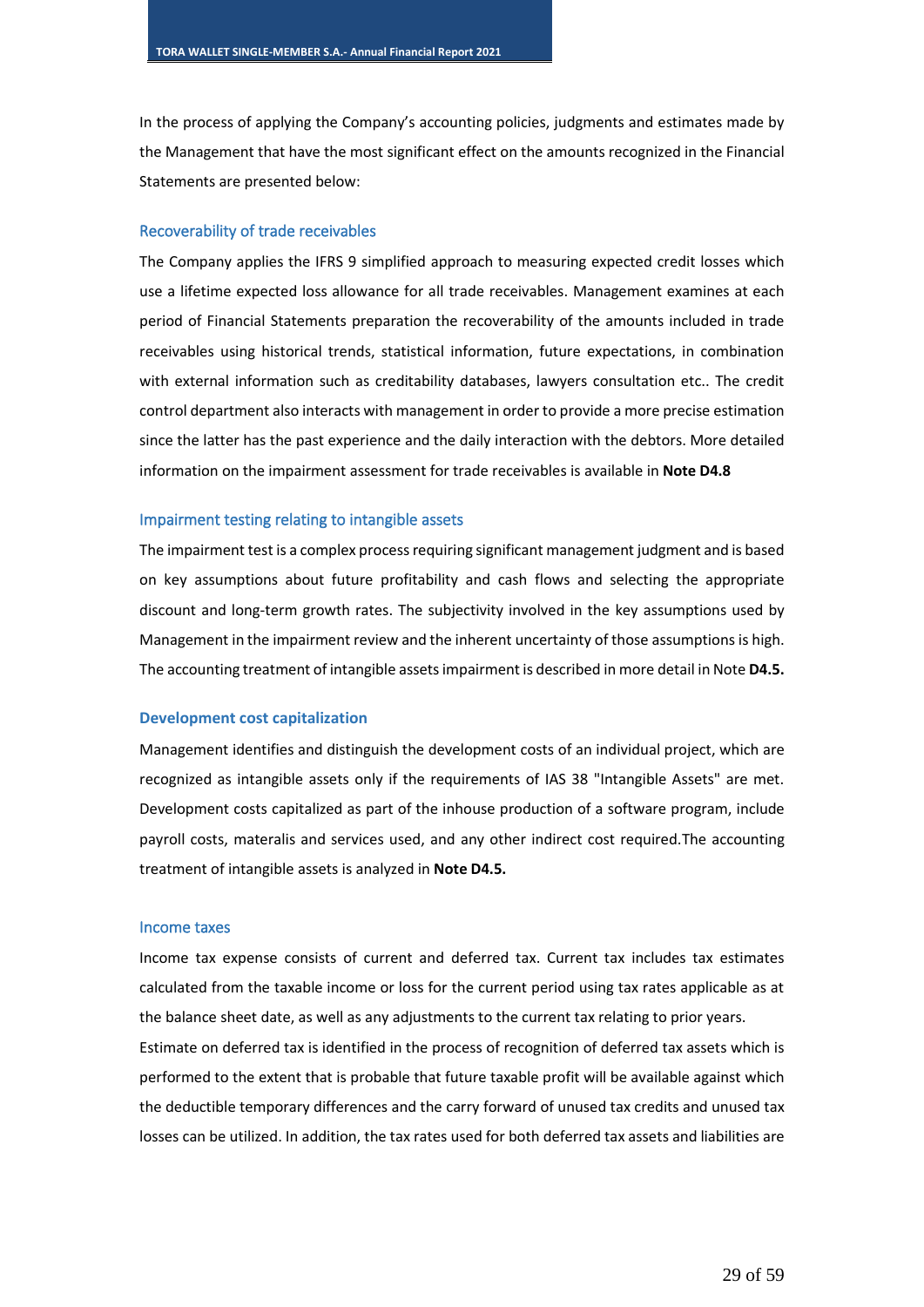the ones that are estimated to be enacted in the following years where the differences are expected to reverse. Additional information is provided in **Note D4.11**.

#### Provisions

Provisions require a reliable estimation from Management since they are reported in the Statement of Financial Position if the Company has a current legal or non-contractual obligation arising from an event that occurred in the past and if the performance of such an obligation is likely to require sacrifice of economic benefits and the relevant amount can be reliably estimated. In addition, provisions are reported as non-current liabilities at the current value of the expected amount. This also requires the assessment of a discount rate. **Note D 4.12** provide more detailed accounting treatment of provisions.

#### **Contingencies**

The Management assesses at each reporting date any contingencies arising from legal disputes and estimates its outcome. Another factor of potential future negative impact is the open tax years and the possible additional taxes or fines. Furthermore, new laws and regulations are examined and their potential impact in the performance of the Company is assessed. All of the aforementioned actions require a great input of judgement and estimate by Management. The recognised contingencies as at 31.12.2021 are analysed at **Note D 4.12.**

#### Useful life of depreciated assets

The Company estimates the useful life of depreciated assets including, Property Plant and Equipment, Intangible assets, Right-of-Use assets and assets arising as a result of business combinations. At least annually, Management reassesses these estimates by taking into account updated conditions. Further details are provided in **Notes D 4.4 and D 4.5.**

# <span id="page-32-0"></span>**4. Summary of significant accounting policies**

The significant accounting policies that have been used in the preparation of these consolidated Financial Statements are summarised below.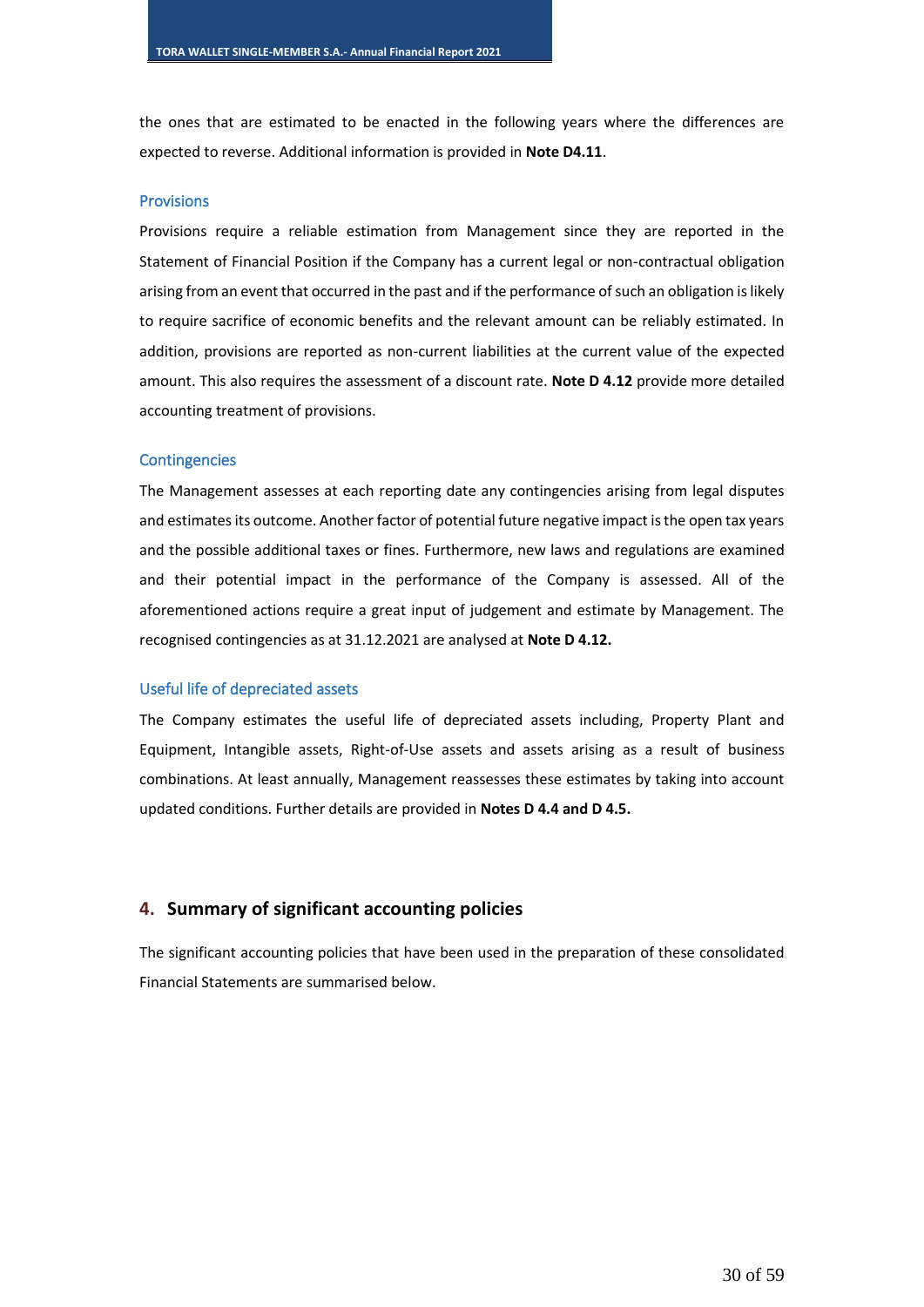#### <span id="page-33-0"></span>**4.1. Revenue recognition**

#### **Income from services**

Revenue from provision of services is accounted for the period during which the services are provided, based on the stage of completion of total provided service.

The Company is mainly offering payment services to consumers but also provides B2B payment methods to OPAP Group companies. The revenues of these services concern the commissions which the Company receives for each transaction/service offered to third parties and to Group.

#### <span id="page-33-1"></span>**4.2. Interest Income**

Interest income is recognized using the effective interest method that is the rate that exactly discounts estimated future cash payments or receipts through the expected life of the financial instrument or, when appropriate, a shorter period to the net carrying amount of the financial asset or financial liability. When a receivable is impaired, the Company reduces the carrying amount to the amount expected to be recovered, being the estimated future cash flow discounted at the original effective interest rate of the instrument, and continues unwinding the discount as interest income.

#### <span id="page-33-2"></span>**4.3. Expenses**

Expenses are recognized in the Income Statement on accrual basis. Interest expenses are recognized on accrual basis.

#### <span id="page-33-3"></span>**4.4. Property, plant and equipment**

Tangible assets are reported in the Financial Statements at acquisition cost less accumulated depreciation and impairment losses. Acquisition cost includes all the directly attributable expenses for the acquisition of the assets. Subsequently they are valued at undepreciated cost less any impairment.

Subsequent expenditure is added to the carrying value of the tangible assets or are accounted for as a separate tangible asset only if it is probable that future economic benefits will flow to the Company and their cost can be accurately and reliably measured. Repair and maintenance costs are registered to the results when they take place.

Upon sale of tangible assets, any difference between the proceeds and the book value is booked as profit or loss to the results. . Expenditure on repairs and maintenance is presented as an expense in the period they occur.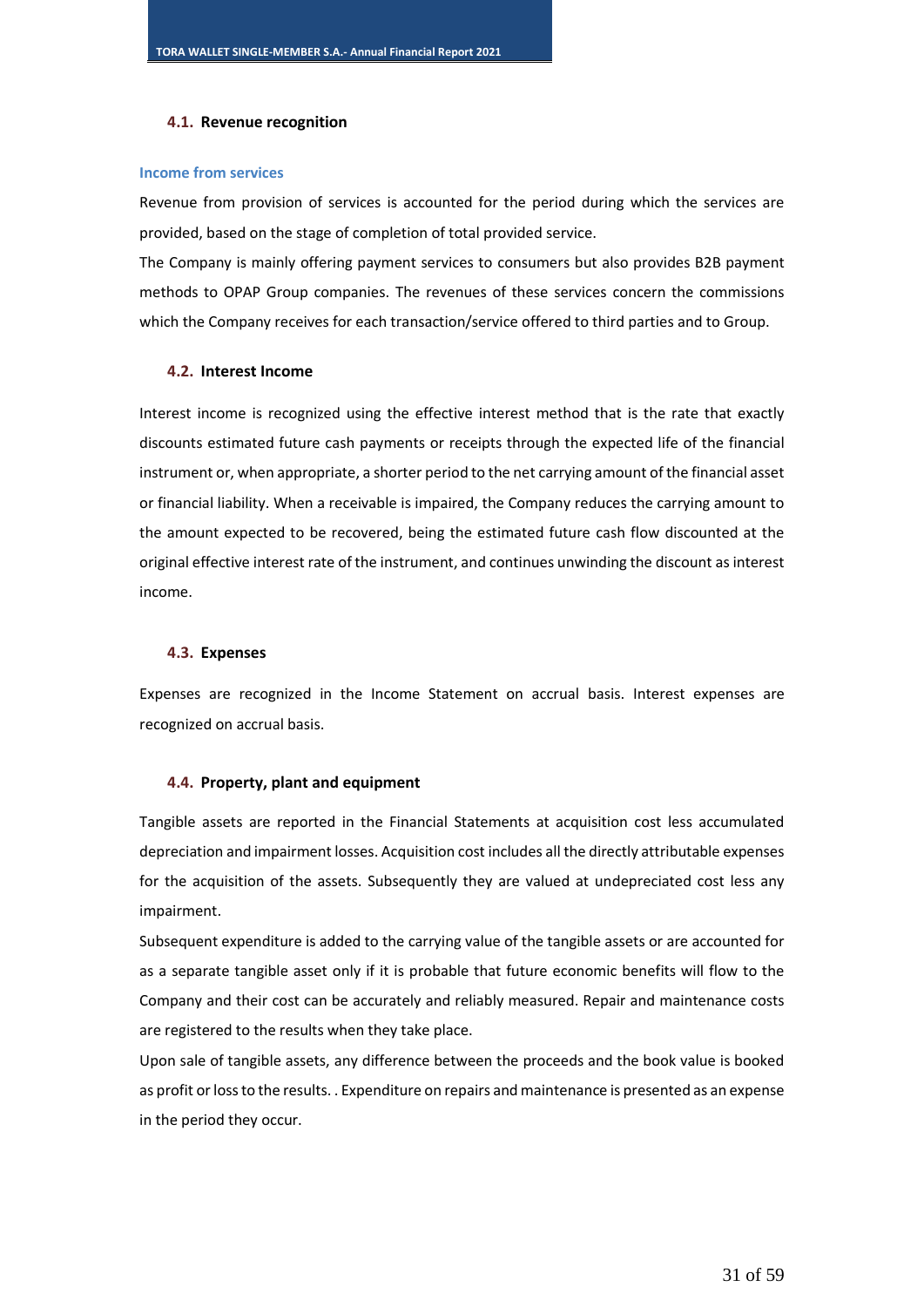Depreciation of tangible assets (other than Land which is not depreciated) is calculated using the straight-line method over their useful life, as follows:

| Mechanical equipment | 3-9 years       |
|----------------------|-----------------|
| Other equipment      | $3.5 - 5$ years |

The residual values and useful economic lives of tangible assets are subject to reassessment at each reporting date. When the book value of tangible assets exceeds their recoverable amount, the difference (impairment) is immediately registered as an expense in the results. Asset with acquisition costs less that €1,500 are fully depreciated within the fiscal year.

#### <span id="page-34-0"></span>**4.5. Intangible assets**

Intangible assets include costs of purchased and internally generated software. Purchased intangible assets acquired separately are capitalised at cost while those acquired from a business combination are capitalised at fair value on the date of acquisition. Internally generated software includes costs such as payroll, materials and services used, and any other expenditure directly incurred in developing computer software and in bringing the software into its intended use.

Intangible assets with finite useful lives are being amortised using the straight-line method over their estimated useful lives. Amortisation periods for intangible assets with finite useful lives vary in accordance with the conditions in the relevant industries, but are subject to the following maximum limits:

| <b>Classification of Intangible asset</b> | Years     |
|-------------------------------------------|-----------|
| <b>Software</b>                           | 3-7 years |
| Internally generated software             | 7 years   |

The carrying amount of each intangible asset is reviewed annually and adjusted for impairment when the carrying amount exceeds the recoverable amount. The useful lives and residual values of intangible assets are reassessed on an annual basis.

Intangible assets up to a value of € 1,500 are fully amortized during the year of acquisition.

**Research and Development Costs:** Research costs are expensed as incurred. Development expenditure is mainly incurred for developing software. Costs incurred for the development of an individual project are recognised as an intangible asset only when the requirements of IAS 38 "Intangible Assets" are met: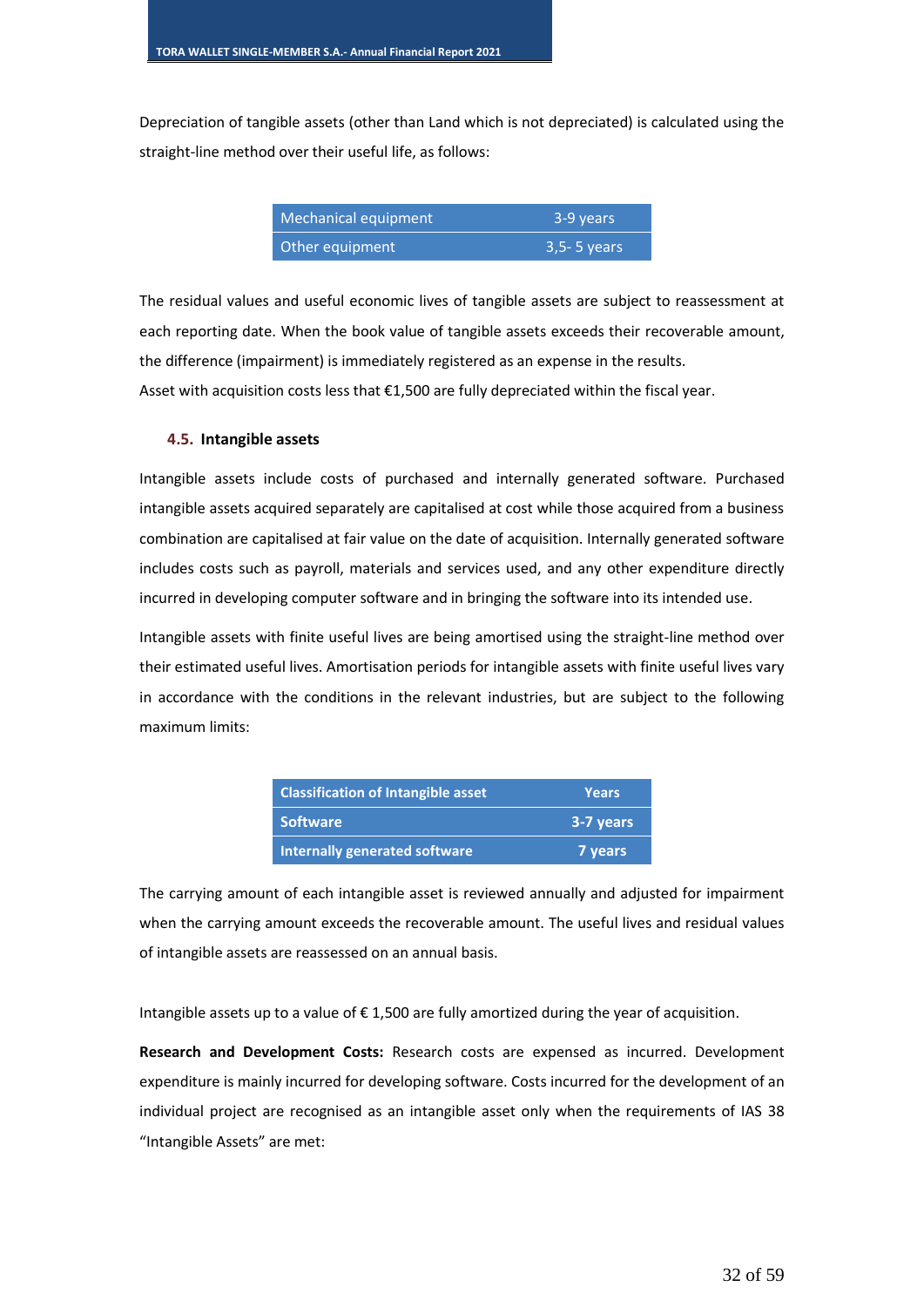- the technical feasibility of completing the intangible asset so that it will be available for use or sale,
- its intention to complete the intangible asset and use or sell it,
- its ability to use or sell the intangible asset,
- how the intangible asset will generate probable future economic benefits,
- the availability of adequate technical, financial and other resources to complete the development and to use or sell the intangible asset,
- its ability to measure reliably the expenditure attributable to the intangible asset during its development.

Following initial recognition, development expenditure is carried at cost until the asset is ready for its intended use at which time all costs incurred for that asset are transferred to intangible assets or machinery and are amortized over their average useful lives, provided that the requirements of IAS 38 "Intangible Assets" are met.

#### <span id="page-35-0"></span>**4.6. Impairment of non-financial assets**

Assets with an indefinite useful life and intangible assets that have not yet come in force, are not depreciated and are subject to annual impairment review. Assets that are depreciated are subject to an impairment review when there is evidence that their value will not be recoverable. The recoverable amount of an asset is the higher of its fair value less costs of disposal and its value in use. An impairment loss is recognized when the carrying amount of these assets (cash generating unit - CGU) is greater than its recoverable amount. Fair value less costs of disposal is the amount received from the sale of an asset at an arm's length transaction in which participating parties have full knowledge and participate voluntarily, after deducting any additional direct cost for the sale of the asset, while value in use is the present value of estimated future cash flows that are expected to flow into the company from the use of the asset and from its disposal at the end of its estimated useful life.

An impairment loss is recognised at profit or loss for the amount by which the asset's or cashgenerating unit's carrying amount exceeds its recoverable amount. The recoverable amount is the higher of fair value, reflecting market conditions less costs to sell and value in use, based on an internal discounted cash flow evaluation. If the book value of a cash generating unit, exceeds its recoverable amount, then impairment loss is recognized.

The impairment loss is charged pro rata to the other assets of the cash generating unit. All assets are subsequently reassessed for indications that an impairment loss previously recognised may no longer exist and therefore the recognized impairment is reversed.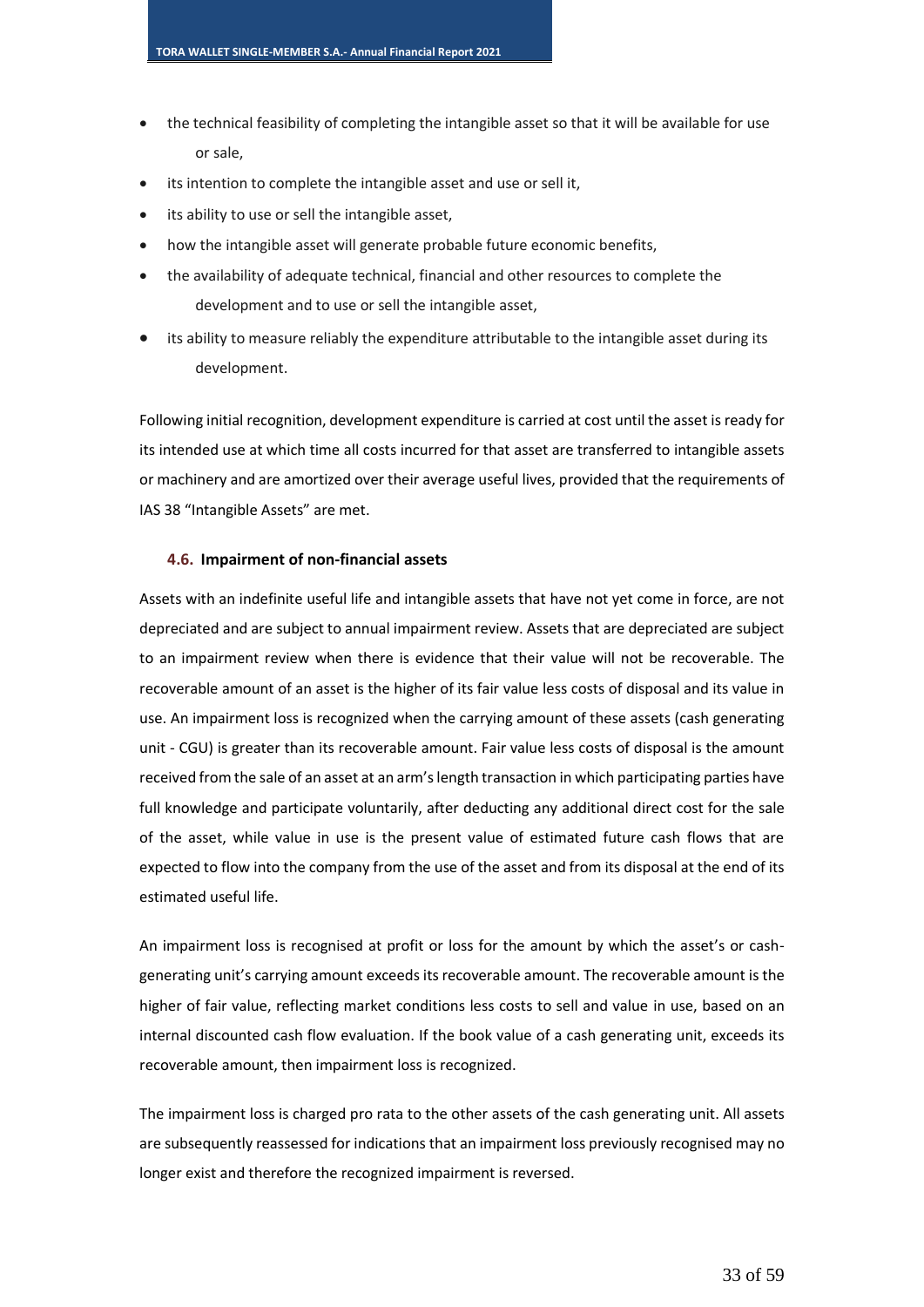#### <span id="page-36-0"></span>**4.7. Leases**

#### **The Company as the lessee**

#### **Right of Use Assets**

Under IFRS 16, a contract is, or contains a lease if it conveys the right to control the use of an identified asset for a period of the time in exchange for consideration. For such contracts, the new model requires a lessee to recognize a right of use asset and a lease liability. The right of use of asset is depreciated and the liability accrues interest.

The only exception the Company uses in application of IFRS 16 is leases with a lease term of 12 months or less and containing no purchase options.

Further, the Company does not apply IFRS 16 for leases of intangible assets.

#### **Lease liabilities**

The lessee shall measure a lease liability at the present value of the lease payments which are not paid as at that date. Lease payments are discounted using the Company's incremental borrowing rate.

#### **The Company as the lessor**

The leases in which the Company does not transfer substantially all the risks and rewards incidental to ownership of an asset are classified as operating leases. Initially, the lease payment income less cost of services is charged to the income on a straight-line basis over the period of the lease.

# <span id="page-36-1"></span>**4.8. Financial assets**

Financial assets include cash and other financial instruments. A financial instrument is any contract that gives rise to a financial asset of one entity and a financial liability or equity instrument of another entity.

#### **Initial recognition and subsequent measurement of financial assets**

The financial assets are classified, at initial recognition, as subsequently measured at amortised cost, fair value through other comprehensive income (FVOCI), and fair value through profit or loss (FVPL). The classification of financial assets at initial recognition depends on the financial asset's contractual cash flow characteristics and the business model within which the financial asset is held.

With the exception of trade receivables, the Company initially measures a financial asset at its fair value plus, in the case of a financial asset not at fair value through profit or loss, transaction costs. Trade receivables are initially measured at the transaction price determined under IFRS 15.

In order for a financial asset to be classified and measured at amortised cost or fair value through other comprehensive income, it needs to give rise to cash flows that are 'solely payments of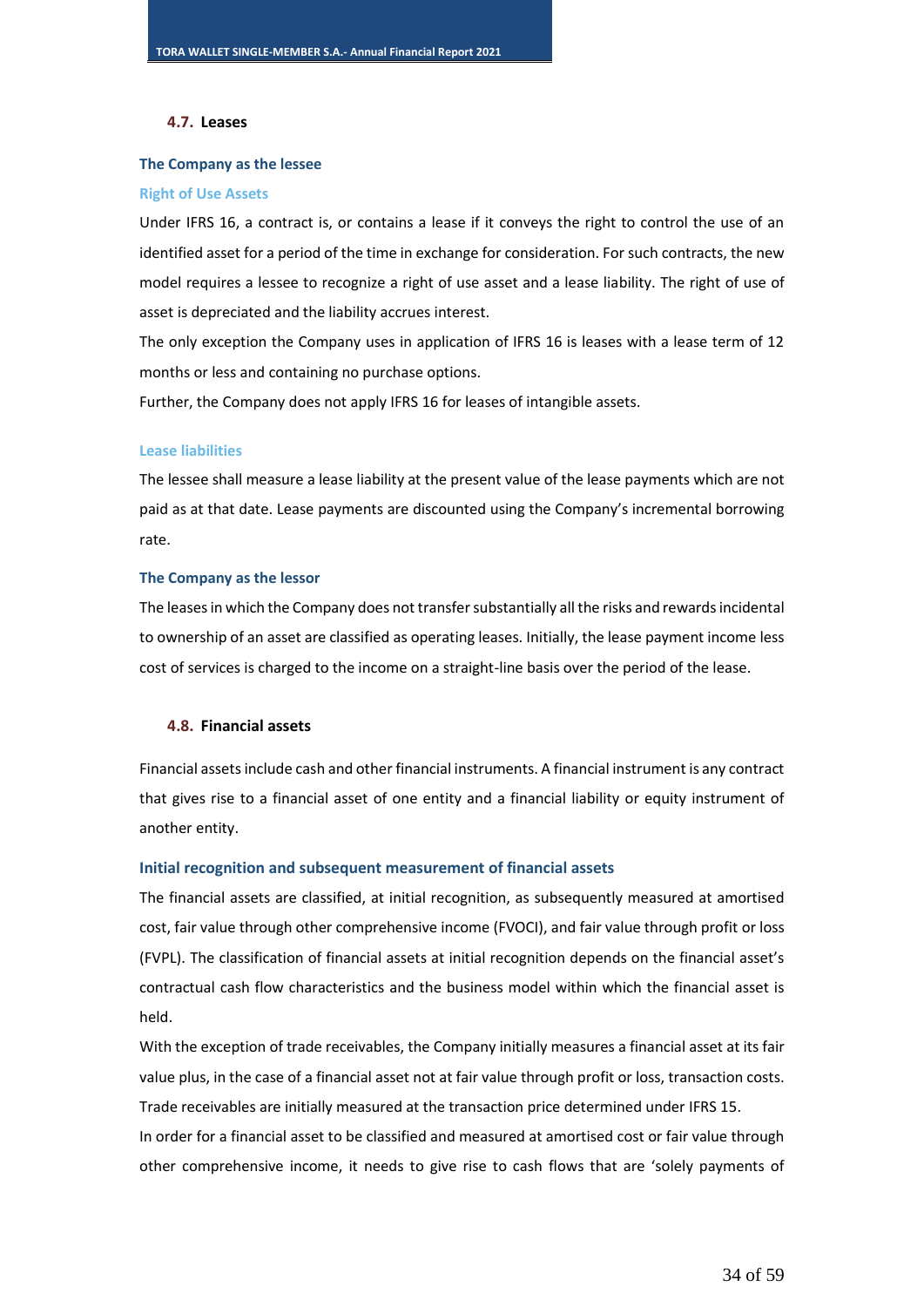principal and interest (SPPI)' on the principal amount outstanding. This assessment is referred to as the SPPI criterion and is performed at an instrument level.

For the purpose of subsequent measurement, financial assets are classified in three categories:

- Financial assets at amortised cost (debt instruments)
- Financial assets at fair value through other comprehensive income
- Financial assets at fair value through profit or loss

Financial assets at amortised cost are subsequently measured using the effective interest (EIR) method and are subject to impairment. Gains and losses are recognised in profit or loss when the asset is derecognised, modified or impaired.

Assets held for the purpose of collecting contractual cash flows and create cash flows on specific dates that are exclusively consisted of repayment of capital and interest on the outstanding balance of the capital, are measured at amortised cost. Interest income is calculated using the effective interest method and is recognized in "Finance income". The gain or loss that results from the recognition of the asset is recognized directly in the profit or loss along with any foreign exchange gains / losses. Impairment losses are recognized in line "Net impairment losses on financial assets".

#### **Impairment of financial assets**

The Company assesses at each reporting date, whether a financial asset or group of financial assets is impaired as follows:

The Company recognises an allowance for Expected Credit Losses (ECLs) for all debt instruments not held at fair value through profit or loss. ECLs are based on the difference between the contractual cash flows due in accordance with the contract and all the cash flows that the Company expects to receive, discounted at an approximation of the original effective interest rate.

ECLs are recognised in two stages. For credit exposures for which there has not been a significant increase in credit risk since initial recognition, ECLs are provided for credit losses that result from default events that are possible within the next 12 months (a 12-month ECL). For those credit exposures for which there has been a significant increase in credit risk since initial recognition, a loss allowance is required for credit losses expected over the remaining life of the exposure, irrespective of the timing of the default (a lifetime ECL).

For trade receivables and contract assets, the Company applies a simplified approach in calculating ECLs. Therefore, and the Company do not track changes in credit risk, but instead recognise a loss allowance based on lifetime ECLs at each reporting date.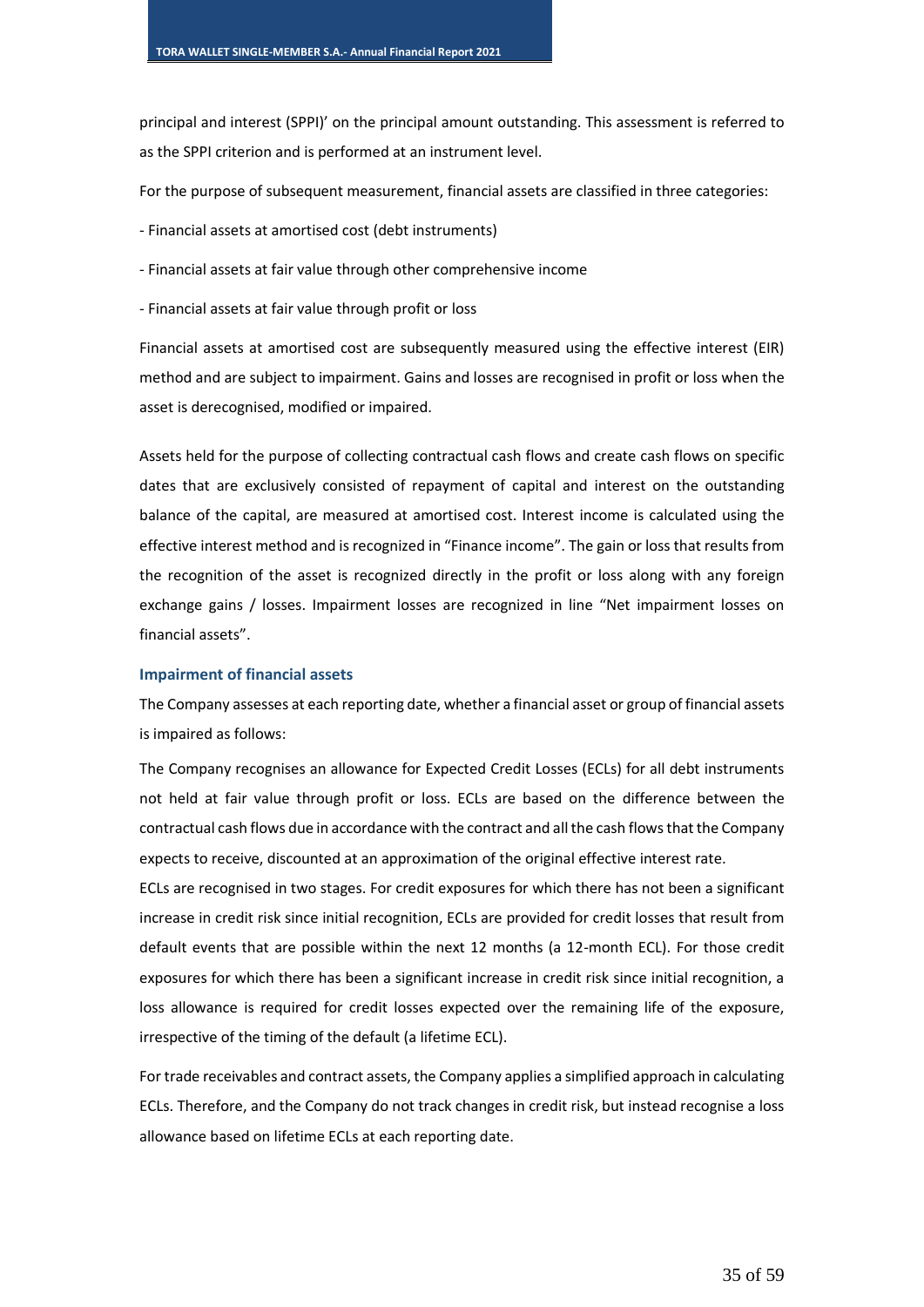#### **Derecognition of financial assets**

A financial asset (or, a part of a financial asset or part of a group of similar financial assets) is derecognized when:

- the rights to receive cash flows from the asset have expired;
- the Company retains the right to receive cash flows from the asset, but has assumed an obligation to pay them in full without material delay to a third party under a "passthrough" arrangement; or
- the Company has transferred its rights to receive cash flows from the asset and either (a) has transferred substantially all the risks and rewards of the assets, or (b) has neither transferred nor retained substantially all the risks and rewards of the asset, but has transferred control of the asset.

When the Company has transferred its rights to receive cash flows from an asset or has entered into a pass-through arrangement, it evaluates if, and to what extent, it has retained the risks and rewards of ownership. When it has neither transferred nor retained substantially all of the risks and rewards of the asset, nor transferred control of the asset, the Company continues to recognize the transferred asset to the extent of its continuing involvement. In that case, the Company also recognizes an associated liability. The transferred asset and the associated liability are measured on a basis that reflects the rights and obligations that the Company has retained. Continuing involvement that takes the form of a guarantee over the transferred asset is measured at the lower of the original carrying amount of the asset and the maximum amount of consideration that the Company could be required to repay.

#### <span id="page-38-0"></span>**4.9. Cash and cash equivalents**

Cash and cash equivalents include cash at bank accounts and in hand as well as short term highly liquid investments such as money market instruments and bank deposits with an original maturity of three months or less.

#### <span id="page-38-1"></span>**4.10. Equity**

Share capital is determined using the nominal value of shares that have been issued. Ordinary shares are classified as equity.

Any excess of the fair value of the consideration received over the par value of the shares issued is recognized as share premium in shareholders' equity. Share capital issuance costs, net of related tax, are reflected as a deduction from share premium.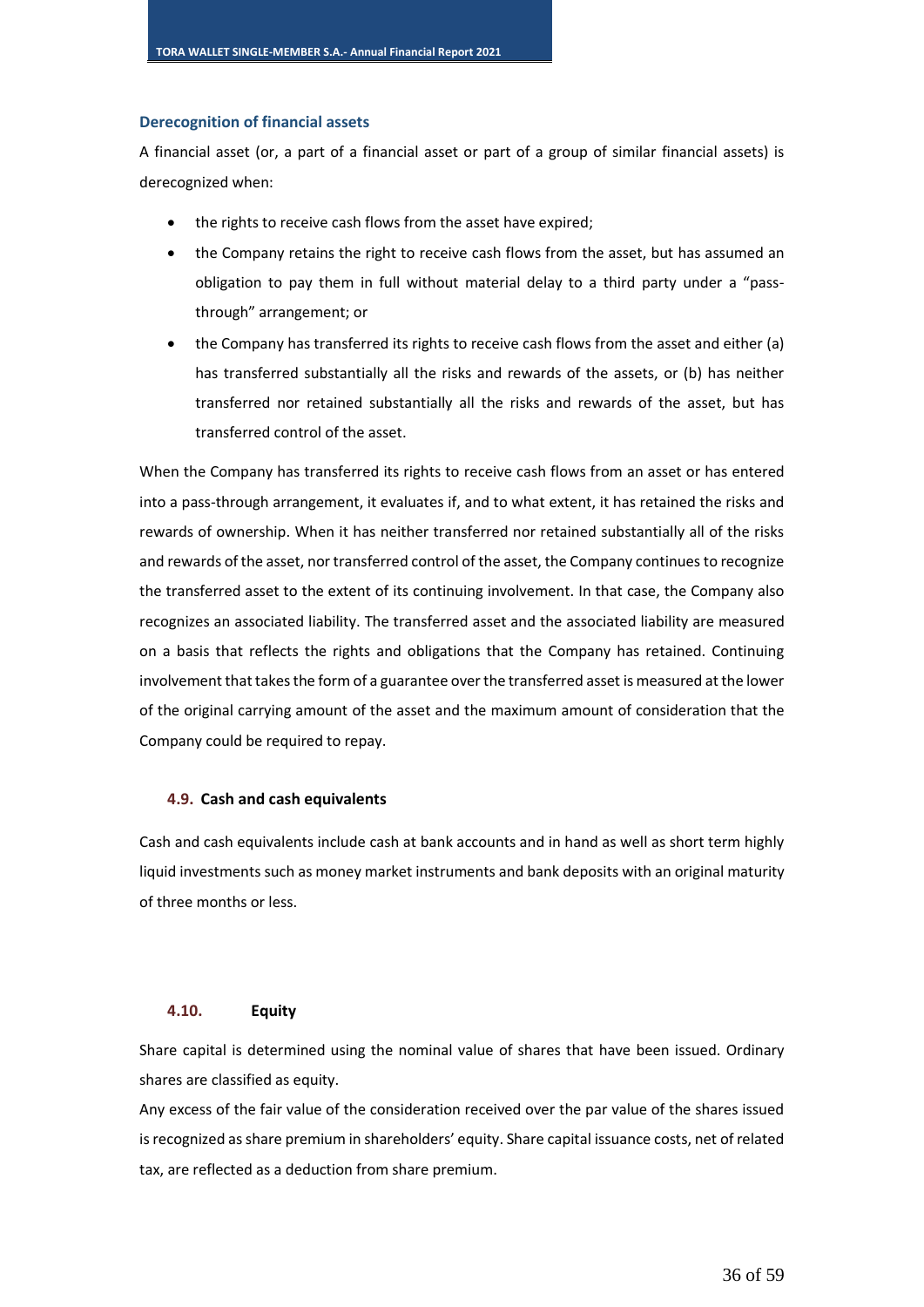Treasury shares consist of Company's own equity shares, which are reacquired and not cancelled. Treasury shares do not reduce the number of shares issued but reduce the number of shares in circulation. Treasury shares are recognized at cost as a deduction from equity.

No gain or loss is recognized in the income statement on the purchase, sale, issue or cancellation of the Company's own share capital.

Expenses related to the issuance of shares for the purchase of companies are included in the acquisition cost of the company acquired.

## <span id="page-39-0"></span>**4.11. Current and deferred income tax**

Income tax for the period comprises current and deferred tax. Tax is recognized in the Income Statement, except to the extent that it relates to items recognized in other comprehensive income or directly in equity. In this case, the tax is also recognized in other comprehensive income or directly in equity, respectively.

Current income tax is measured on the taxable income for the year using enacted or substantively enacted tax rates at the reporting date in the countries where the Company operates and generates taxable income. Management periodically evaluates positions taken in tax returns with respect to situations in which applicable tax regulation is subject to interpretation. It establishes provisions where appropriate on the basis of amounts expected to be paid to the tax authorities. Deferred income tax is provided on all temporary differences arising between the carrying amounts of assets and liabilities for financial reporting purposes and their tax bases.

Deferred tax assets are recognized for all deductible temporary differences, carry forward of unused tax credits and unused tax losses, to the extent that is probable that taxable profit will be available against which the deductible temporary differences and the carry forward of unused tax credits and unused tax losses can be utilized. Deferred tax liabilities are recognized for all taxable temporary differences. In addition, tax losses available to be carried forward as well as other income tax credits to the Company are assessed for recognition as deferred tax assets. Deferred tax assets and liabilities are calculated, without discounting, at tax rates that are expected to apply to their respective period of realisation, provided they are enacted or substantively enacted at the balance sheet date.

Most changes in deferred tax assets or liabilities are recognised as a part of tax expense in the Income Statement. Only changes in deferred tax assets or liabilities that relate to a change in value of assets or liabilities that is charged directly to equity are charged or credited directly to equity. Deferred tax asset is reviewed at each balance sheet date and reduced to the extent that it is no longer probable that sufficient taxable profit will be available to allow the benefit of part or all of that deferred tax asset to be utilised. The Company recognises previously unrecognised deferred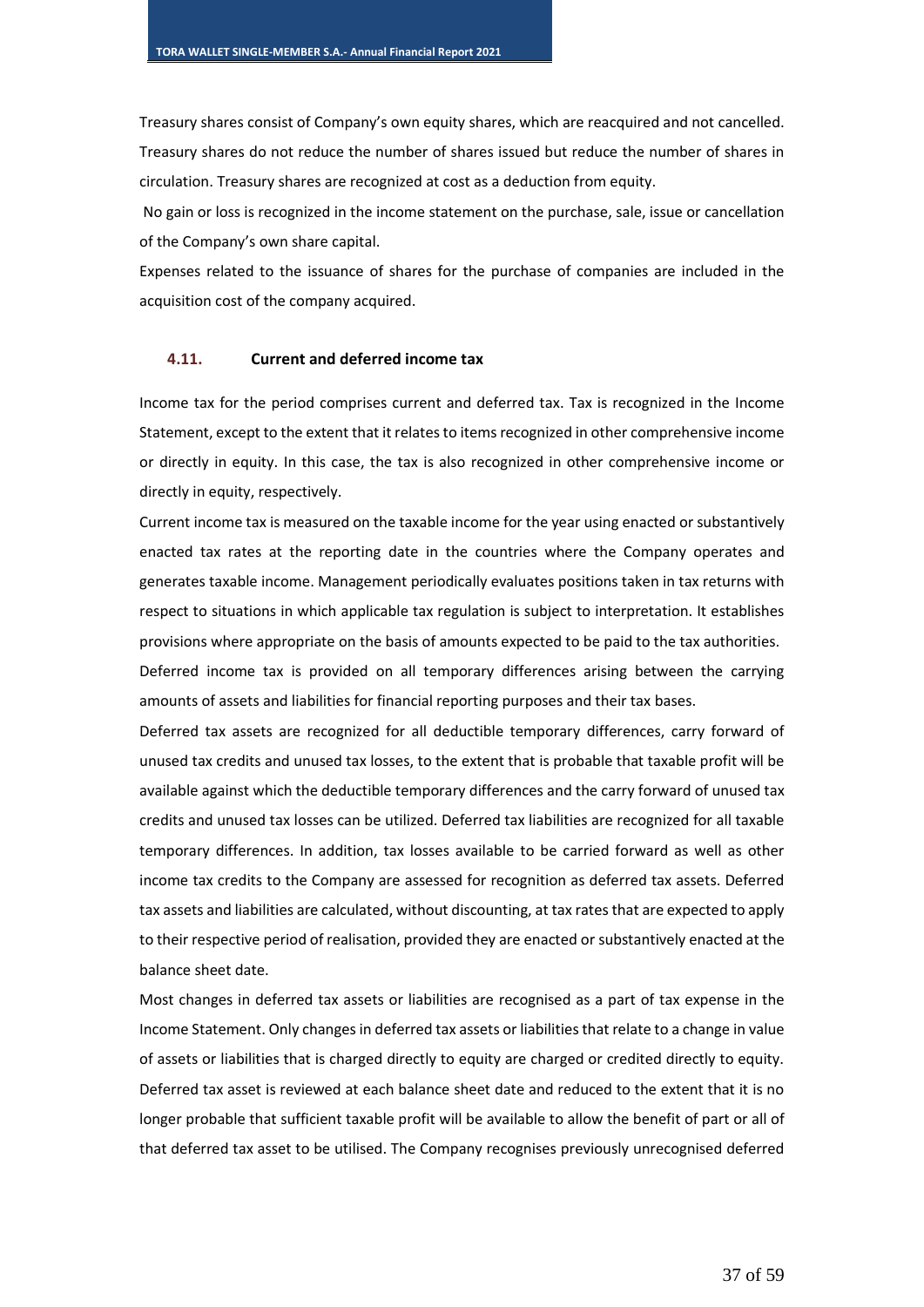tax asset are reassessed at each balance sheet date to the extent that it has become probable that future taxable profit will allow the deferred tax asset to be recovered.

The Company may offset deferred tax assets and deferred tax tax liabilities if and only if:

(a) The enterprise has a legally enforceable right to offset current tax claims against current tax liabilities, and

(b) Deferred tax assets and deferred tax liabilities relate to income taxes levied by the same tax authority.

The Company may offset current tax assets and current tax liabilities if and only if, the enterprise: (a) Has a legal right to set off the amounts recorded, and

(b) Intends to either repay/ settle the net balance or to recover the claim and pay the obligation at the same time.

#### <span id="page-40-0"></span>**4.12. Provisions, contingent liabilities and contingent assets**

Provisions are recognized when the Company has a present obligation (legal or constructive) as a result of a past event, it is probable that an outflow of resources embodying economic benefits will be required to settle the obligation and a reliable estimate can be made of the amount of the obligation. No provisions are recognized for future operating losses.

Where the effect of the time value of money is material, the amount of a provision is the present value of the expenditures expected to be required to settle the obligation. The discount pre-tax rate reflects current market assessments of the time value of money and the risks specific to the liability. Where discounting is used, the carrying amount of a provision increases in each period to reflect the passage of time. This increase is recognised as borrowing cost in the profit or loss statement and specifically at line "Finance costs".

All provisions are reviewed at each balance sheet date and adjusted to reflect the current best estimate. If it is no longer probable that an outflow of resources embodying economic benefits will be required to settle the obligation, the provision is reversed.

In those cases where the possible outflow of economic resource as a result of present obligations is considered improbable or remote, or the amount to be provided for cannot be measured reliably, no liability is recognised unless assumed in the course of a business combination. Contingent liabilities are not recognized in the Financial Statements but are disclosed, except if the probability that there will be an outflow of resources that embody economic benefits is remote. Contingent assets are not recognized in the Financial Statements but are disclosed provided that the inflow of economic benefits is probable.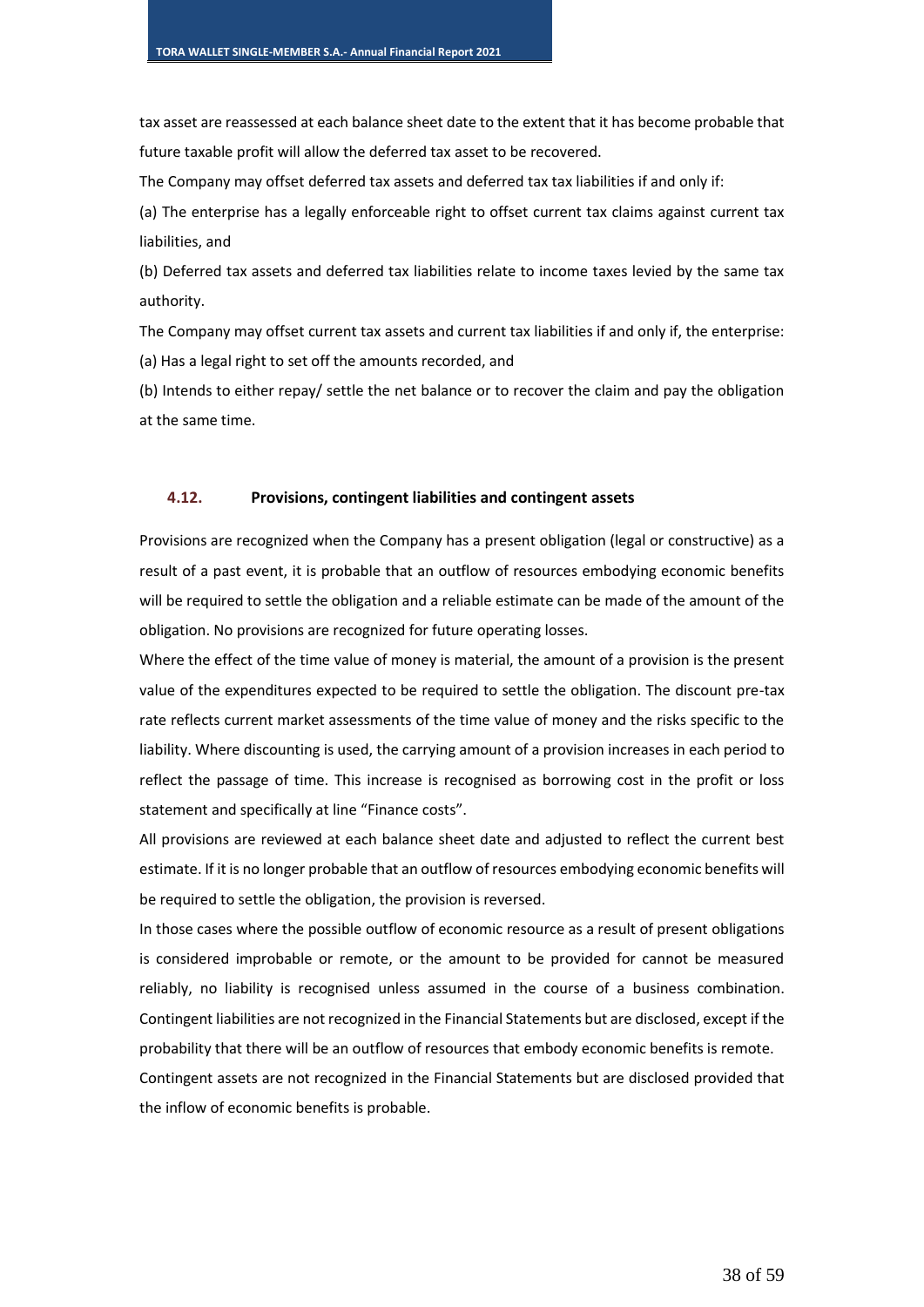#### <span id="page-41-0"></span>**4.13. Financial liabilities**

The Company's financial liabilities include bank loans and overdrafts, trade and other payables and finance leasing liabilities.

#### **Initial recognition and subsequent measurement of financial liabilities**

All financial liabilities are recognised initially at fair value and, in the case of loans and borrowings and payables, net of directly attributable transaction costs. The measurement of financial liabilities depends on their classification.

Finance lease liabilities are measured at initial value less the capital element of lease repayments.

#### **Derecognition of financial liabilities**

A financial liability is derecognized when the obligation under the liability is discharged or cancelled or expires. When an existing financial liability is replaced by another from the same lender on substantially different terms, or the terms of an existing liability are substantially modified, such an exchange or modification is treated as the derecognition of the original liability and the recognition of a new liability. The difference in the respective carrying amounts is recognized in the income statement.

The loans are divided into long term (mature in more than one year) and short term (mature in one year or less).

#### **Offsetting of financial assets and liabilities**

Financial assets and liabilities are offset and the net amount is presented in the statement of financial position only when the Company has a legally enforceable right to set off the recognized amounts and intends either to settle such asset and liability on a net basis or to realize the asset and settle the liability simultaneously. The legally enforceable right must not be contingent on future events and must be enforceable in the normal course of business and in the event of default, insolvency or bankruptcy of the company or the counterparty.

#### <span id="page-41-1"></span>**4.14. Retirement benefit costs**

The Company pays contributions to employee benefit plans after leaving the service in accordance with the laws.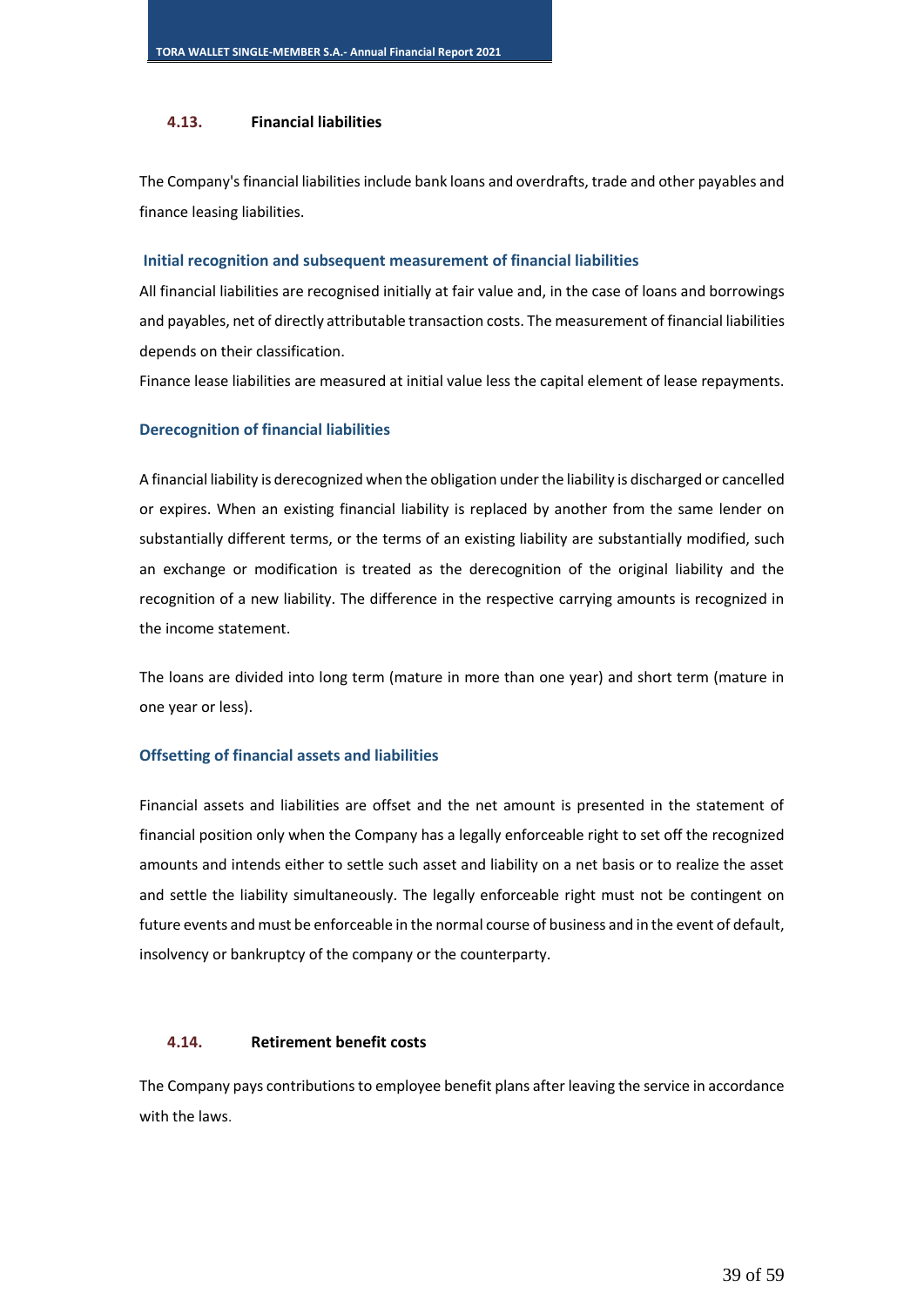#### **Defined benefit plans**

As defined benefit plan is a benefit plan to an employee after leaving the service, in which benefits are determined by certain parameters such as age, years of service or salary. At defined benefit plan, the value of the liability is equal to the present value of defined benefit payable at the reporting date less the fair value of plan assets and of past services cost. The defined benefit liability and the related expense is estimated annually by independent actuaries using the projected credit unit method. The present value of the liability is determined by discounting the estimated future cash flows to the interest rate of high quality corporate bonds or government bonds in the same currency as the liability with proportional liability duration, or interest rate that takes into account the risk and duration of the liability, where the market depth for such bonds is weak. The costs of liability are recognized in income during the rendering of insured services. The expenses for defined benefit plans, as estimated, are recognized in the income statement and are included in the account "Staff Costs". Additionally, based on the requirements of IAS 19 (Amendment) the actuarial gains/(losses) are recognised in the statement of comprehensive income.

## <span id="page-42-0"></span>**5. Changes in accounting policies**

The Company's financial information for the year ended on 31 December 2020 were restated due to a change in accounting policy - IAS 19 Employee benefits which was applied retrospectively. The IFRS Interpretations Committee issued in May 2021 the final Decision on the agenda entitled "Distribution of benefits in periods of service in accordance with International Accounting Standard (IAS) 19", which includes explanatory material regarding the way of distribution of benefits in periods of service (i.e. the period over which such benefits accrue) for defined benefit plans that are similar to those that apply to the Company's employees in Greece (i.e. the benefits defined in Article 8 of Greek Law 3198/1955 regarding the provision of compensation due to retirement).

The Company, until the issuance of the IFRIC Decision, applied IAS 19 by accruing the benefits defined by the respective law (L.2112/1920 and its amendment L. 4093/2012) over the period from the date of recruitment until the completion of 16 years of service according to the scale provided by L. 4093/2012.

However, under the aforementioned decision the benefits need to be accrued in the last 16 years until the date of retirement of employees following the scale of L.4093/2012.

This change resulting from the application of the above Decision has been treated as a change in accounting policy, applying the change retrospectively, from the beginning of the first comparative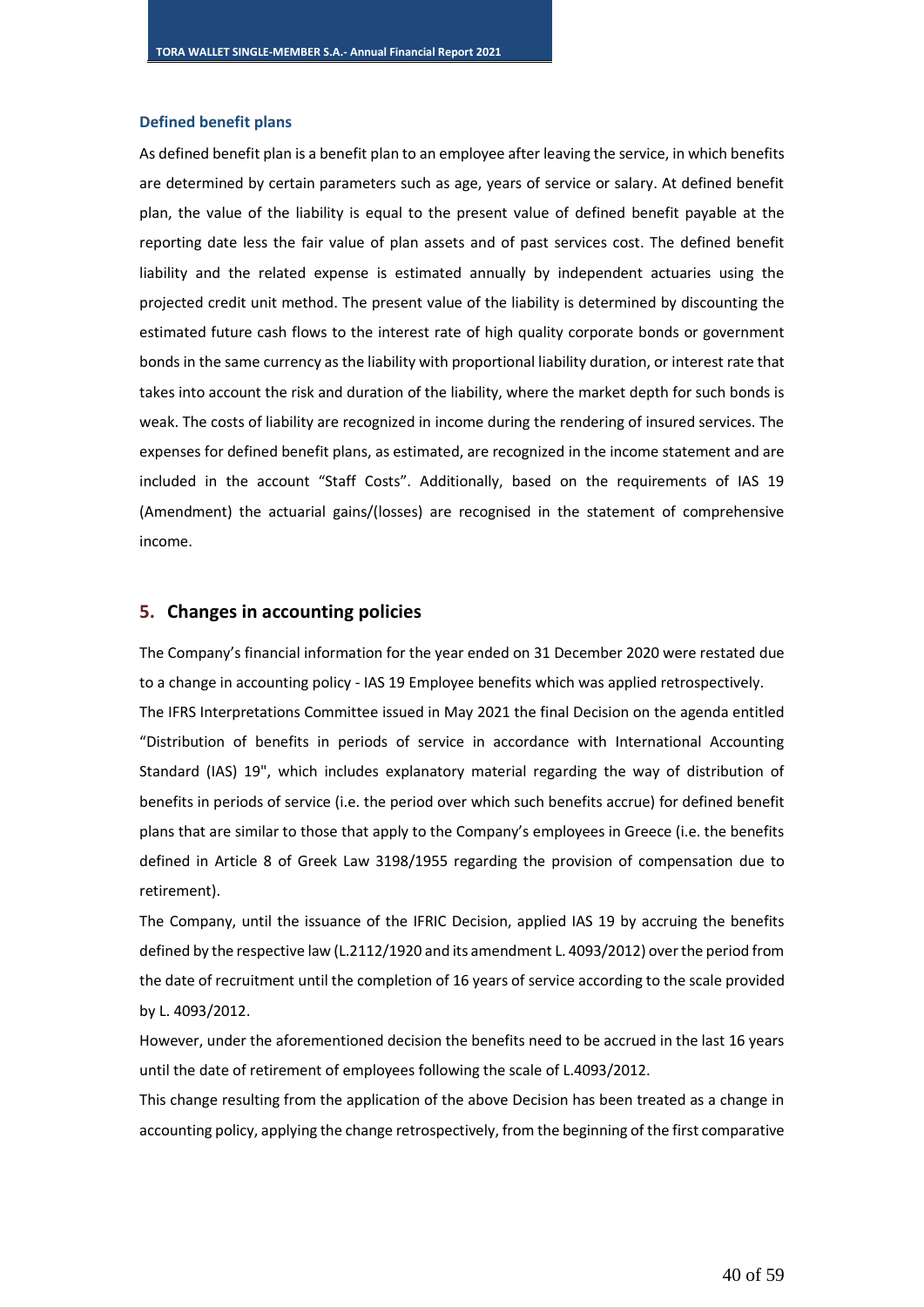period, i.e. 01.01.2020 to 31.12.2020, in accordance with paragraphs 19-22 of IAS 8, with the impact on the relevant periods presented in the tables that following this Note. The tables do not include the items non-affected by the above changes:

# Statement of Financial position extract 01.01.2020

| <b>Statement of Financial Position (extract)</b> | <b>Published</b><br>31.12.2019 | <b>Effect of</b><br>change in<br>accounting<br>policy under<br><b>IAS 19</b> | <b>Restated</b><br>01.01.2020 |
|--------------------------------------------------|--------------------------------|------------------------------------------------------------------------------|-------------------------------|
| <b>ASSETS</b>                                    |                                |                                                                              |                               |
| Deferred tax assets                              | 15,297                         | (5,858)                                                                      | (9, 439)                      |
| <b>Total Assets</b>                              | 8,981,681                      | (5,858)                                                                      | 8,975,823                     |
| <b>EQUITY &amp; LIABILITIES</b>                  |                                |                                                                              |                               |
| <b>Retained earnings</b>                         | (4,091,955)                    | 18,549                                                                       | (4,073,406)                   |
| <b>Total equity</b>                              | 5,408,045                      | 18,549                                                                       | 5,426,594                     |
| Employee benefit plans                           | 32,386                         | (24, 407)                                                                    | (7, 979)                      |
| <b>Total current liabilities</b>                 | 32,386                         | (24, 407)                                                                    | 7,979                         |
| <b>Total liabilities</b>                         | 3,573,636                      | (24, 407)                                                                    | 3,549,229                     |
| <b>Total Equity &amp; Liabilities</b>            | 8,981,681                      | (5,858)                                                                      | 8,975,823                     |

Statement of Financial position extract 31.12.2020

| <b>Statement of Financial Position (extract)</b> | <b>Published</b><br>31.12.2020 | <b>Effect of</b><br>change in<br>accounting<br>policy under<br><b>IAS 19</b> | <b>Restated</b><br>31.12.2020 |
|--------------------------------------------------|--------------------------------|------------------------------------------------------------------------------|-------------------------------|
|                                                  |                                |                                                                              | <b>Assets</b>                 |
| Deferred tax assets                              | 125,375                        | (5, 145)                                                                     | 120,229                       |
| <b>Total Assets</b>                              | 5,473,951                      | (5, 145)                                                                     | 5,468,806                     |
| <b>EQUITY &amp; LIABILITIES</b>                  |                                |                                                                              |                               |
| Retained earnings                                | (9,842,709)                    | 16,293                                                                       | (9,826,416)                   |
| <b>Total equity</b>                              | 2,157,291                      | 16,293                                                                       | 2,173,584                     |
| Employee benefit plans                           | 49,396                         | (21, 438)                                                                    | 27,958                        |
| <b>Total current liabilities</b>                 | 54,644                         | (21, 438)                                                                    | 33,206                        |
| <b>Total liabilities</b>                         | 3,316,660                      | (21, 438)                                                                    | 3,295,222                     |
| <b>Total Equity &amp; Liabilities</b>            | 5,473,951                      | (5, 145)                                                                     | 5,468,806                     |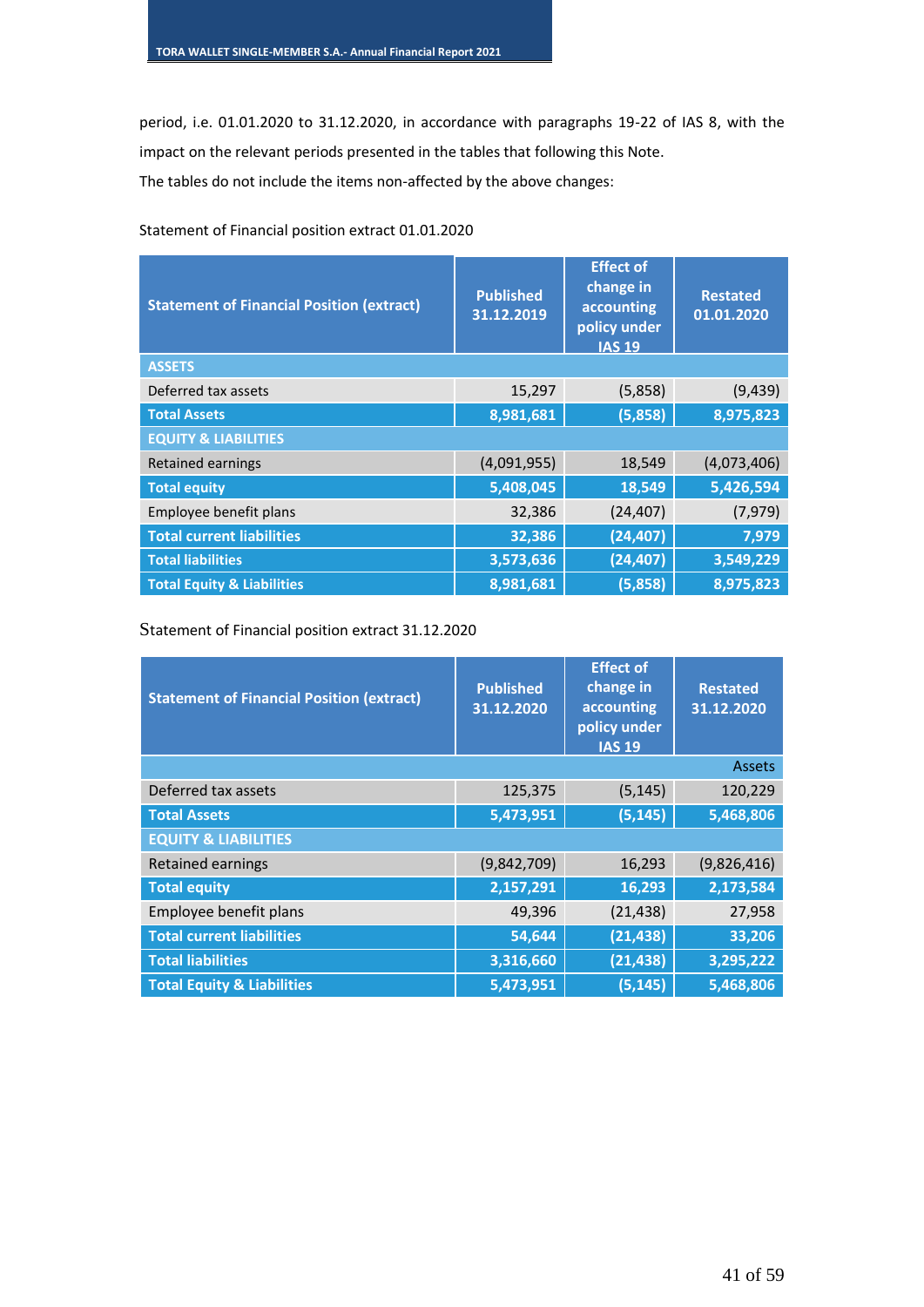| <b>Income Statement (extract)</b>         | <b>Published</b><br>01.01-31.12.2020 | <b>Effect of change in</b><br>accounting policy<br>under IAS 19 | <b>Restated</b><br>01.01-31.12.2020 |
|-------------------------------------------|--------------------------------------|-----------------------------------------------------------------|-------------------------------------|
| Administration expenses                   | (2,705,596)                          | (4, 287)                                                        | (2,709,883)                         |
| <b>Operating results</b>                  | (5,824,106)                          | (4, 287)                                                        | (5,828,393)                         |
| Finance costs                             | (5, 198)                             | 206                                                             | (4,992)                             |
| <b>Finance costs (net)</b>                | (4,603)                              | 206                                                             | (4, 397)                            |
| <b>Profit before income tax</b>           | (5,828,709)                          | (4,081)                                                         | (5,832,790)                         |
| Income tax expense                        | 108,968                              | 979                                                             | 109,947                             |
| Loss after tax                            | (5,719,741)                          | (3, 102)                                                        | (5,722,843)                         |
| Actuarial gains/(losses)                  | (4,623)                              | 1,112                                                           | (3,511)                             |
| Deferred Tax                              | 1,110                                | (267)                                                           | 843                                 |
| Other total income after tax              | (3, 514)                             | 845                                                             | (2,669)                             |
| Total comprehensive income,<br>net of tax | (5,723,255)                          | (2, 257)                                                        | (5,725,511)                         |

# Income Statement & Statement of Comprehensive Income extract 01.01-31.12.2020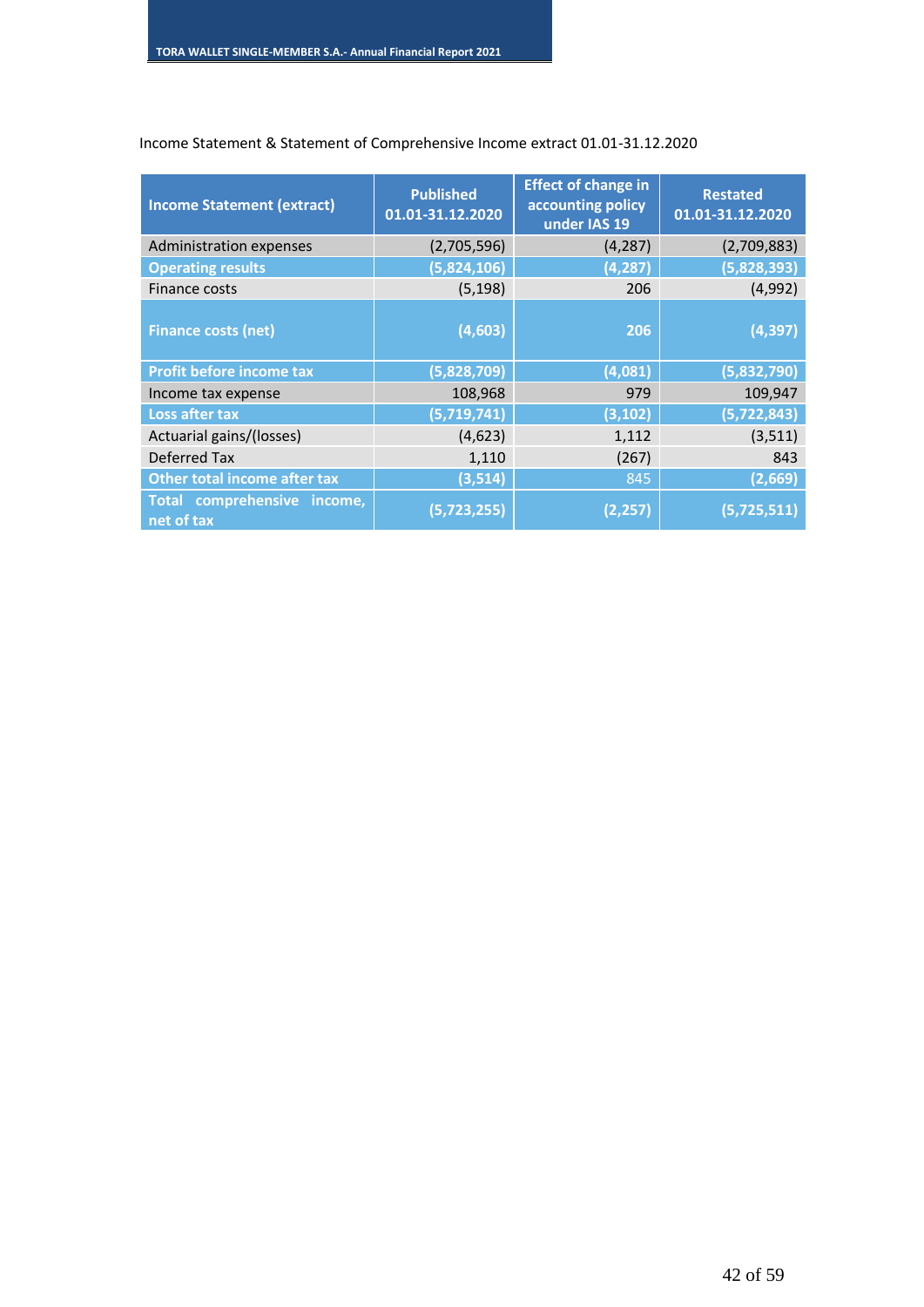# <span id="page-45-0"></span>**6. Intangible assets**

Intangible assets are analyzed as follows:

| Year that ended on 31 December 2020                     | <b>Software</b> | <b>Software</b><br>developed<br>internally | <b>Software</b><br>development<br>under<br>construction | <b>Total</b> |
|---------------------------------------------------------|-----------------|--------------------------------------------|---------------------------------------------------------|--------------|
|                                                         |                 |                                            |                                                         |              |
| Opening net book value<br>(1 January 2020)              | 149,130         | 939,139                                    | 1,910,931                                               | 2,999,199    |
| <b>Additions</b>                                        | 17,892          | 70,729                                     | 2,618,857                                               | 2,707,478    |
| Capitalised expenses                                    |                 | 56,315                                     | 231,442                                                 | 287,757      |
| Completion of software<br>development                   |                 | 21,433                                     | (21, 433)                                               |              |
| Impairment                                              |                 | (325, 711)                                 | (4,482,899)                                             | (4,808,610)  |
| <b>Disposals</b>                                        |                 | (19,075)                                   |                                                         | (19,075)     |
| <b>Amortization charges</b>                             | (99, 979)       | (205, 644)                                 |                                                         | (305, 6230)  |
| Closing net book<br>amount<br>(31 December 2020)        | 67,043          | 537,186                                    | 256,898                                                 | 861,127      |
| <b>Acquisition cost</b>                                 | 357,122         | 982,617                                    | 256,900                                                 | 1.596,638    |
| <b>Accumulated</b><br>amortization                      | (290, 079)      | (445, 432)                                 |                                                         | (735, 511)   |
| Year that ended on 31 December 2021                     |                 |                                            |                                                         |              |
| Opening net book value<br>(1 January 2021)              | 67,043          | 537,186                                    | 256,898                                                 | 861,127      |
| <b>Additions</b>                                        | 18,487          | 38,801                                     | 83,208                                                  | 140,496      |
| Capitalised expenses                                    |                 | 70,520                                     | 146,730                                                 | 217,250      |
| Completion of software<br>development                   |                 | 193,007                                    | (193,007)                                               |              |
| Impairment                                              |                 |                                            | (39,083)                                                | (39,083)     |
| Amortization charges                                    | (41, 020)       | (185, 574)                                 |                                                         | (226, 594)   |
| <b>Closing net book</b><br>amount<br>(31 December 2021) | 44,510          | 653,939                                    | 254,749                                                 | 953,198      |
| <b>Acquisition cost</b>                                 | 375,609         | 1.284,945                                  | 254,750                                                 | 1.915,304    |
| <b>Accumulated</b><br>amortization                      | (331, 100)      | (631,006)                                  |                                                         | (962, 105)   |

Current year additions of €140,496 concern additions on software programs. The relevant amount in 2020 was €2,707,478.

In current year, the Company capitalizes an amount of €217,250 which is related to the payroll cost of the internally generated software programs. The relevant amount in 2020 was €287,757. Within current year, software programs of total cost €302,328 have been completed. The relevant amount in 2020 was €148,477.

Impairments of €39.083, concern the full impairment of the net book value of internally generated software programs which the Management does not intend to continue in 2021, because of the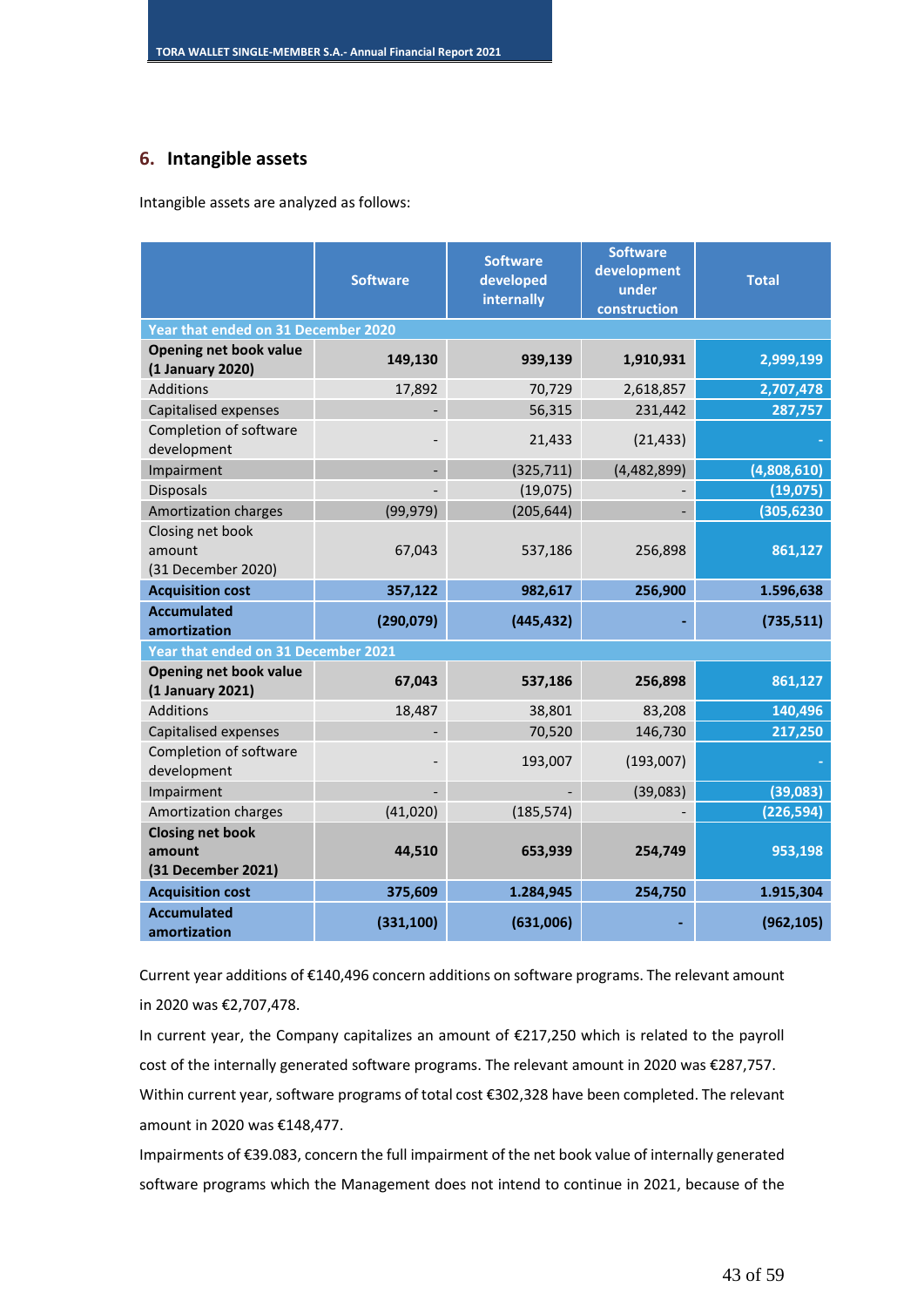conclucion that no significant economic benefits are expected in the future from the use of the aforementioned platforms.

The relevant amount of  $\epsilon$  4,808,610, concern the full impairment of the net book value of the software platform of two projects, and mainly the "Tora app" platform of amount €4,482,899.

# <span id="page-46-0"></span>**7. Right of use Assets and Lease Liability**

The Right-of-use assets analysis is as follows:

|                                    | Οχήματα   | Σύνολο    |
|------------------------------------|-----------|-----------|
| Net book value (1 January 2020)    | 30,009    | 30,009    |
| <b>Additions</b>                   | 9,064     | 9,064     |
| Depreciation charge                | (30, 217) | (30, 217) |
| Net book amount (31 December 2020) | 8,856     | 8,856     |
| 31/12/2020                         |           |           |
| <b>Acquisition cost</b>            | 39,073    | 39,073    |
| Accumulated depreciation           | (30, 217) | (30, 217) |
| Net book value (31 December 2020)  | 8,856     | 8,856     |
| Net book value (1 January 2021)    | 8,856     | 8,856     |
| Additions                          | 13,320    | 13,320    |
| <b>Disposals</b>                   | (13,970)  | (13,970)  |
| Depreciation charge                | (4, 459)  | (4, 459)  |
| Net book amount (31 December 2021) | (4, 459)  | (4, 459)  |
| 31/12/2021                         |           |           |
| Acquisition cost                   | 38,424    | 38,424    |
| Accumulated depreciation           | (34, 766) | (34, 766) |
| Net book value (31 December 2021)  | 3,657     | 3,657     |

The statement of financial position of 2021 includes the following amounts related to lease liabilities:

|             | 31.12.2021 | $\parallel$ 31.12.2020 |
|-------------|------------|------------------------|
| Non-current | -          | 5,247                  |
| Current     | 3,690      | 3,690                  |
| Total       | 3.690      | 8.872                  |

The Company's interest expense on lease liabilities amounts to €310 and total payments for lease liabilities in 2021 amount to €4,742.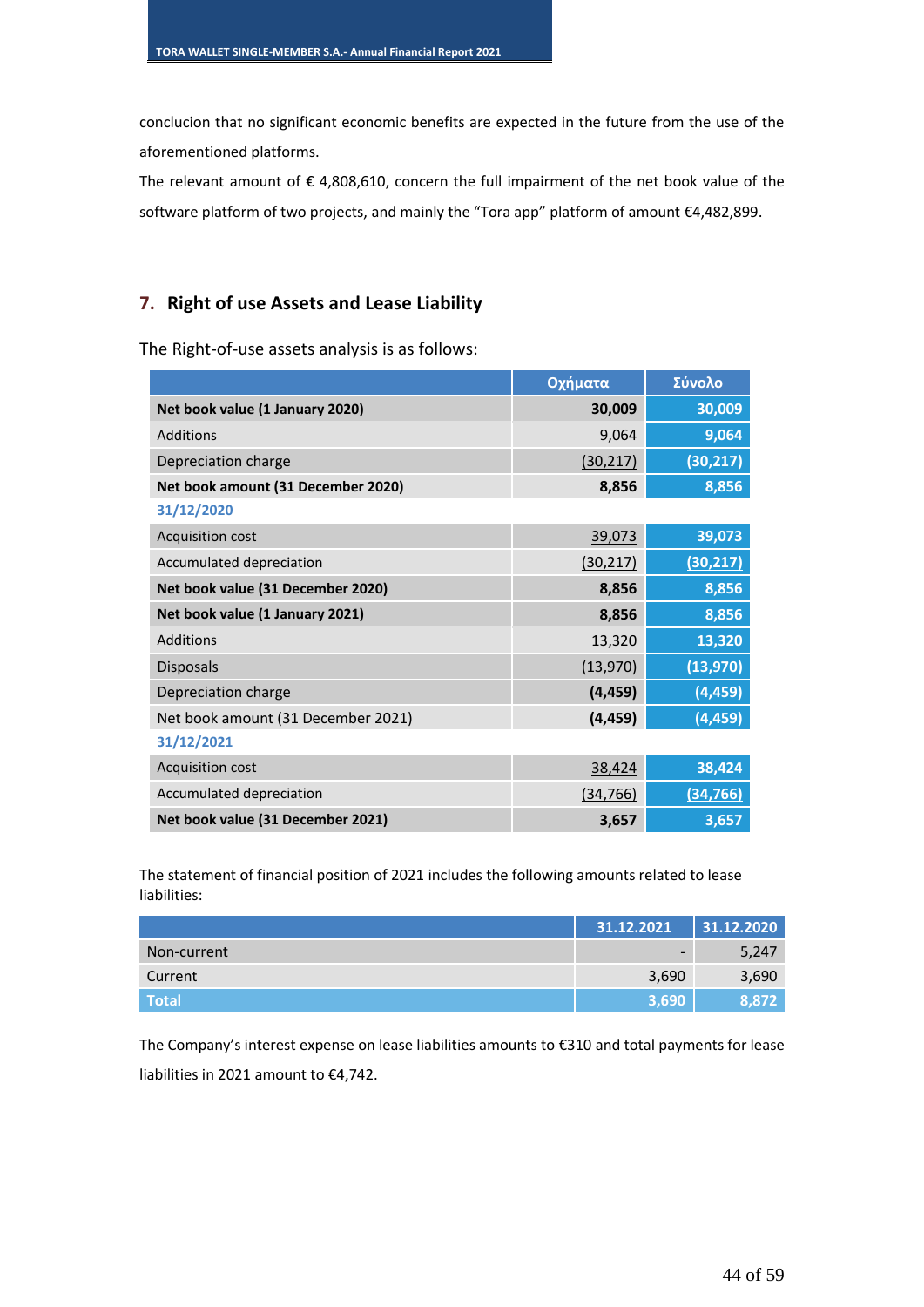# <span id="page-47-0"></span>**8. Deferred Tax**

Deferred taxes are calculated in full on temporary differences under the liability method using the principal tax rates that apply to the countries in which the Company operates.

|                                                 | 31.12.2021 | 31.12.2020<br><b>Restated</b> |
|-------------------------------------------------|------------|-------------------------------|
| Opening balance, net deferred asset             | 120,229    | 9,439                         |
| (Debit)/ credit in profit and loss              | (123, 680) | 109,947                       |
| Charge recognized in other comprehensive income | (4, 428)   | 843                           |
| <b>Closing balance, net deferred asset</b>      | (7, 878)   | 120,229                       |

The movement in deferred tax assets per category during the year is as follows:

|                                  | <b>Net balance</b><br>at 1 January<br>2021<br><b>Restated</b> | <b>Recognised in</b><br>profit or loss | <b>Recognised in</b><br><b>Other</b><br><b>Comprehensive</b><br><b>Income</b> | <b>Balance at</b><br>31<br><b>December</b><br>2021 |
|----------------------------------|---------------------------------------------------------------|----------------------------------------|-------------------------------------------------------------------------------|----------------------------------------------------|
| Leases                           | 63                                                            |                                        |                                                                               | 63                                                 |
| Property, plant and<br>equipment | 854                                                           | (71)                                   | -                                                                             | 783                                                |
| Intangible assets                | 10,998                                                        | (53, 706)                              |                                                                               | (42, 708)                                          |
| <b>Employe benefits</b><br>plans | 6,710                                                         | 1,873                                  | (4, 428)                                                                      | 4,156                                              |
| <b>Accrued liabilities</b>       | 101,604                                                       | (71, 776)                              |                                                                               | 29,828                                             |
| <b>Deferred tax asset</b>        | 120,229                                                       | (123, 680)                             | (4, 428)                                                                      | (7, 878)                                           |

|                                  | <b>Net balance</b><br>at 1 January<br>2020<br><b>Restated</b> | <b>Recognised in</b><br>profit or loss | <b>Recognised in</b><br><b>Other</b><br><b>Comprehensive</b><br><b>Income</b> | <b>Balance at</b><br>31<br><b>December</b><br>2020 |
|----------------------------------|---------------------------------------------------------------|----------------------------------------|-------------------------------------------------------------------------------|----------------------------------------------------|
| Leases                           | 59                                                            | $\overline{4}$                         |                                                                               | 63                                                 |
| Property, plant and<br>equipment | 1,439                                                         | (585)                                  |                                                                               | 854                                                |
| Intangible assets                | (113, 345)                                                    | 124,343                                |                                                                               | 10,998                                             |
| <b>Employe benefits</b><br>plans | 1,915                                                         | 3,952                                  | 843                                                                           | 6,710                                              |
| <b>Accrued liabilities</b>       | 119,371                                                       | (17, 767)                              |                                                                               | 101,604                                            |
| <b>Deferred tax asset</b>        | 9,439                                                         | 109,947                                | 843                                                                           | 120,229                                            |

According to law 4646/2019, the corporate income tax rate in Greece for fiscal year 2021 is 22%

(2020: 24%).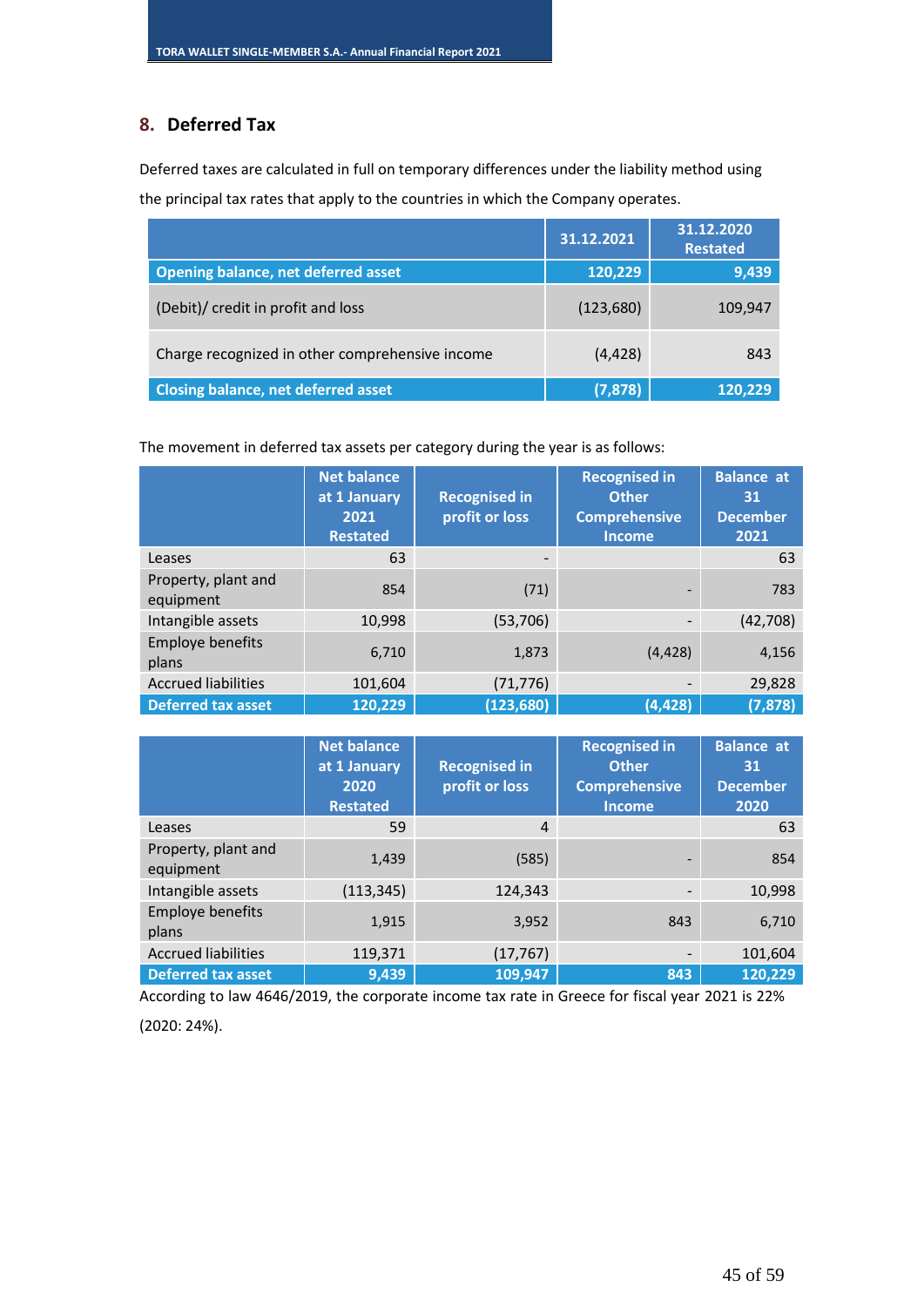Amounts included in the Profit and Loss:

|                                                 | 2021       | 2020 Restated |
|-------------------------------------------------|------------|---------------|
| Deferred tax                                    | (122, 912) | 109,947       |
| Deferred tax (Impact due to change in tax rate) | (767)      |               |
| Income tax expense                              | (123, 680) | 109,947       |
| <b>Effective tax rate</b>                       | (60.14%)   | 1.87%         |

The current national tax rate deviates significantly from the effective tax rate, since the Company does not recognize a deferred tax asset for the tax loss.

In 2021, tax loss, for which no deferred tax asset is recognized, is estimated at €726,433 (tax losses 2020: €5,377,072).

Cumulative tax loss for which no deferred tax asset is recognized is estimated at €10.014.474.

For the tax audit of fiscal year 2021 which is conducted by legal auditors and is in progress, it is not expected to arise significant tax differences.

The agreement between the amount of income tax and the amount resulting from the application of the applicable income tax rate of the Company to the results before taxes is as follows:

|                                                                     | 2021       | 2020<br><b>Restated</b> |
|---------------------------------------------------------------------|------------|-------------------------|
| Loss before tax                                                     | (205, 642) | (5,832,790)             |
| Tax according to the tax coefficient of 24%                         | 45,241     | 1,399,870               |
| Tax effect from expenses/income that are not tax deductible         | 8,872)     | (7, 183)                |
| Tax effect on deferred tax due to change in tax rate                | (767)      |                         |
| Other adjustments                                                   | (17, 210)  | 15,957                  |
| Effect of not recognised DTA relating to tax loss of current period | (159, 815) | (1,298,696)             |
| <b>Total</b>                                                        | (123, 680) | 109,947                 |

# <span id="page-48-0"></span>**9. Cash and cash equivalents**

The analysis of cash and cash equivalents is as follows:

|              | 31.12.2021 | 31.12.2020 |
|--------------|------------|------------|
| Cash in hand | 518        | 1,041      |
| Cash at bank | 554,641    | 1,374,533  |
| <b>Notal</b> | 555,159    | 1,375,574  |

The Company retains its deposits in Greek credit institutions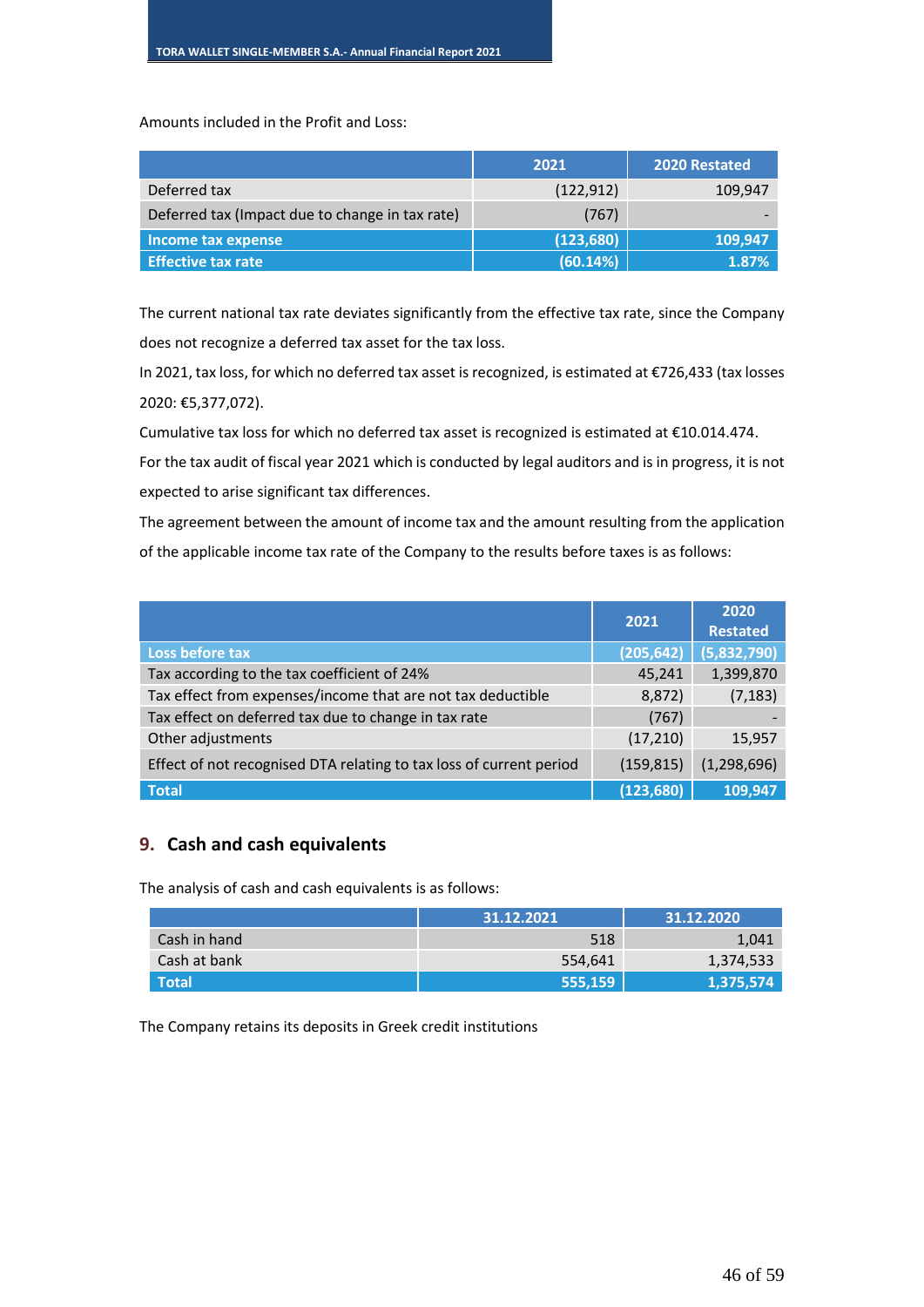# <span id="page-49-0"></span>**10.Trade receivables**

The analysis of trade receivables is as follows:

|                                  | 31.12.2021 | 31.12.2020 |
|----------------------------------|------------|------------|
| Trade receivables                | 5,104,199  | 607,154    |
| Minus: provisions for impairment | (39,600)   | (26, 568)  |
| Total                            | 5,064,600  | 580.586    |

The amount of trade receivables mainly includes receivable balances from the network for the bill payment services of €4,354,055 and amount of €460,374 concerns intercompany balances. In previous year, the amount of trade receivables from the network for the bill payment services is €234.200 and the amount of €335,994 concerns intercompany balances.The variation observed between the comparative periods is attributed to the reduced operating activity of the Company resulting from the lockdown imposed on the OPAP stores at the end of 2020. The Company, in order to minimize the risk of open credit to customers, has proceeded to insure the balances of its customers through an insurance company.

Intercompany balances in 2021 of amount €460,374 (2020: €335,994) are analyzed at **Note D22.**

# <span id="page-49-1"></span>**11.Other current assets**

|                   | 31.12.2021 | 31.12.2020 |
|-------------------|------------|------------|
| Prepaid expenses  | 21,834     | 17,155     |
| Other receivables | 45,231     | 2,501,550  |
| <b>Total</b>      | 67,065     | 2,518,705  |

Other Receivables of amount 45,231€ mainly concerns unpaid credit invoices from suppliers. For the previous fiscal year amount of 2,500,000 in Otherreceivables concern the share capital increase.

# <span id="page-49-2"></span>**12.Share capital**

The share capital of the Company as at 31.12.2020 amounted to  $£12,000,000$ , divided into 12,000,000 ordinary shares worth €1 each. On 31.12.2020 the Company's Equity had become less than 50% of its share capital. For this reason, with the decision of the Extraordinary General Meeting of 10.11.2021, the Company proceeded to capitalization of losses of the total amount of €9,840,000, with result on 31.12.2021 the share capital to amount € 2,160,000, divided into 12,000,000 ordinary shares worth €0,18 each.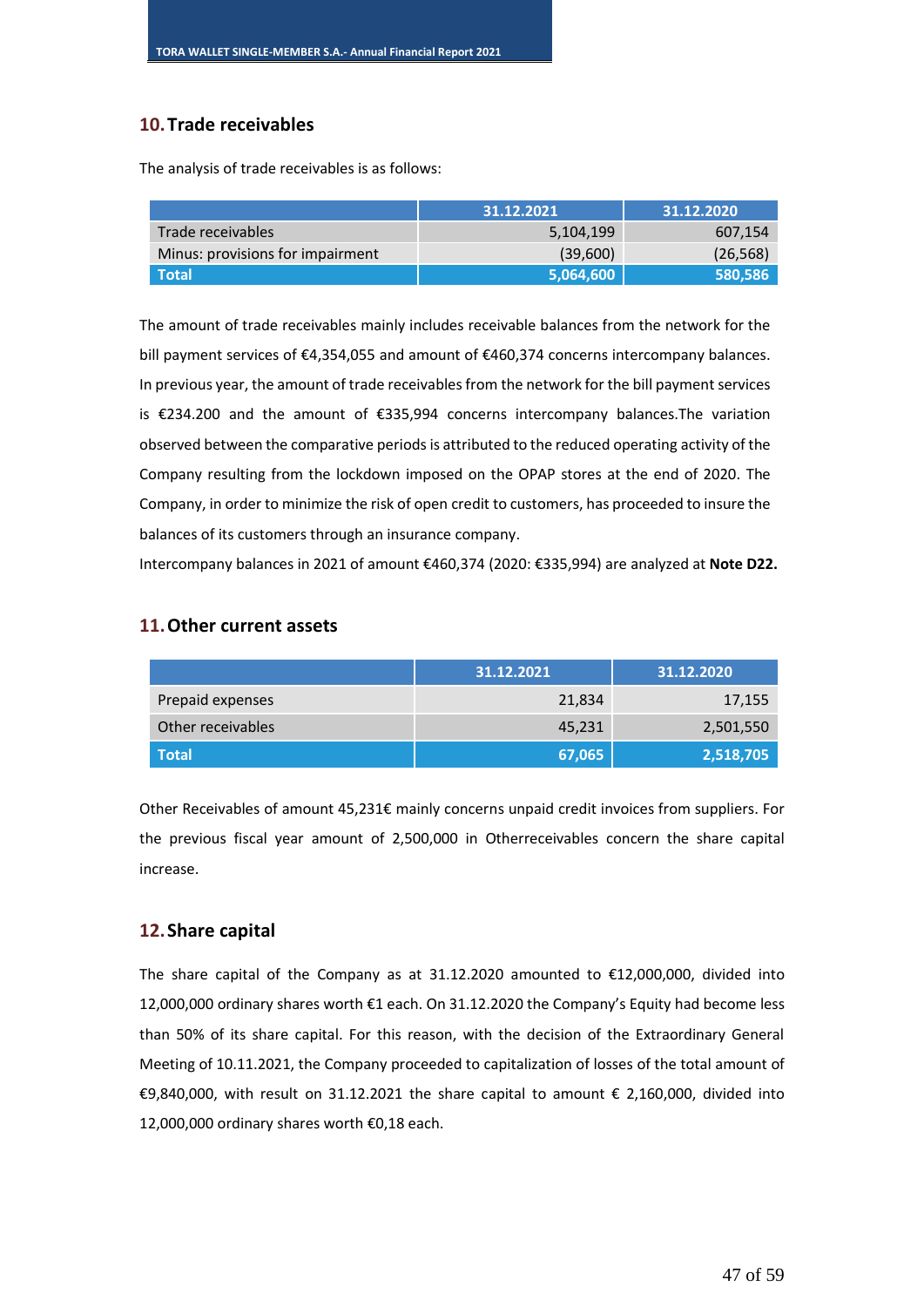# <span id="page-50-0"></span>**13.Short Term Loans**

|                | 31.12.2021 | 31.12.2020 |
|----------------|------------|------------|
| Bank Overdraft | 2,101,047  |            |
| <b>N</b> Total | 2,101,047  |            |

The Company within the year 2020 activated the Overdraft service from its bank account. The approved credit limit on this account is €8m.

Interest for the service in 2021 amounted to € 20,903 (**Note D21**).

# <span id="page-50-1"></span>**14.Employee benefit plans**

Under Greek labor law, employees are entitled to termination payments in the event of retirement with the amount of payment varying in relation to the employee's compensation and length of service. The liability arising from the above obligation is actuarially valued by an independent firm of actuaries. The last actuarial valuation was undertaken in December 2021.

The analysis of the plans in statement of Financial Position is as follows:

|                                                            | 31.12.2021 | 31.12.2020<br><b>Restated</b> |
|------------------------------------------------------------|------------|-------------------------------|
| <b>Opening balance</b>                                     | 27,958     | 7,979                         |
| Current service cost                                       | 8,347      | 7,074                         |
| Cost of transferred employees                              |            | 11,057                        |
| Interest cost                                              | 168        | 219                           |
| Settlement costs                                           |            | 60,340                        |
| Total cost recognized in Statement of Comprehensive Income | 8,515      | 78,690                        |
| Actuarial gain arising from financial assumptions          | 489        | 146                           |
| Actuarial gain arising from experience adjustment          | (20, 616)  | 3,365                         |
| <b>Total actuarial (gain)/loss recognized in Equity</b>    | (20, 126)  | 3,511                         |
| Benefits paid by the employer                              |            | (62, 222)                     |
| <b>Closing balance</b>                                     | 16,347     | 27,958                        |

The main actuarial assumptions taken into consideration for accounting purposes on 31.12.2021 and 31.12.2020 are the following:

|                                           | 31.12.2021 | 31.12.2020 |
|-------------------------------------------|------------|------------|
| Discount rate                             | 0.60%      | 0.60%      |
| Expected salary increase percentage       | 1.80%      | 1.50%      |
| Average service in the company<br>(years) | 18.69      | 20.36      |
| Inflation rate                            | 1.80%      | 1.50%      |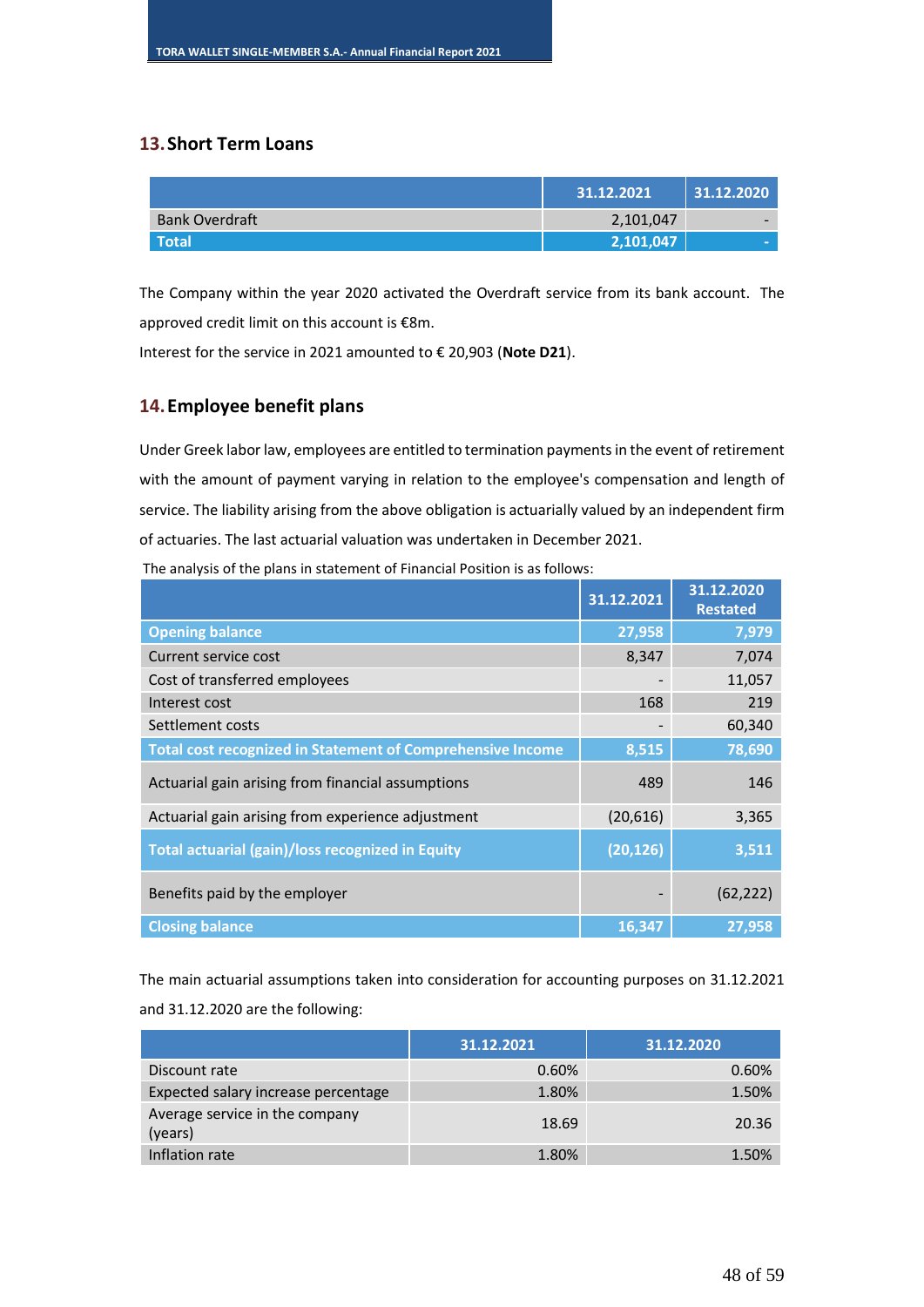The estimated service cost for the next fiscal year amounts to  $\epsilon$ 4,462 for the Company. The following table shows the change in actuarial liability of the Company if the discount rate was 0.5% higher or lower than that which has been used and the corresponding change if the expected rate of salary increase was 0.5% higher or lower than the one used:

| <b>Sensitivity analysis</b>                      | <b>Actuarial liability</b> | Percentage<br>change |
|--------------------------------------------------|----------------------------|----------------------|
| Increase in discount rate by 0.5%                | 15,618                     | $-4%$                |
| Decrease in discount rate by 0.5%                | 17,082                     | 4%                   |
| Increase in the expected wages' increase by 0.5% | 17,070                     | 4%                   |
| Decrease in the expected wages' increase by 0.5% | 15,662                     | $-4\%$               |

# <span id="page-51-0"></span>**15.Τrade payables**

The analysis of trade payables is as follows:

|                                    | 31.12.2021 | 31.12.2020 |
|------------------------------------|------------|------------|
| Suppliers (services, assets, etc.) | 546,649    | 804.616    |
| Other liabilities                  | 1,120,855  | 92,606     |
| <b>Total</b>                       | 1,667,504  | 897,222    |

Suppliers balances of amount €546,649 (2020: €804,616) mainly concern intercompany balances of €529,152.

Other liabilities of amount €1,120,855 (2020: €92,606) mainly concern amounts payable related to the bill payment service. The reduced liabilities in 2020 are due to the limited commercial activity of the Company due to the lockdown imposed on the agencies at the end of 2020. For the Fiscal year 2021 Intercompany balances are included, amount of €572,327 (2020: €: €595,516) which are analyzed in **Note D22.**

# <span id="page-51-1"></span>**16.Other Current Liabilities**

|                                              | 31.12.2021 | 31.12.2020 |
|----------------------------------------------|------------|------------|
| Social Security institutions and other taxes | 100,046    | 198,937    |
| <b>Accrued Expenses</b>                      | 857,402    | 2,150,667  |
| Guarantees                                   | 29,400     | 11,000     |
| <b>Other liabilities</b>                     | 405        | 566        |
| <b>Total</b>                                 | 987,253    | 2,361,170  |

Accrued expenses of amount €857,402 mainly concern commissions 317,086 (2020: €0) and fees for the development and maintenance of software of €218,678 (2020: €1,560,191).

For the Fiscal year 2021 Intercompany balances are included, amount of €253,268 (2020: €264,512) which are analyzed in **Note D22.**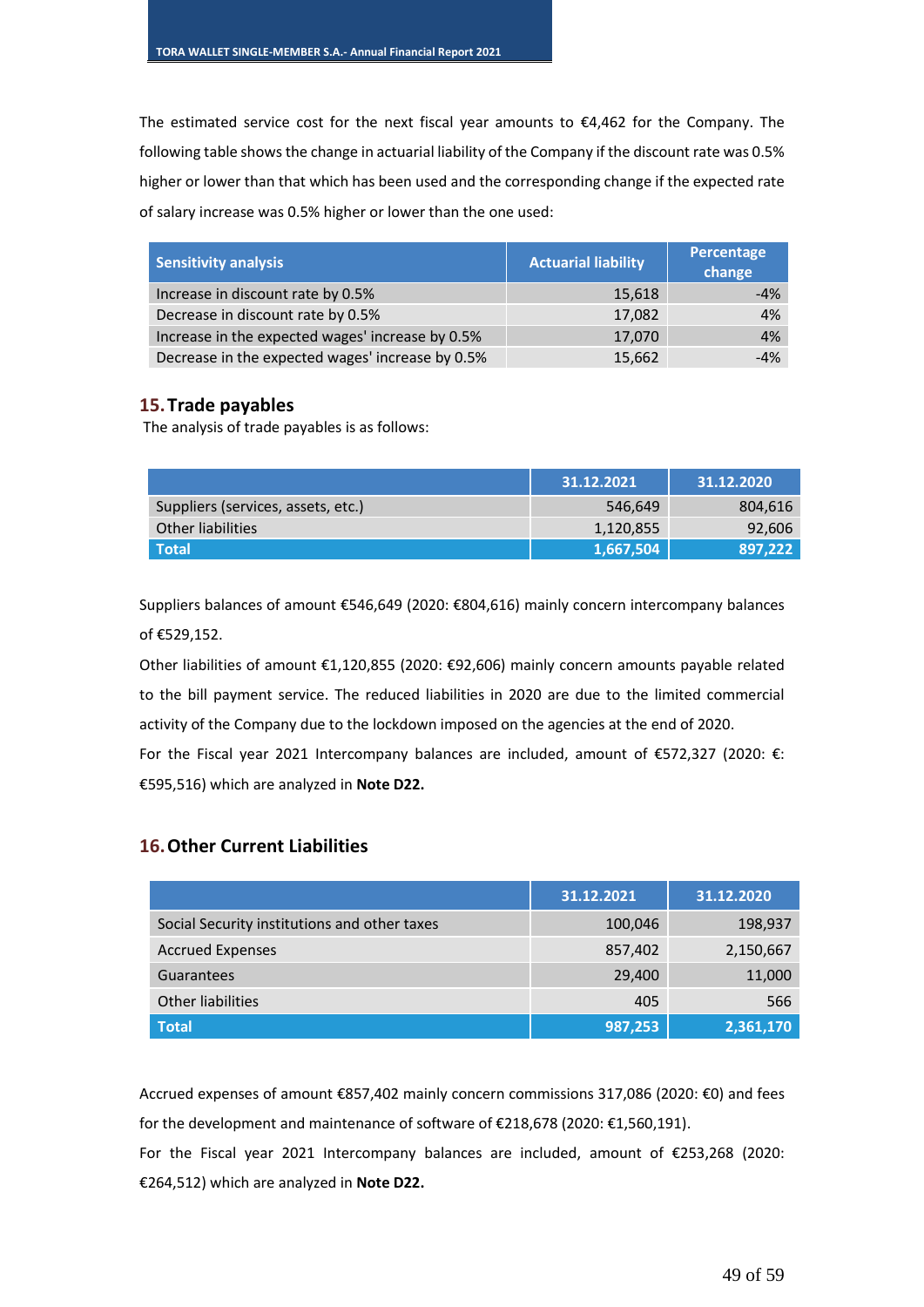|                                              | 01.01-31.12.2021 | 01.01-31.12.2020 |
|----------------------------------------------|------------------|------------------|
| Income from services - From Related Parties  | 714,243          | 613,101          |
| Income from services – Other                 | 3,865,231        | 3,034,367        |
| <b>Income from services</b>                  | 4,579,473        | 3,647,468        |
| Other operating income- From Related Parties | 72,057           | 134,660          |
| Other operating income - Other               | 34,162           | 8,024            |
| <b>Other operating income</b>                | 106,219          | 142,684          |

# <span id="page-52-0"></span>**17.Income from services and other operating income**

In current year, income from services of amount €4,579,473 (2020: €3,647,468) mainly concerns income from the bill payments service and income internally developed software programs mainly used by OPAP Group.

Other operating income of €106,219 in 2021 and €142,684 in 2020 are mainly coming from TORA DIRECT SINGLE- MEMBER S.A. (2021: €72,057 και 2020: €134,660), a company of the OPAP Group, and concern services provided by the Company's personnel.

# <span id="page-52-1"></span>**18.Expenses per category**

The analysis of the expenses per category is illustrated bellow:

|                                      | <b>Notes</b>    | 01.01-31.12.2021 | 01.01-31.12.2020<br><b>Restated</b> |
|--------------------------------------|-----------------|------------------|-------------------------------------|
| Payroll expense                      | D <sub>20</sub> | 978,546          | 1,344,218                           |
| Depreciation of tangible assets      |                 |                  | 8,563                               |
| Amortization of intangible assets    | D <sub>6</sub>  | 226,594          | 305,623                             |
| Depreciation of rights to use assets | D <sub>7</sub>  | 4.549            | 12,594                              |
| Commissions to the network           |                 | 1,896,857        | 1,444,981                           |
| Third party fees and expenses        |                 | 1,319,949        | 1,282,522                           |
| Repair and maintenance expenses      |                 | 20,443           | 18,209                              |
| <b>Taxes</b>                         |                 | 205,673          | 212,802                             |
| Other expenses                       |                 | 165,284          | 165,413                             |
| <b>Total</b>                         |                 | 4,817,896        | 4,794,924                           |

In 2021, third party fees and expenses of €1,319,949 (2020: €1,282,522), mainly include servers' hosting related fees of amount €340,902 (2020: €395,663), bank charges €527,918 (2020: €399,111) and fees from Group's entities related to administration services and software services of amount of €280,848€ (2020: €300,955).

In 2021 the category Taxes of amount €205,673 (2020: €212,802) includes expensed VAT of amount 203,357€ (2020: 198,655).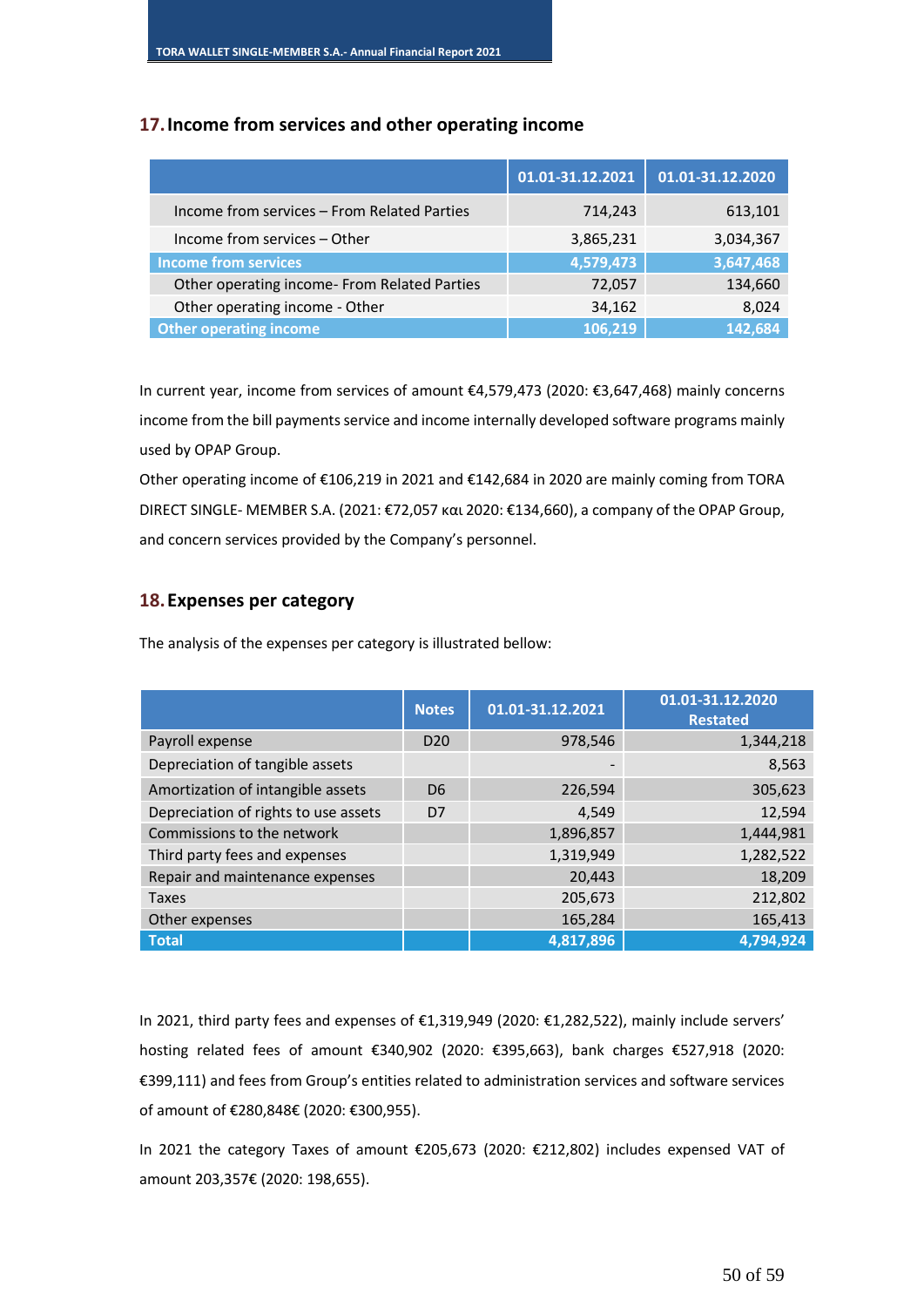|                         | 01.01-31.12.2021 | 01.01-31.12.2020<br><b>Restated</b> |
|-------------------------|------------------|-------------------------------------|
| Cost of services        | 2,461,933        | 2,057,898                           |
| Administration expenses | 2,294,620        | 2,709,883                           |
| Distribution expenses   | 61,343           | 27,143                              |
| <b>Total</b>            | 4,817,896        | 4,794,924                           |

In 2021, cost of services of €2,461,933 (2020: €2,057,898) concerns operating expenses (mainly commissions to the network) of €2,331,546 (2020: €1,887,502) and amortization cost of €130,386 (2020: €170,395).

In 2021, administration expenses of €2.294.620 (2020: €2,709,883) mainly concern payroll cost of €978,546 (2020: €1.344.218) and remaining amount of €1,377,793 (2020: €1,392,809) mainly concern hosting fees €340,902 (2020: €395,663), taxes of €205,673 (2020: €212,802) και software amortization of €96,208 (2020: €135,227).

In 2021, distribution costs of €61,343 (2020: €27,143) concern customer and network service costs (call center) €9,178 (2020: €6,910) and promotion costs of €52,165 (2020: €20,233).

# <span id="page-53-0"></span>**19.Impairment losses on financial assets**

This line includes the recorded provision that the Company made relating to bad debts of €13,032 (2020: €15,011).

# <span id="page-53-1"></span>**20.Payroll expense**

Payroll expenses and other employee benefits are as follows:

|                          | 01.01-31.12.2021 | 01.01-31.12.2020<br><b>Restated</b> |
|--------------------------|------------------|-------------------------------------|
| Employee remuneration    | 798,716          | 1,028,630                           |
| Social security costs    | 154,029          | 219,344                             |
| Other remuneration       | 17,454           | 84,281                              |
| Retirement benefit costs | 8,347            | 11,962                              |
| <b>Total</b>             | 978,546          | 1,344,218                           |

The number of the employees as at 31.12.2021 was 16 and at 31.12.2020 was 22.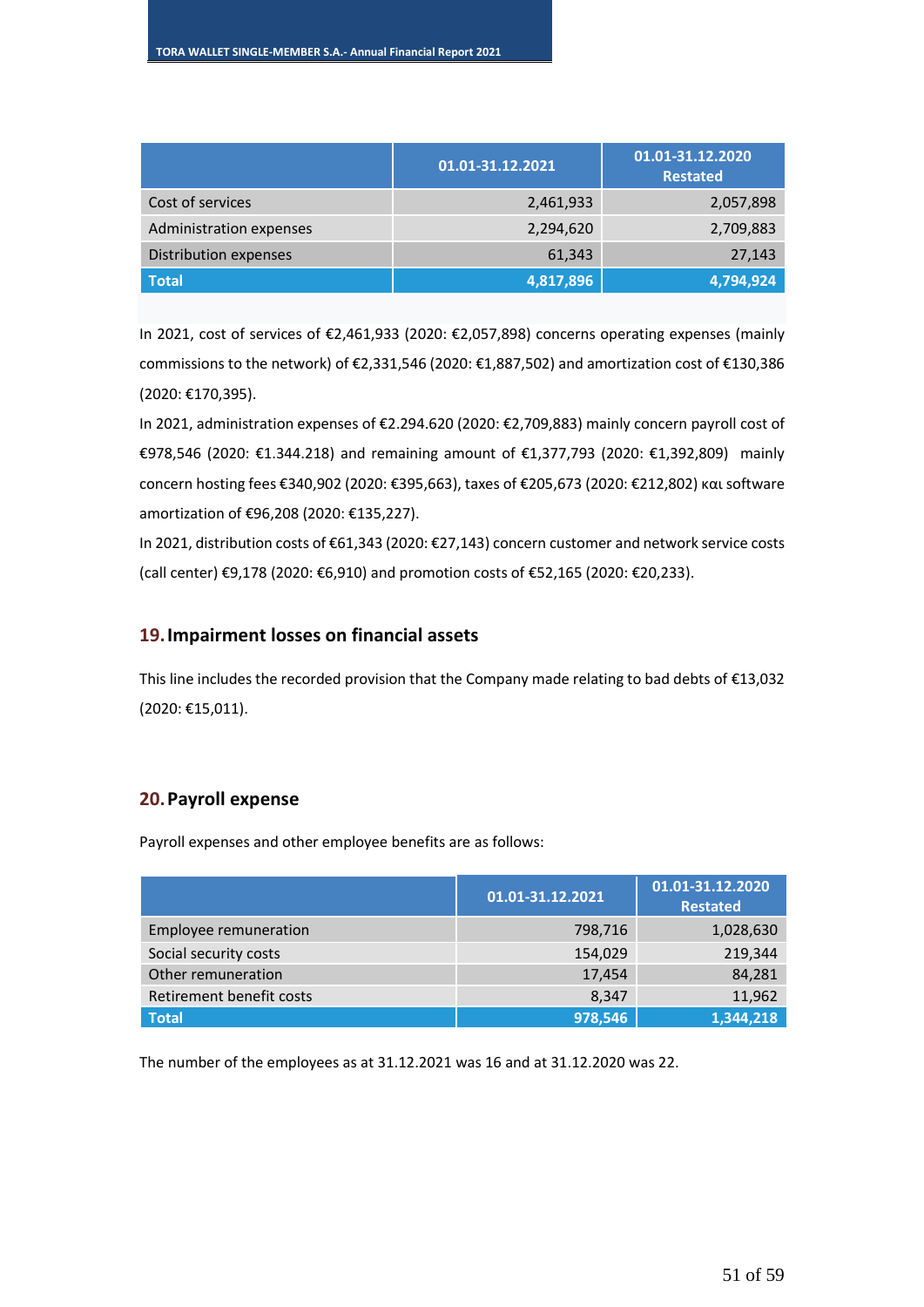# <span id="page-54-0"></span>**21.Financial results income/ (expenses)**

Financial income and expenses are as follows:

|                                         | 01.01-31.12.2021 | 01.01-31.12.2020<br><b>Restated</b> |
|-----------------------------------------|------------------|-------------------------------------|
| Interest from bank deposits             | 57               | 595                                 |
| <b>Total Finance income</b>             | 57               | 595                                 |
| Interest expense from financial lease   | (310)            | (230)                               |
| Interest cost                           | (20, 903)        | (4, 543)                            |
| Capital cost of pension plans           | (168)            | (219)                               |
| <b>Total Finance expenses</b>           | (21, 381)        | (4,992)                             |
| <b>Finance (income)/ expenses (net)</b> | (21, 324)        | (4, 397)                            |

# <span id="page-54-1"></span>**22.Transactions with related companies**

The related parties are defined in accordance with IAS 24. The related parties with which the Company trades are companies controlled by the OPAP Group, which also controls the Company. The Company's income and expenses for the fiscal year 2021 as well as the balances of receivables and payables for the same period that have arisen from related party transactions, as defined by IAS 24, are analysed as follows:

# **Transactions with related companies**

| <b>Transactions with</b><br>related parties 2021 | <b>Income</b> | <b>Expenses</b> | <b>Purchases</b><br>of intangible<br>assets | <b>Payables</b> | <b>Receivables</b> |
|--------------------------------------------------|---------------|-----------------|---------------------------------------------|-----------------|--------------------|
| OPAP S.A.                                        | 653,906       | 185,847         | 99,699                                      | 625,034         | 310,686            |
| TORA DIRECT S.A.                                 | 91,955        | 161,634         |                                             | 200,550         | 109,249            |
| <b>HELLENIC LOTTERIES S.A</b>                    | 29,681        |                 | $\overline{\phantom{0}}$                    |                 | 29,681             |
| NEUROSOFT S.A.                                   |               | 19,934          |                                             |                 |                    |
| <b>HORSE RACES S.A.</b>                          | 10,758        |                 | -                                           |                 | 10,758             |
| <b>Total</b>                                     | 786,300       | 367,415         | 99,699                                      | 825,596         | 460,374            |

The following transactions are transactions and balances with related parties:

| <b>Transactions with</b><br>related parties 2020 | <b>Income</b> | <b>Expenses</b> | <b>Purchases of</b><br>intangible<br>assets | <b>Payables</b> | <b>Receivables</b> |
|--------------------------------------------------|---------------|-----------------|---------------------------------------------|-----------------|--------------------|
| OPAP S.A.                                        | 533,486       | 195,979         | 116,235                                     | 660,901         | 295,726            |
| TORA DIRECT S.A.                                 | 173,326       | 156,600         | $\overline{\phantom{a}}$                    | 194,261         |                    |
| HELLENIC LOTTERIES S.A.                          | 29,112        | -               | -                                           | 4,147           | 29,112             |
| NEUROSOFT S.A.                                   |               | 24,235          | $\overline{\phantom{a}}$                    | 719             | 3,312              |
| HORSE RACES S.A.                                 | 11,837        | -               | $\overline{\phantom{a}}$                    |                 | 11,837             |
| <b>OPAP INVESTMENT LTD</b>                       |               | -               | $\overline{\phantom{0}}$                    |                 | 2,500,000          |
| <b>Total</b>                                     | 747,761       | 376,814         | 116,235                                     | 860,028         | 2,839,986          |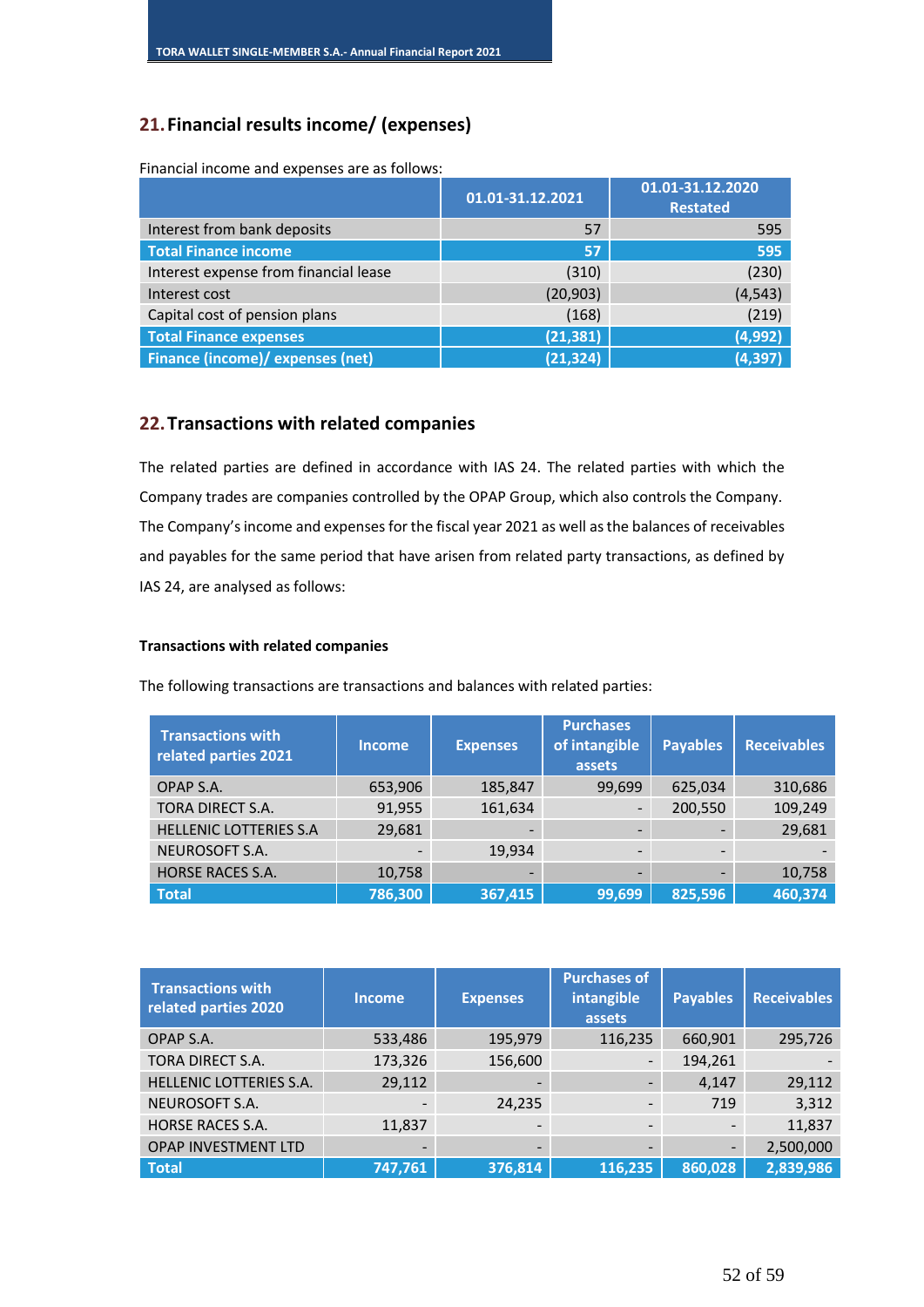The transactions with OPAP S.A. concern income of €653,906 (2020: €533,486) concern income related to software platforms developed by the Company for OPAP Group, and expenses of €185,847 (2020: €195,979) mainly from software maintenance and support, building rental and utilities and other services. Purchases of intangible assets €99,699 (2020: €116,235) concern software development services. Income from Tora Direct of €91,955 (2020: 173,326) concerns professional services provided from TORA WALLET SINGLE-MEMBER S.A. employees (such as accounting, financial etc), and expenses of €161,634 (2020: €156,600) mainly relate to information technology related services.

Transactions with NEUROSOFT S.A. concern operating expenses (such as maintenance and hosting of servers), amount of €19,934 (2020: €24,235). Transactions with HORSE RACES S.A. and HELLENIC LOTTERIES S.A. concern B2B software platform developed by TORA WALLET SINGLE-MEMBER S.A. Amount of €2.500.000 owed by OPAP INVESTMENT LTD in 2020 concerns the share capital increase that took place in 2020.

Intercompany transactions are conducted based on arm's length principle.

#### **Transactions with Key management personnel and BoD**

| Category                    | <b>Description</b>               | 01.01 -31.12.2021 | 01.01 -31.12.2020 |
|-----------------------------|----------------------------------|-------------------|-------------------|
| <b>Salaries</b>             |                                  | 198,843           | 275,975           |
| Key management<br>personnel | Other compensations and benefits | 56,299            | 145,460           |
|                             | Cost of social insurance         | 38,655            | 62,732            |
| <b>Total</b>                |                                  | 293,796           | 484,168           |

Payables and receivables balances from and to the members of management at the reporting date are the following:

|                                 | 31.12.2021 | 31.12.2020 |
|---------------------------------|------------|------------|
| <b>Key Management Personnel</b> | 37,010     | 67,850     |
| <b>\Total\</b>                  | 37.010     | 67.850     |

The number of Key Management Personnel was reduced to 1 on 31.12.2021, from 3 on 31.12.2020.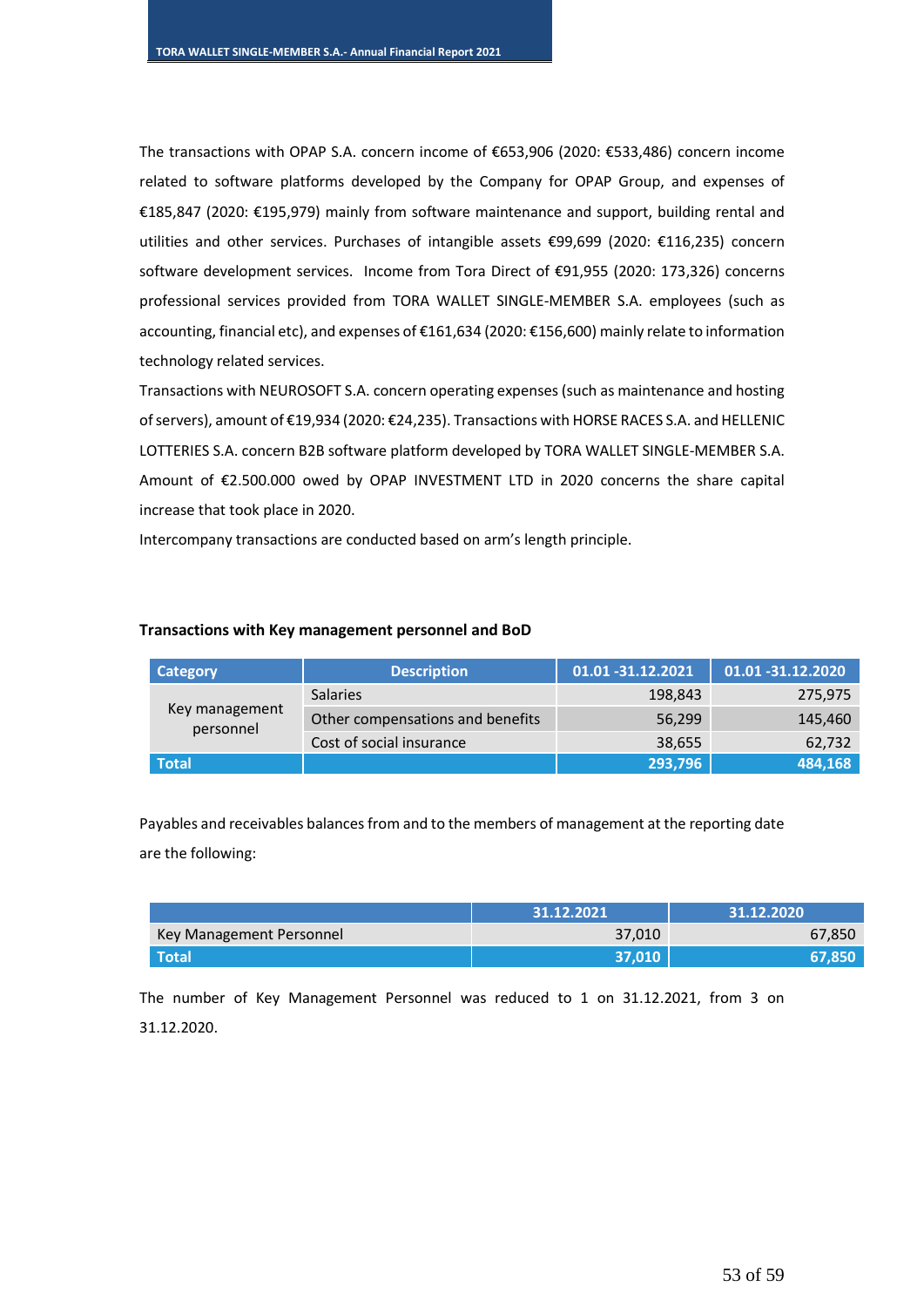# <span id="page-56-0"></span>**23.Contingent Liabilities and Assets**

#### **Contingent liabilities**

The Company has no contingent liabilities at 31.12.2021, except for the tax unaudited fiscal years since its establishment.

#### **Tax Payables**

The Company has not been inspected by the Tax Authorities since its establishment.

Fiscal years from 2016 to 2020 have been audited by legal auditors, according to the terms of article 82, par. 5 of the L.2238/1994 and the article 65A, par. 1 of L.4174/13 that has been accordingly revised by L.4262/2014, and Tax Compliance Reports have been received with no differences. In any case and according to POL. 1006/05.01.2016, Greek companies subject to the Tax Certificate process are not excluded from a tax audit by tax authorities.

Subsequently, tax liabilities for these fiscal are not considered to be final. A possible tax audit may impose further taxes and fines, the amount of which is not expected to be material.

For the tax audit of fiscal year 2021 which is conducted by legal auditors and is in progress, it is not expected to arise significant tax differences.

#### **Legal matters**

Until the public release of these Financial Statements, no legal cases have arisen from third parties, companies or individuals that will require the formation of a relevant provision due to a negative outcome. Furthermore, the Company has made no relevant claims.

## **Off balance sheet assets and liabilities**

The guarantees that the Company has received are stated below:

|                             | 2021                     | 2020  |
|-----------------------------|--------------------------|-------|
| Guarantees from 3rd parties | $\overline{\phantom{0}}$ | 3,400 |
| <b>Guarantees received</b>  | -                        | 3.400 |

The above guarantees are guarantees received from software development suppliers.

The Company has not granted guarantees during the aforementioned periods.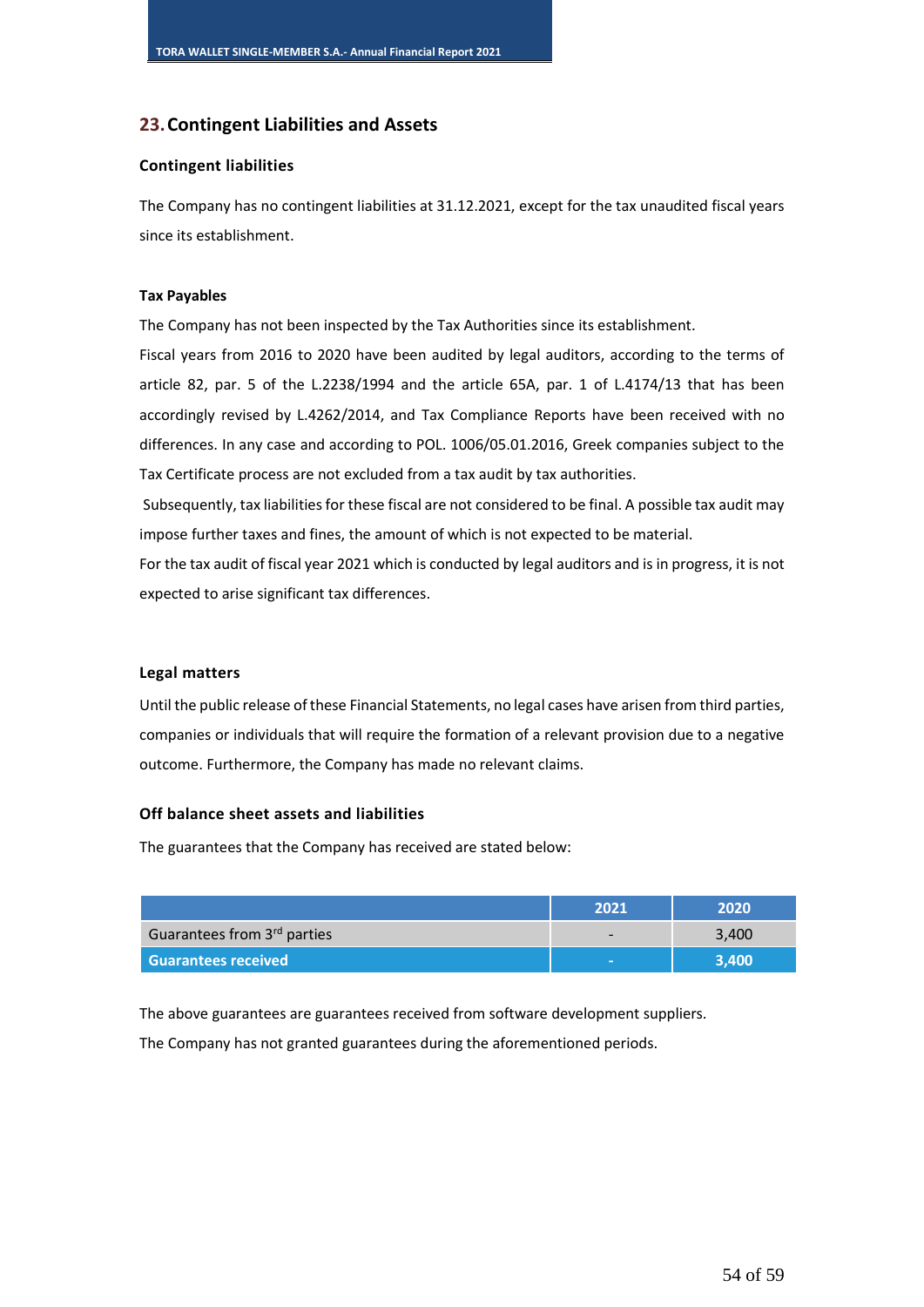# <span id="page-57-0"></span>**24.Financial risk factors**

#### **Market risk**

Market risk arises from the possibility that changes in market prices such as exchange rates and interest rates affect the results of the Company or the value of financial instruments held. The management of market risk consists in the effort of the Company to control its exposure to acceptable limits.

#### **Risk of interest rate changes**

Interest rate risk variation is the probability that the fair value of future cash flows will variate due to changes in market interest rates. The Company's exposure to interest rate risk is related to the Overdraft service it uses. Management monitors interest rate fluctuations on an ongoing basis and assesses the need to take relevant positions to hedge the risks arising from them. On December 31, 2021, if the interest rate on loans in Euro was 1% higher, keeping all other variables constant, the pre-tax losses would increase by  $\epsilon$  3,476 excluding any positive effect of interest income on deposits.

#### **Exchange risk**

The Company faces no exchange rate risk as all its transactions are in Euro.

#### **Capital management**

The primary objective of the Company relating to capital management is to ensure and maintain strong credit ability and healthy capital ratios to support the business plans and maximize value for the benefit of shareholders.

The Company manages the capital structure and makes the necessary adjustments to conform to changes in business and economic environment in which they operate. The Company in order to optimize the capital structure, may adjust the dividend paid to shareholders, return capital to shareholders or issue new shares.

Regarding the capital requirements of Bank of Greece as applied to Financial Institutions, based on the Greek law, the Company must comply with certain requirements, and this compliance is examined on a quarter base. On 31 December 2021 the Company's Net Equity was in accordance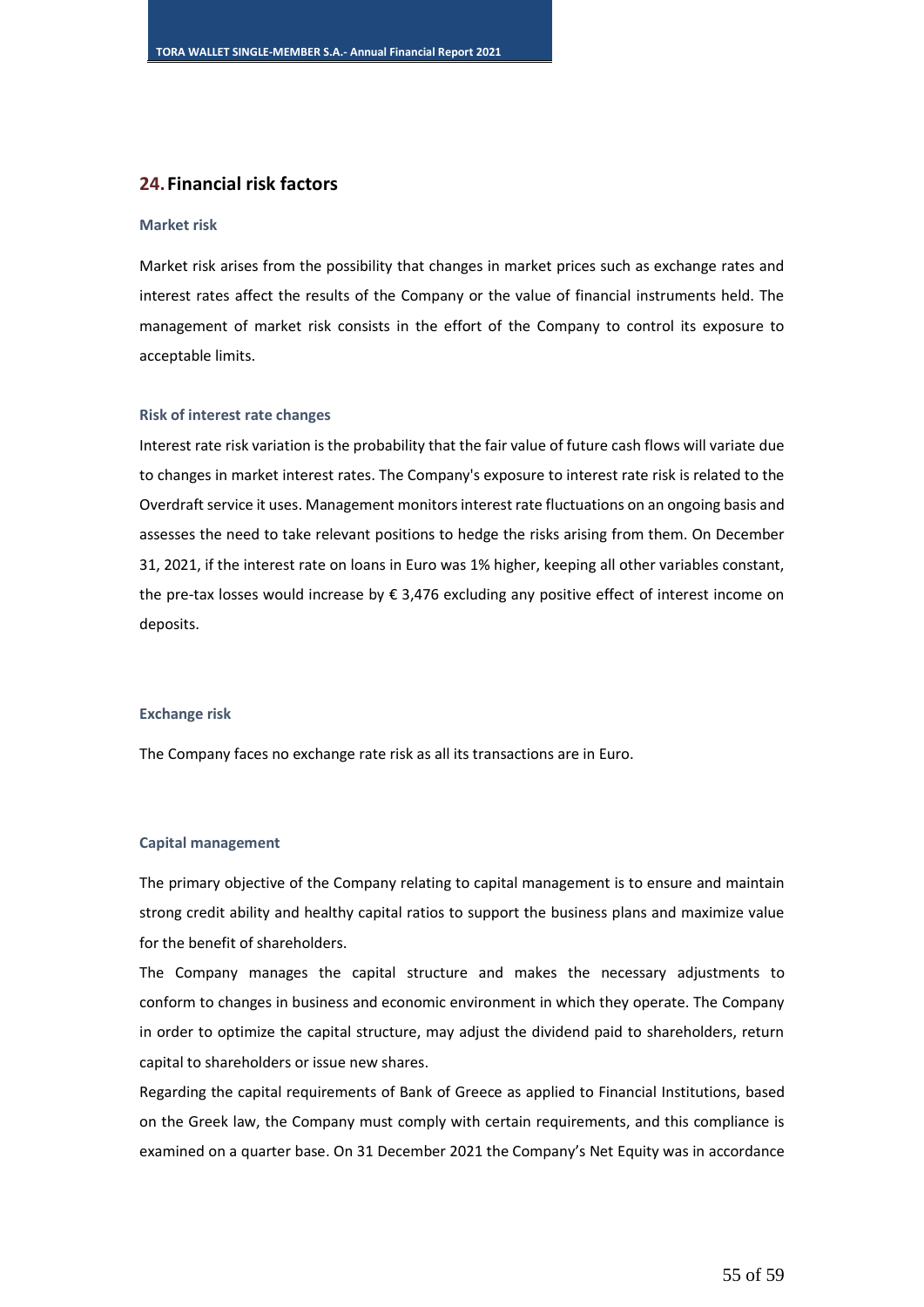to these requirements. Any changes in the legal framework of Bank of Greece may impact the required share capital levels of the Company in the future.

The shareholder of the Company is committed to proceed in share capital increase, if required within 12 months of the approval of the Financial Statement.

#### **Credit risk**

The Company's exposure to credit risk arises mainly from agents' bad debts as well as from the debts of agents for which arrangements have been made, also considering the future factors related to the agents and the economic environment. The main credit risk management policy is the establishment of credit limits per agent. Additionally, the Company is taking all necessary steps to mitigate credit risk exposure towards financial institutions. The Company is also exposed towards credit risk in respect of entities with which it has deposited funds or with which it has other contractual relationships.

The Company manages credit risk by setting a maximum amount that an agent may owes during each settlement period. If the amounts owed by an agent exceed the relevant limit during the settlement period, the agent's terminal is automatically blocked from accepting transactions. In addition, the Company, in order to minimize the risk of open credit to customers, has proceeded to insure the balances of its customers through an insurance company.

#### **Impairment of financial assets**

The Company hold two types of financial assets that are subject to credit loss risk:

- Trade receivables
- Other current assets

While cash and cash equivalents are also subject to the impairment under IFRS 9, the identified impairment loss was not significant because the cash and cash equivalents of the Company are held in reliable financial institutions within the European Union.

The Company applies the IFRS 9 simplified approach to measure expected credit losses using a lifetime expected loss allowance for all trade receivables and other current assets. It is mentioned that the expected credit losses are based on the difference between the cash inflows which are receivable (mainly agents) and the actual cash inflows that the Company expects to receive. All cash inflows in delay are discounted.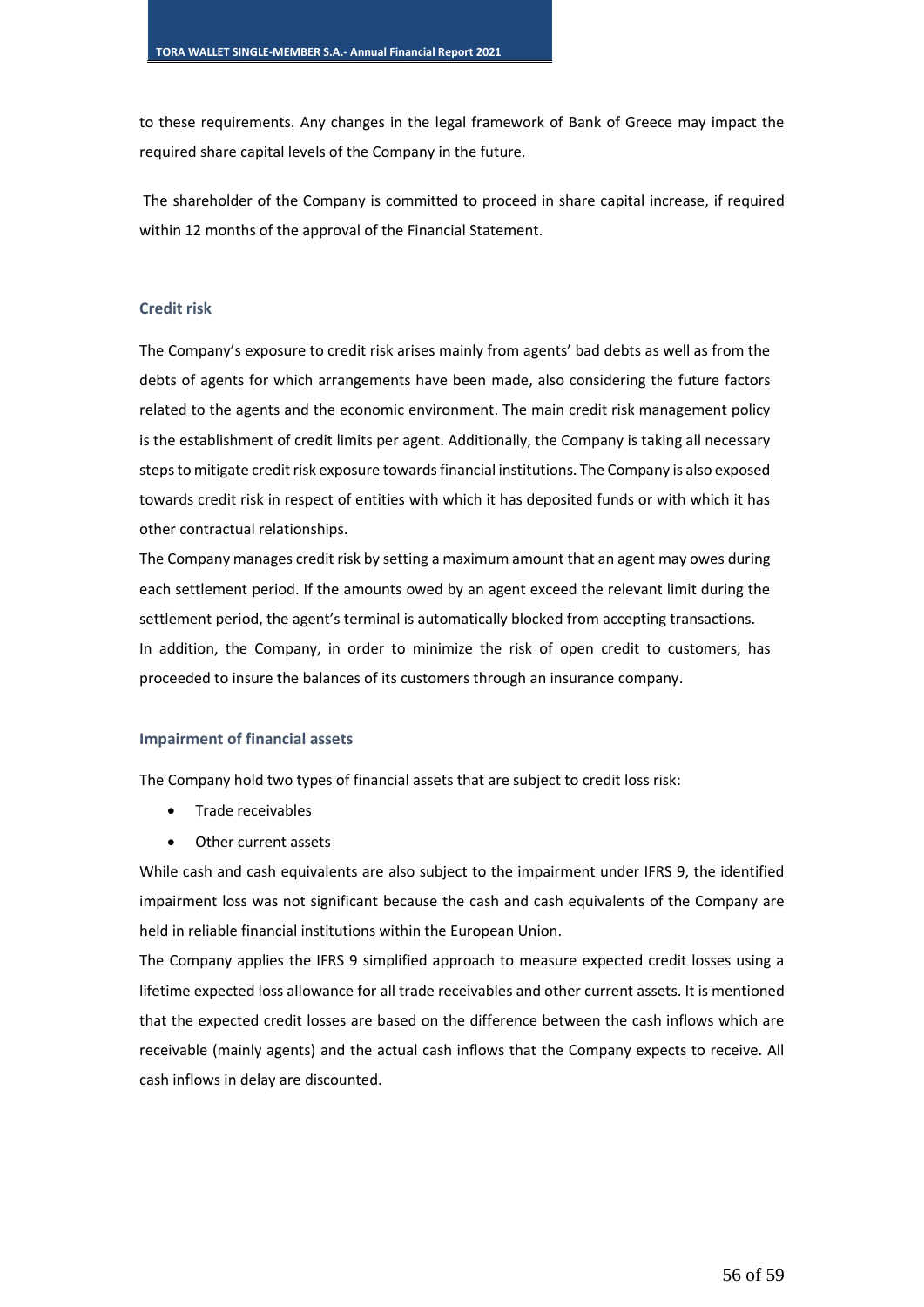Assets subject to credit risk as at the date of the Statement of Financial Position are analyzed as follows:

| Year that ended on December 31,            | 2021      | 2020      |
|--------------------------------------------|-----------|-----------|
| Cash and cash equivalents                  | 555,159   | 1,375,574 |
| Trade receivables and other current assets | 5,131,664 | 3,099,291 |
| Other non - current assets                 |           | 3,727     |
| <b>Total</b>                               | 5,686,824 | 4,478,593 |

The ageing of the above financial assets is as follows:

| Year that ended on December 31, | 2021      | 2020      |
|---------------------------------|-----------|-----------|
| Within 3 months                 | 5,686,824 | 4,474,866 |
| From 3 months to 6 months       |           |           |
| From 6 months to 1 year         |           |           |
| Over 1 year                     |           | 3,727     |
| <b>Total</b>                    | 5,686,824 | 4,478,593 |

All the financial assets in the table above are not yet due or impaired except for part of overdue receivables by agents which is covered through provisions (**Note D 19**).

# **Liquidity risk**

Cash and cash equivalents and short-term liabilities of the Company as at 31.12.2021 fully cover the short-term liabilities of €4,759,494. The relevant amount of short- term liabilities as at 31.12.2020 was €3,262,016.

The aging analysis of the Company's liabilities is as follows:

| 31.12.2021                      | 1 year    | 1 to 2<br><b>vears</b>       | <b>Over 5 Years</b>      | <b>Total</b><br><b>Payments</b> |
|---------------------------------|-----------|------------------------------|--------------------------|---------------------------------|
| <b>Short Term Loan</b>          | 2,101,047 |                              | $\overline{\phantom{0}}$ | 2,101,047                       |
| Lease Libility                  | 3,690     | $\overline{\phantom{a}}$     |                          | 3,690                           |
| <b>Trade Payables</b>           | 1,667,504 | $\overline{\phantom{0}}$     | $\overline{\phantom{0}}$ | 1,667,504                       |
| <b>Other Current Libilities</b> | 987,253   | $\qquad \qquad \blacksquare$ | $\overline{\phantom{a}}$ | 987,253                         |
| <b>Total</b>                    | 4,759,494 | $\sim$                       | $\sim$                   | 4,759,494                       |

| 31.12.2020                      | 1 year    | 1 to 2<br><b>vears</b> | <b>Over 5 Years</b> | <b>Total</b><br><b>Payments</b> |
|---------------------------------|-----------|------------------------|---------------------|---------------------------------|
| <b>Short Term Loan</b>          |           |                        |                     |                                 |
| Lease Libility                  | 3,625     | 5,247                  |                     | 8,872                           |
| <b>Trade Payables</b>           | 897,222   |                        |                     | 897,222                         |
| <b>Other Current Libilities</b> | 2,361,170 |                        |                     | 2,361,170                       |
| <b>Total</b>                    | 3,262,016 | 5,247                  | $\sim$              | 3,267,264                       |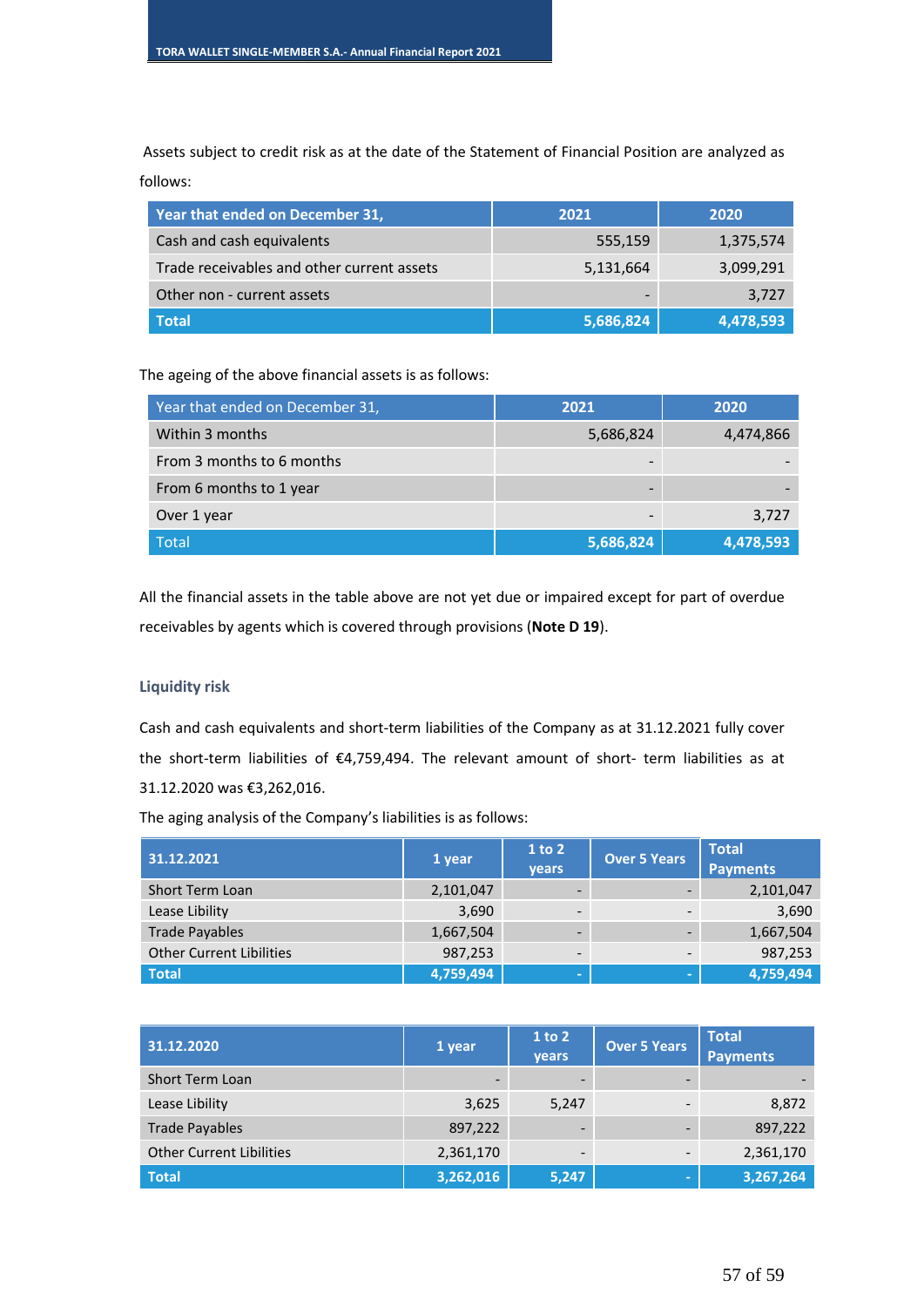#### **Coronavirus potential effects**

The outbreak of coronavirus (COVID-19) has affected business and economic activity around the world, including Greece. The rapid evolution of the virus and the subsequent Governments' interventions along with the related restrictions have resulted in the suspension of the Company's retail operations and impacted its financial results and operational performance in the reporting period, since its commercial activity is significantly weighted towards retail. OPAP stores remained closed for almost four months until 12.4.2021.

Since the opening of the stores when the lockdown ended, all ground activities operate continuously but with a series of restrictive measures that are imposed depending on the prevailing conditions at any given time. It worth's mentioning that having approached a critical point of immunity, combined with the low morbidity of the predominant Omicron mutation, Greece is gradually lifting the restrictions, as are other countries around the world. Despite the Coronavirus effect, the Company's profitability is higher in current year, compared to previous year.

In this environment, the Company proceeded with the implementation of a set of decisive actions following Government guidelines in response to coronavirus (COVID-19) to proactively protect its employees and support its network while at the same time assuring its business continuation. The Management implemented work from home for employees. At the same time, business trips were limited to the absolutely necessary and trainings and meetings were carried out remotely. Moreover, the cleaning and disinfection of the facilities, as well as the guidance of the human resources in the field of personal hygiene was intensified.

The Management is closely monitoring the developments around the coronavirus (COVID‐19) and is constantly assessing its implications on the Company's performance. It is also taking pre-emptive actions to ensure the health and safety of its employees and partners, as well as the continuity of its business as mentioned above. Having satisfactory cash reserves and share capital, the Management expects that the Company will be enabled to meet the financing costs and working capital needs, and its ability to continue as going concern will not be affected.